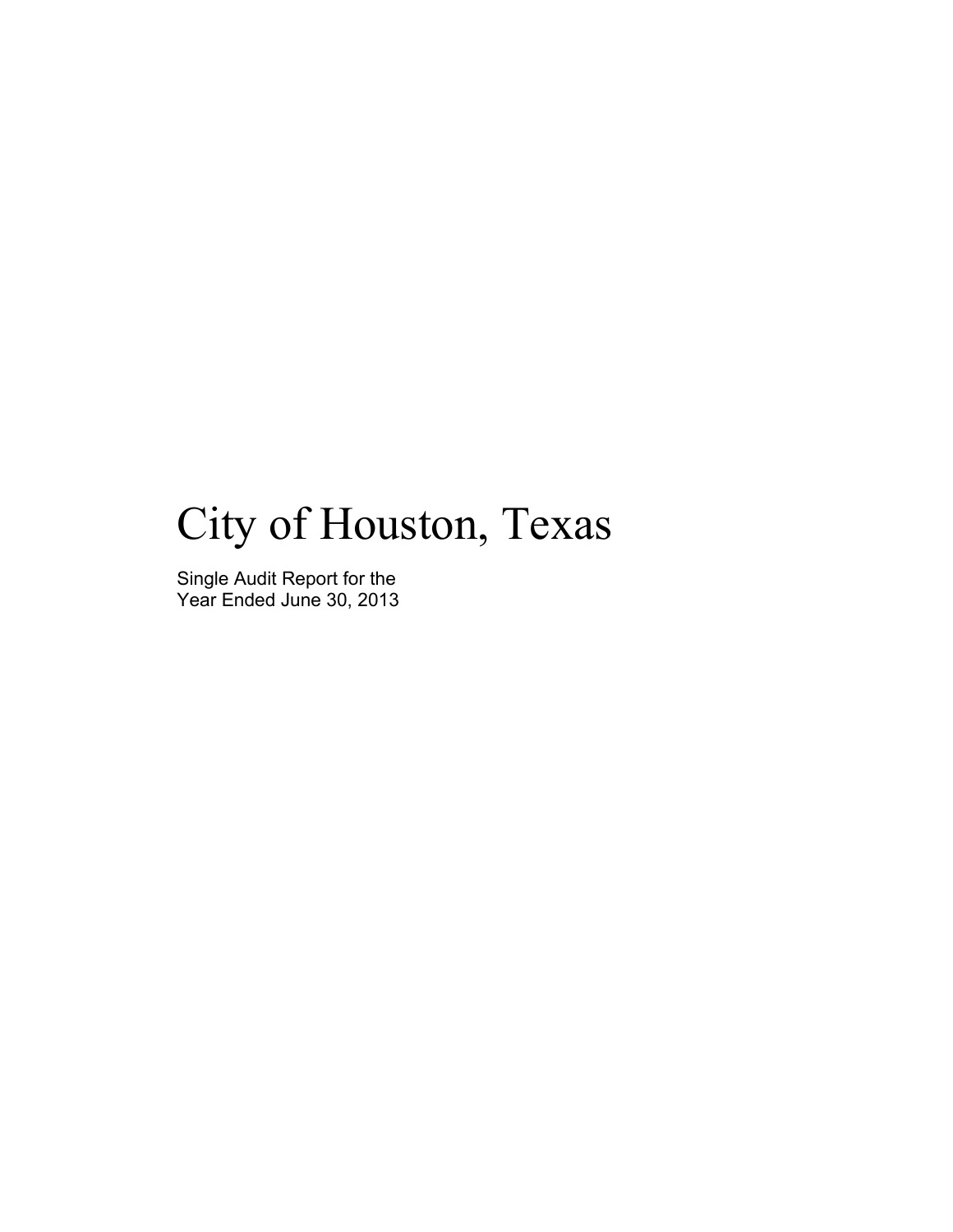## **TABLE OF CONTENTS**

|                                                                                                                                                                                                                                    | Page      |
|------------------------------------------------------------------------------------------------------------------------------------------------------------------------------------------------------------------------------------|-----------|
| <b>INDEPENDENT AUDITORS' REPORT</b>                                                                                                                                                                                                | $1 - 2$   |
| REPORT ON COMPLIANCE FOR EACH MAJOR FEDERAL AND STATE<br>PROGRAM; REPORT ON INTERNAL CONTROL OVER COMPLIANCE;<br>AND REPORT ON THE SCHEDULE OF EXPENDITURES OF FEDERAL<br>AND STATE AWARDS REQUIRED BY OMB CIRCULAR A-133 AND UGMS | $3 - 5$   |
| SCHEDULE OF EXPENDITURES OF FEDERAL AND STATE AWARDS<br>FOR THE YEAR ENDED JUNE 30, 2013                                                                                                                                           | $6 - 20$  |
| NOTES TO THE SCHEDULE OF EXPENDITURES OF FEDERAL AND STATE AWARDS<br>AS OF AND FOR THE YEAR ENDED JUNE 30, 2013                                                                                                                    | $21 - 24$ |
| SCHEDULE OF FINDINGS AND QUESTIONED COSTS<br>AS OF AND FOR THE YEAR ENDED JUNE 30, 2013                                                                                                                                            | $25 - 38$ |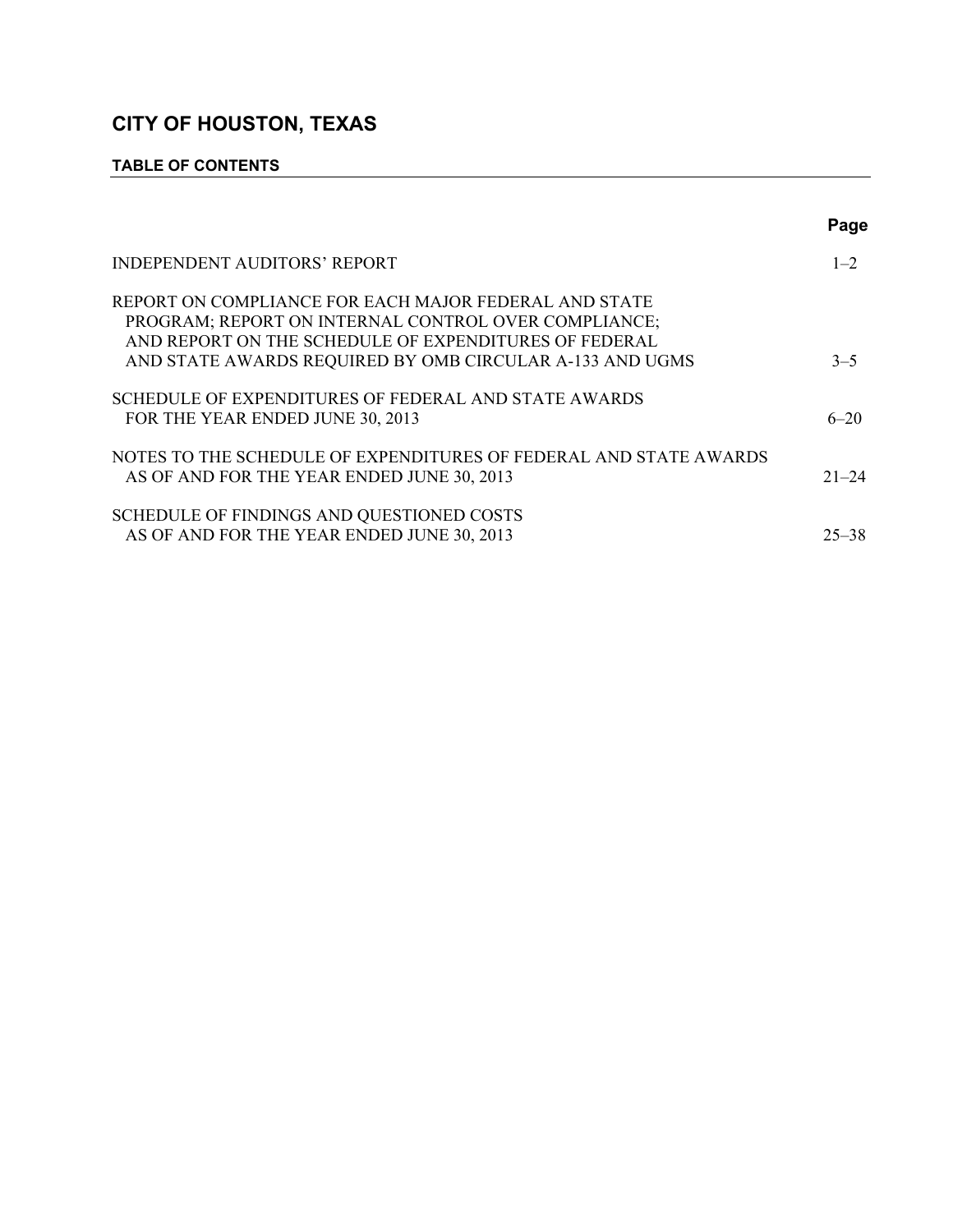# Deloitte.

**Deloitte & Touche LLP** 1111 Bagby Street Suite 4500 Houston, TX 77002-2591 **USA** 

Tel: +1 713 982 2000 Fax: +1 713 982 2001 www.deloitte.com

## **INDEPENDENT AUDITORS' REPORT**

To the Honorable Mayor, Members of City Council and City Controller of the City of Houston, Texas

We have audited, in accordance with the auditing standards generally accepted in the United States of America and the standards applicable to financial audits contained in *Government Auditing Standards* issued by the Comptroller General of the United States, the financial statements of the governmental activities, the business-type activities, each major fund and the aggregate discretely presented component units and remaining fund information of the City of Houston (the "City") as of and for the year ended June 30, 2013, and the related notes to the financial statements, which collectively comprise the City's basic financial statements, and have issued our report thereon dated December 12, 2013. Our report includes a reference to other auditors who audited the financial statements of the Firefighter's Relief and Retirement Pension Trust Fund, the Municipal Employees' Pension Trust Fund, and the Police Officers' Pension Trust Fund, blended component units of the City, which, in aggregate, represent 100% of the assets and net position of the pension trust funds, within the fiduciary funds. We did not audit the financial statements of any governmental discretely presented component units (except for Houston Area Library Automated Network, Houston Forensic Science, LGC, Inc., Houston Recovery Center, LGC, and Lamar Terrace Public Improvement District, which represent 0.6%,1.9%, and 0.0%, respectively, of the assets, net position, and revenues of the governmental discretely presented component units) or any business-type discretely presented component units (except for Houston First Corporation, which represents 70.3%, 29.2% and 94.9%, respectively, of the assets, net position, and revenues of the business-type discretely presented component units) as described in our report on the City's financial statements. This report does not include the results of the other auditors' testing of internal control over financial reporting or compliance and other matters that are reported on separately by those auditors.

## **Internal Control over Financial Reporting**

In planning and performing our audit of the financial statements, we considered the City's internal control over financial reporting (internal control) to determine the audit procedures that are appropriate in the circumstances for the purpose of expressing our opinions on the financial statements, but not for the purpose of expressing an opinion on the effectiveness of the City's internal control. Accordingly, we do not express an opinion on the effectiveness of the City's internal control.

A *deficiency in internal control* exists when the design or operation of a control does not allow management or employees, in the normal course of performing their assigned functions, to prevent, or detect and correct, misstatements on a timely basis. A *material weakness* is a deficiency, or a combination of deficiencies, in internal control such that there is a reasonable possibility that a material misstatement of the entity's financial statements will not be prevented, or detected and corrected on a timely basis. A *significant deficiency* is a deficiency, or a combination of deficiencies, in internal control that is less severe than a material weakness, yet important enough to merit attention by those charged with governance.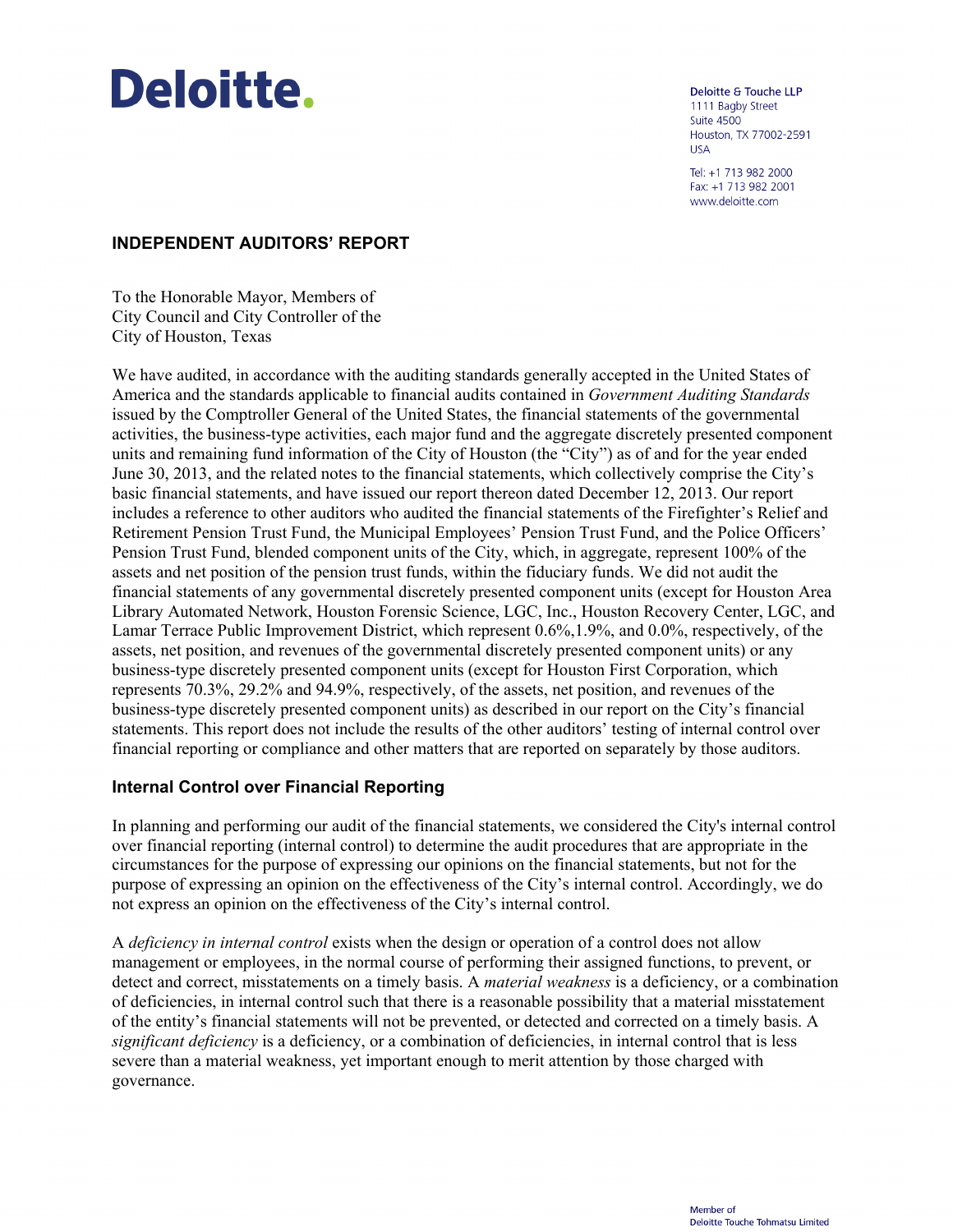Our consideration of internal control was for the limited purpose described in the first paragraph of this section and was not designed to identify all deficiencies in internal control that might be material weaknesses or significant deficiencies and therefore, material weaknesses or significant deficiencies may exist that were not identified. Given these limitations, during our audit we did not identify any deficiencies in internal control that we consider to be material weaknesses. However, material weaknesses may exist that have not been identified. We did identify certain deficiencies in internal control, described as items 2013-001 and 2013-002 in the accompanying schedule of findings and questioned costs, that we consider to be significant deficiencies.

## **Compliance and Other Matters**

As part of obtaining reasonable assurance about whether the City's financial statements are free from material misstatement, we performed tests of its compliance with certain provisions of laws, regulations, contracts, and grant agreements, noncompliance with which could have a direct and material effect on the determination of financial statement amounts. However, providing an opinion on compliance with those provisions was not an objective of our audit, and accordingly, we do not express such an opinion. The results of our tests disclosed no instances of noncompliance or other matters that are required to be reported under *Government Auditing Standards*.

We noted certain matters that we reported to management of the City in a separate letter dated December 12, 2013.

The City's response to the findings identified in our audit is described in the accompanying schedule of findings and questioned costs. We did not audit the City's response and, accordingly, we express no opinion on it.

## **Purpose of this Report**

The purpose of this report is solely to describe the scope of our testing of internal control and compliance and the result of that testing, and not to provide an opinion on the effectiveness of the entity's internal control or on compliance. This report is an integral part of an audit performed in accordance with *Government Auditing Standards* in considering the entity's internal control and compliance. Accordingly, this communication is not suitable for any other purpose.

Deloitte & Touche LLP

December 12, 2013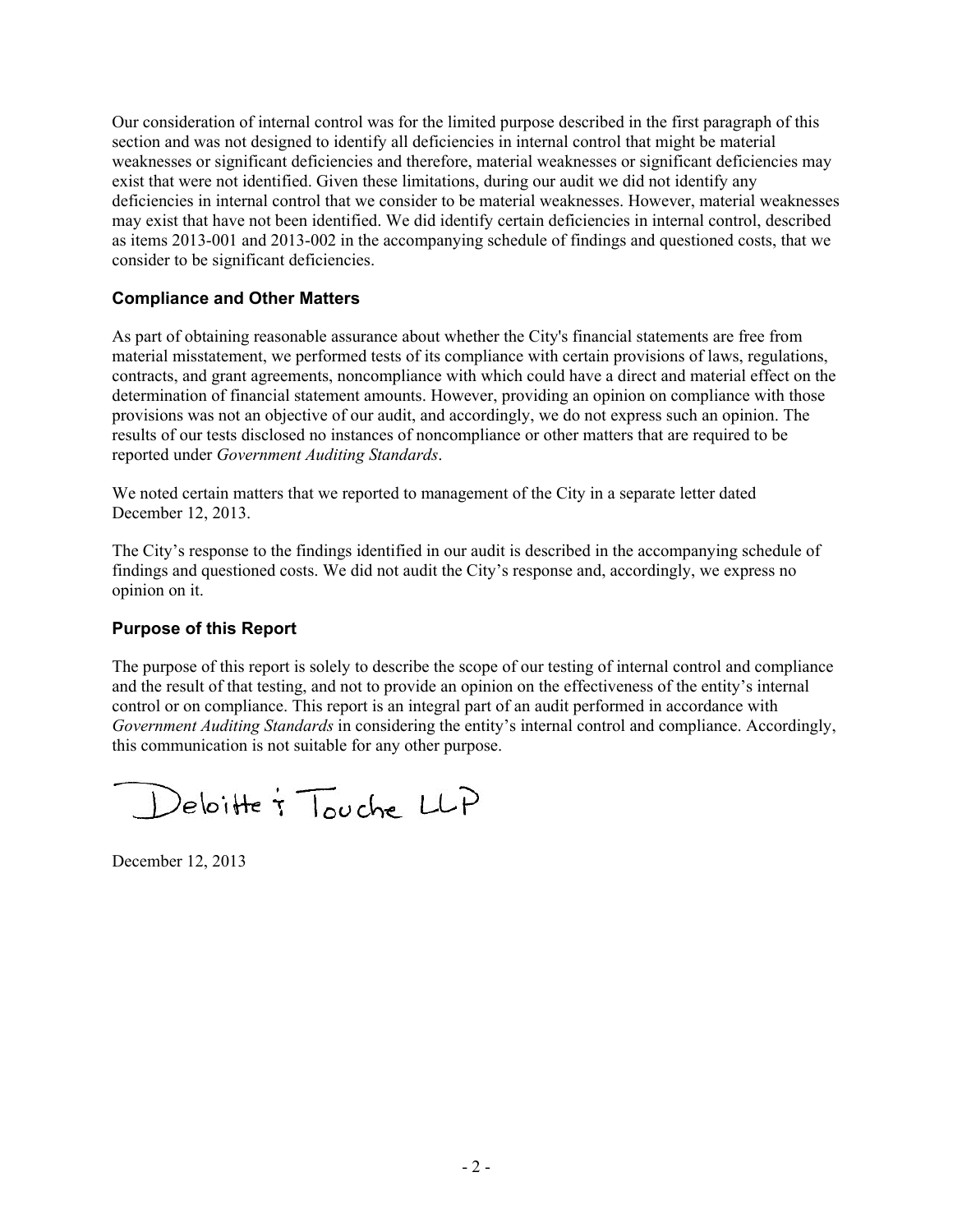

Deloitte & Touche LLP 1111 Bagby Street Suite 4500 Houston, TX 77002-2591 **USA** 

Tel: +1 713 982 2000 Fax: +1 713 982 2001 www.deloitte.com

## **REPORT ON COMPLIANCE FOR EACH MAJOR FEDERAL AND STATE PROGRAM; REPORT ON INTERNAL CONTROL OVER COMPLIANCE; AND REPORT ON THE SCHEDULE OF EXPENDITURES OF FEDERAL AND STATE AWARDS REQUIRED BY OMB CIRCULAR A-133 AND UGMS**

To the Honorable Mayor, Members of City Council and City Controller of the City of Houston, Texas

## **Report on Compliance for Each Major Federal Program**

We have audited the City of Houston's (the "City") compliance with the types of compliance requirements described in the *OMB Circular A-133 Compliance Supplement* that could have a direct and material effect on each of the City's major federal and state programs for the year ended June 30, 2013. The City's major federal and state programs are identified in the summary of auditor's results section of the accompanying schedule of findings and questioned costs.

## **Management's Responsibility**

Management is responsible for compliance with the requirements of laws, regulations, contracts, and grants applicable to its federal and state programs.

## **Auditor's Responsibility**

Our responsibility is to express an opinion on compliance for each of the City's major federal and state programs based on our audit of the types of compliance requirements referred to above. We conducted our audit of compliance in accordance with auditing standards generally accepted in the United States of America; the standards applicable to financial audits contained in *Government Auditing Standards*, issued by the Comptroller General of the United States; OMB Circular A-133, *Audits of States, Local Governments, and Non-Profit Organizations* and the State of Texas *Uniform Grants Management Standards* ("UGMS"). Those standards and OMB Circular A-133 require that we plan and perform the audit to obtain reasonable assurance about whether noncompliance with the types of compliance requirements referred to above that could have a direct and material effect on a major federal or state program occurred. An audit includes examining, on a test basis, evidence about the City's compliance with those requirements and performing such other procedures as we considered necessary in the circumstances.

We believe that our audit provides a reasonable basis for our opinion on compliance for each major federal and state program. However, our audit does not provide a legal determination of the City's compliance.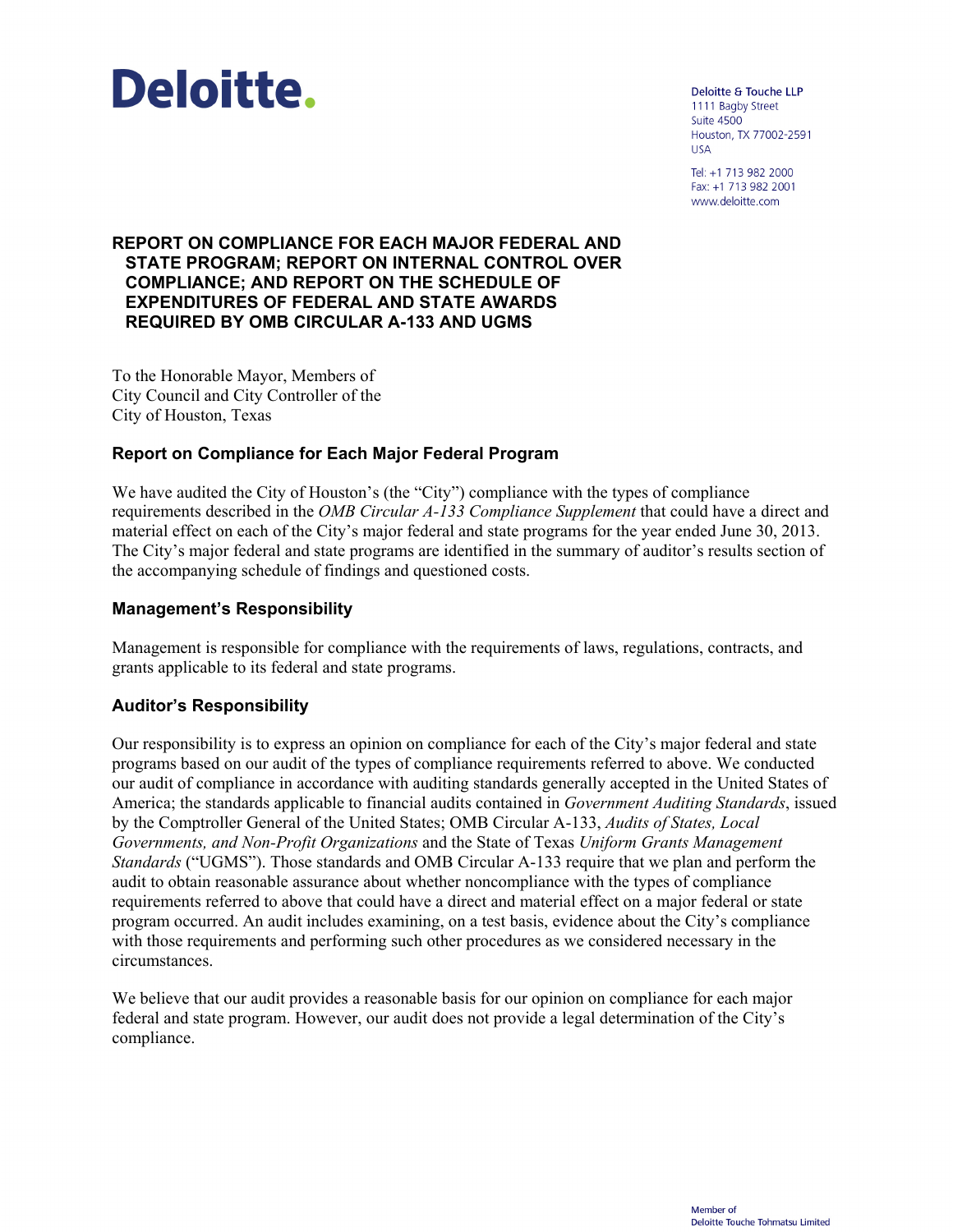## **Opinion on Each Major Federal and State Program**

In our opinion, the City complied, in all material respects, with the types of compliance requirements referred to above that could have a direct and material effect on each of its major federal and state programs for the year ended June 30, 2013.

## **Other Matters**

The results of our auditing procedures disclosed instances of noncompliance, which are required to be reported in accordance with OMB Circular A-133 and/or UGMS and which are described in the accompanying schedule of findings and questioned costs as items 2013-004 through 2013-005. Our opinion on each major federal and state program is not modified with respect to these matters.

The City's response to the noncompliance findings identified in our audit is described in the accompanying schedule of findings and questioned costs. The City's response was not subjected to the auditing procedures applied in the audit of compliance and, accordingly, we express no opinion on the response.

## **Report on Internal Control Over Compliance**

Management of the City is responsible for establishing and maintaining effective internal control over compliance with the types of compliance requirements referred to above. In planning and performing our audit of compliance, we considered the City's internal control over compliance with the types of requirements that could have a direct and material effect on each major federal and state program to determine the auditing procedures that are appropriate in the circumstances for the purpose of expressing an opinion on compliance for each major federal program and to test and report on internal control over compliance in accordance with OMB Circular A-133, but not for the purpose of expressing an opinion on the effectiveness of internal control over compliance. Accordingly, we do not express an opinion on the effectiveness of the City's internal control over compliance.

A *deficiency in internal control over compliance* exists when the design or operation of a control over compliance does not allow management or employees, in the normal course of performing their assigned functions, to prevent, or detect and correct, noncompliance with a type of compliance requirement of a federal or state program on a timely basis. A *material weakness in internal control over compliance* is a deficiency, or combination of deficiencies, in internal control over compliance, such that there is a reasonable possibility that material noncompliance with a type of compliance requirement of a federal or state program will not be prevented, or detected and corrected, on a timely basis. A *significant deficiency in internal control over compliance* is a deficiency, or a combination of deficiencies, in internal control over compliance with a type of compliance requirement of a federal or state program that is less severe than a material weakness in internal control over compliance, yet important enough to merit attention by those charged with governance.

Our consideration of internal control over compliance was for the limited purpose described in the first paragraph of this section and was not designed to identify all deficiencies in internal control over compliance that might be material weaknesses or significant deficiencies. We did not identify any deficiencies in internal control over compliance that we consider to be material weaknesses. However, material weaknesses may exist that have not been identified. However, we identified certain deficiencies in internal control over compliance, as described in the accompanying schedule of findings and questioned costs as items 2013-003 through 2013-005 that we consider to be significant deficiencies.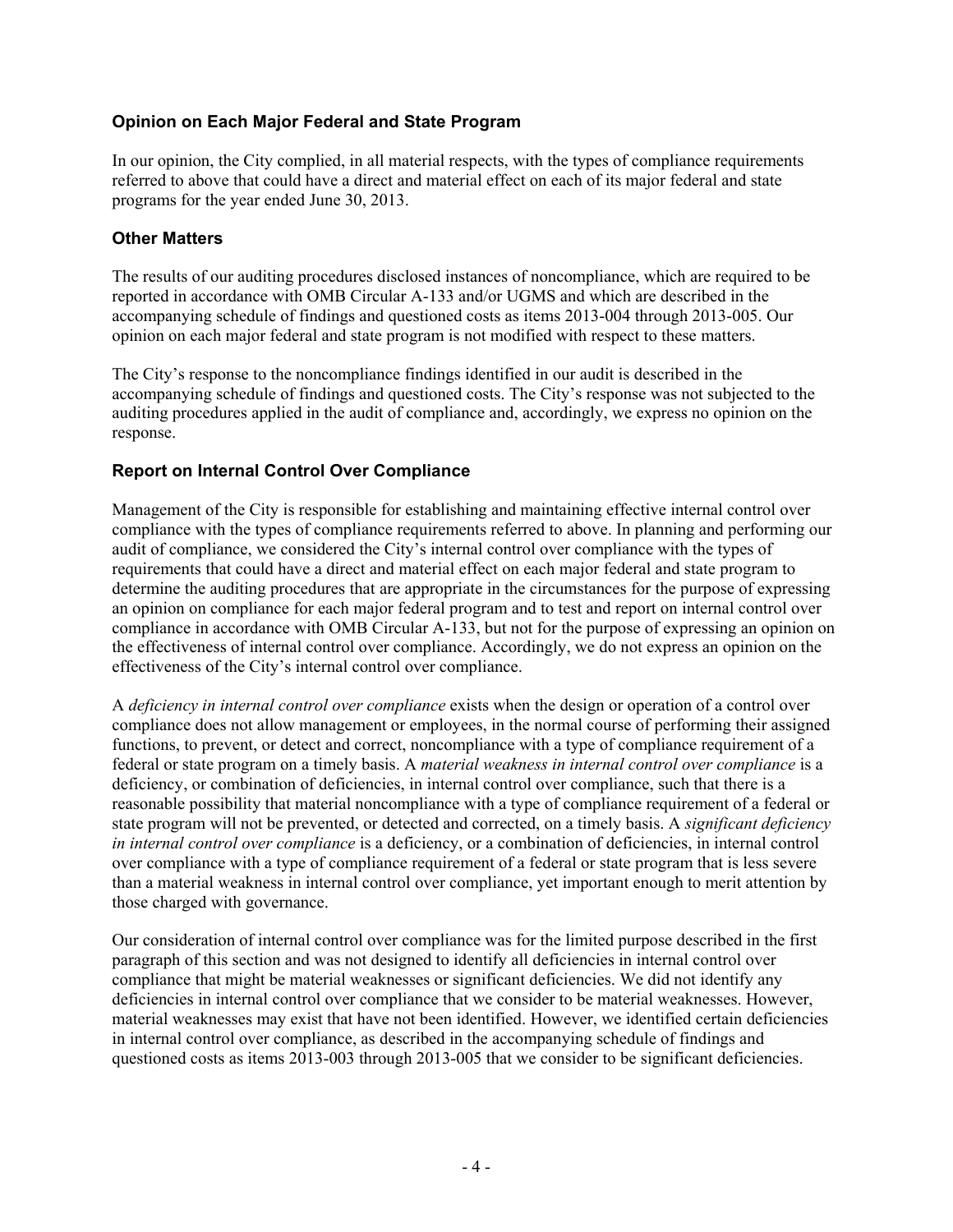The City's response to the internal control over compliance findings identified in our audit is described in the accompanying schedule of findings and questioned costs. The City's response was not subjected to the auditing procedures applied in the audit of compliance and, accordingly, we express no opinion on the response.

The purpose of this report on internal control over compliance is solely to describe the scope of our testing of internal control over compliance and the results of that testing based on the requirements of OMB Circular A-133. Accordingly, this report is not suitable for any other purpose.

## **Report on Schedule of Expenditures of Federal and State Awards Required by OMB Circular A-133 and UGMS**

We have audited the financial statements of the City as of and for the year ended June 30, 2013, and have issued our report thereon dated December 12, 2013, which contained an unmodified opinion on those financial statements and a reference to other auditors. Our audit was conducted for the purpose of forming an opinion on the financial statements as a whole. The accompanying schedule of expenditures of federal and state awards is presented for purposes of additional analysis as required by OMB Circular A-133 and UGMS and is not a required part of the financial statements. Such information is the responsibility of management and was derived from and relates directly to the underlying accounting and other records used to prepare the financial statements. The information has been subjected to the auditing procedures applied in the audit of the financial statements and certain additional procedures, including comparing and reconciling such information directly to the underlying accounting and other records used to prepare the financial statements or to the financial statements themselves, and other additional procedures in accordance with auditing standards generally accepted in the United States of America. In our opinion, the schedule of expenditures of federal and state awards is fairly stated in all material respects in relation to the financial statements as a whole.

Deloitte i Touche LLP

January 31, 2014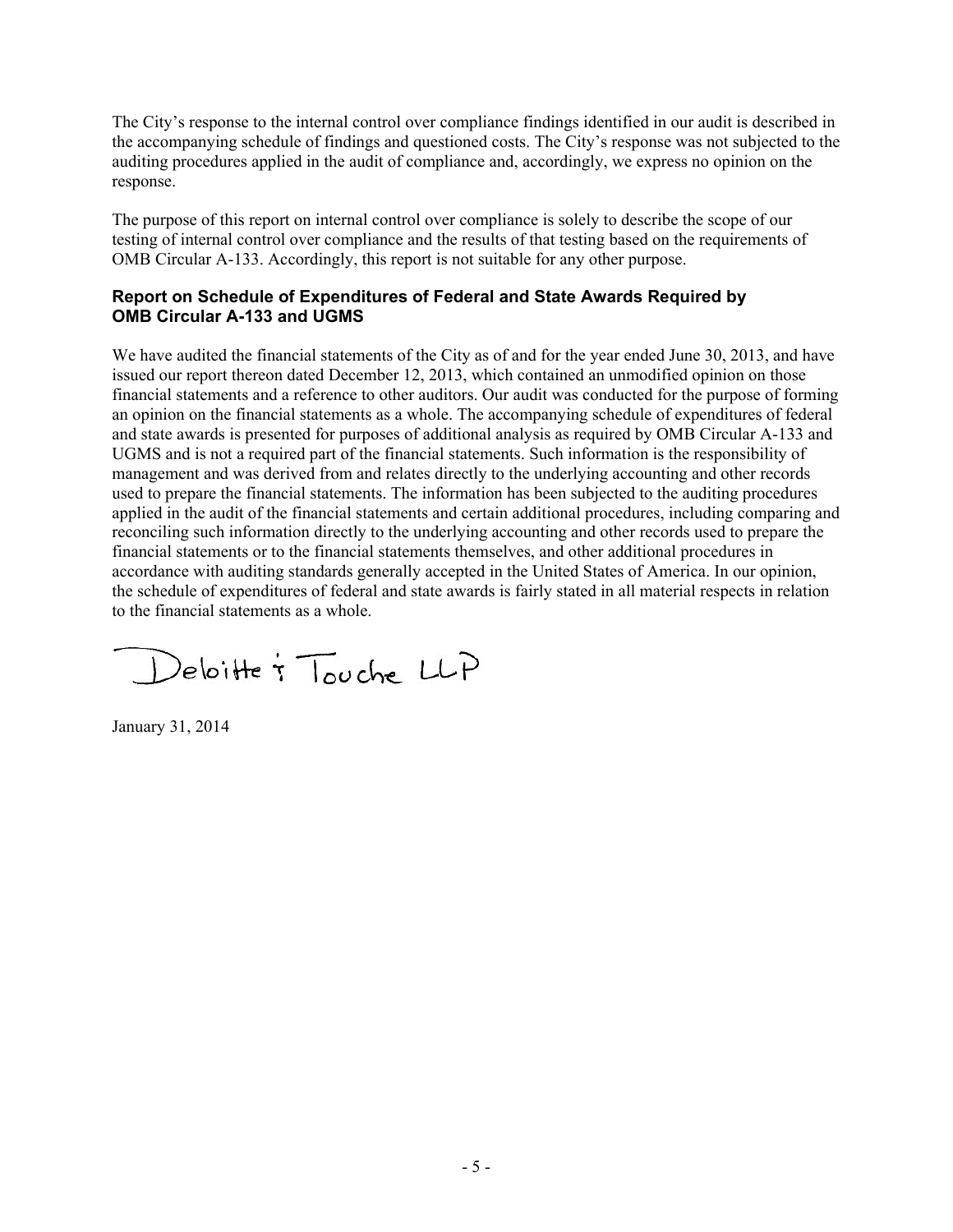### **SCHEDULE OF EXPENDITURES OF FEDERAL AND STATE AWARDS FOR THE YEAR ENDED JUNE 30, 2013**

| <b>FEDERAL AWARDS</b>                                                   |             |                  |    |                        |
|-------------------------------------------------------------------------|-------------|------------------|----|------------------------|
|                                                                         | Federal     | Grant            |    |                        |
|                                                                         | <b>CFDA</b> | Award            |    |                        |
| <b>Program Title</b>                                                    | Number      | <b>Number</b>    |    | <b>Expenditures</b>    |
|                                                                         |             |                  |    |                        |
| <b>Office of National Drug Control Policy</b>                           |             |                  |    |                        |
|                                                                         |             |                  |    |                        |
| <b>Direct Awards</b>                                                    |             |                  |    |                        |
| Houston International Support                                           | 07.000      | G10HN0001A       | \$ | (1, 422)               |
| Gang & Nontrad Gang                                                     | 07.000      | G10HN0001A       |    | 105,891                |
| <b>Total Office of National Drug Control Policy</b>                     |             |                  | S  | 104,469                |
| <b>Executive Office of the President</b>                                |             |                  |    |                        |
| <b>Direct Awards</b>                                                    |             |                  |    |                        |
| High Intensity Drug Trafficking Areas Program                           |             |                  |    |                        |
| High Intensity Drug Trafficking Areas Program                           | 99.000      | G11HN0001A       | \$ | 9,156                  |
| High Intensity Drug Trafficking Areas Program                           | 99.000      | G11HN0001A       |    | 78,097                 |
| High Intensity Drug Trafficking Areas Program                           | 99.000      | G11HN0001A       |    | 61,893                 |
| High Intensity Drug Trafficking Areas Program                           | 99.000      | G11HN0001A       |    | 426,161                |
| High Intensity Drug Trafficking Areas Program                           | 99.000      | G11HN0001A       |    | 182,207                |
| High Intensity Drug Trafficking Areas Program                           | 99.000      | G11HN0001A       |    | 20,659                 |
| High Intensity Drug Trafficking Areas Program                           | 99.000      | G11HN0001A       |    | 320,749                |
| High Intensity Drug Trafficking Areas Program                           | 99.000      | G11HN0001A       |    | 498,344                |
| High Intensity Drug Trafficking Areas Program                           | 99.000      | G12HN0001A       |    | 10,497                 |
| High Intensity Drug Trafficking Areas Program                           | 99.000      | G12HN0001A       |    | 122,333                |
| High Intensity Drug Trafficking Areas Program                           | 99.000      | G12HN0001A       |    | 98,452                 |
| High Intensity Drug Trafficking Areas Program                           | 99.000      | G12HN0001A       |    | 615,832                |
| High Intensity Drug Trafficking Areas Program                           | 99.000      | G12HN0001A       |    | 208,721                |
| High Intensity Drug Trafficking Areas Program                           | 99.000      | G12HN0001A       |    | 151,203                |
| High Intensity Drug Trafficking Areas Program                           | 99.000      | G12HN0001A       |    | 359,221                |
| High Intensity Drug Trafficking Areas Program                           | 99.000      | G12HN0001A       |    |                        |
| <b>Total High Intensity Drug Trafficking Areas Program</b>              |             |                  |    | 1,165,306<br>4,328,831 |
|                                                                         |             |                  |    |                        |
| <b>Total Executive Office of the President</b>                          |             |                  | S  | 4,328,831              |
| U.S. Department of Agriculture Food and Nutrition Service               |             |                  |    |                        |
| <b>Pass-Through Awards</b>                                              |             |                  |    |                        |
| <b>Baylor College of Medicine</b>                                       |             |                  |    |                        |
| Grants for Agricultural Research Competitive Research Grants            | 10.206      | 2008-55215-18875 | S. | 13,859                 |
| <b>Total Baylor College of Medicine</b>                                 |             |                  |    | 13,859                 |
| Texas Department of State Health Service                                |             |                  |    |                        |
| Special Supplemental Nutrition Program for Women,                       |             |                  |    |                        |
| Infants, and Children                                                   | 10.557      | 2009-030104-001  |    | 16                     |
| Special Supplemental Nutrition Program for Women,                       |             |                  |    |                        |
| Infants, and Children                                                   | 10.557      | 2011-037179      |    | (675)                  |
| Special Supplemental Nutrition Program for Women,                       |             |                  |    |                        |
| Infants, and Children                                                   | 10.557      | 2012-039983      |    | 3,077,703              |
| Special Supplemental Nutrition Program for Women,                       |             |                  |    |                        |
| Infants, and Children                                                   | 10.557      | 2013-042768      |    | 8,174,077              |
| <b>Total Texas Department of State Health Service</b>                   |             |                  |    | 11,251,121             |
| Texas Department of Agriculture Food and Nutrition Service              |             |                  |    |                        |
| Child and Adult Care Food Program                                       | 10.558      | CE ID 01525      |    | 338,225                |
| Summer Food Service Program for Children                                | 10.559      | CE ID 01525      |    | 1,465,189              |
| Summer Food Service Program for Children                                | 10.559      | CE ID 01525      |    | 818,554                |
| <b>Total Texas Department of Agriculture Food and Nutrition Service</b> |             |                  |    | 2,621,968              |
| <b>Total U.S. Department of Agriculture Food and Nutrition Service</b>  |             |                  |    | 13,886,948             |
|                                                                         |             |                  |    |                        |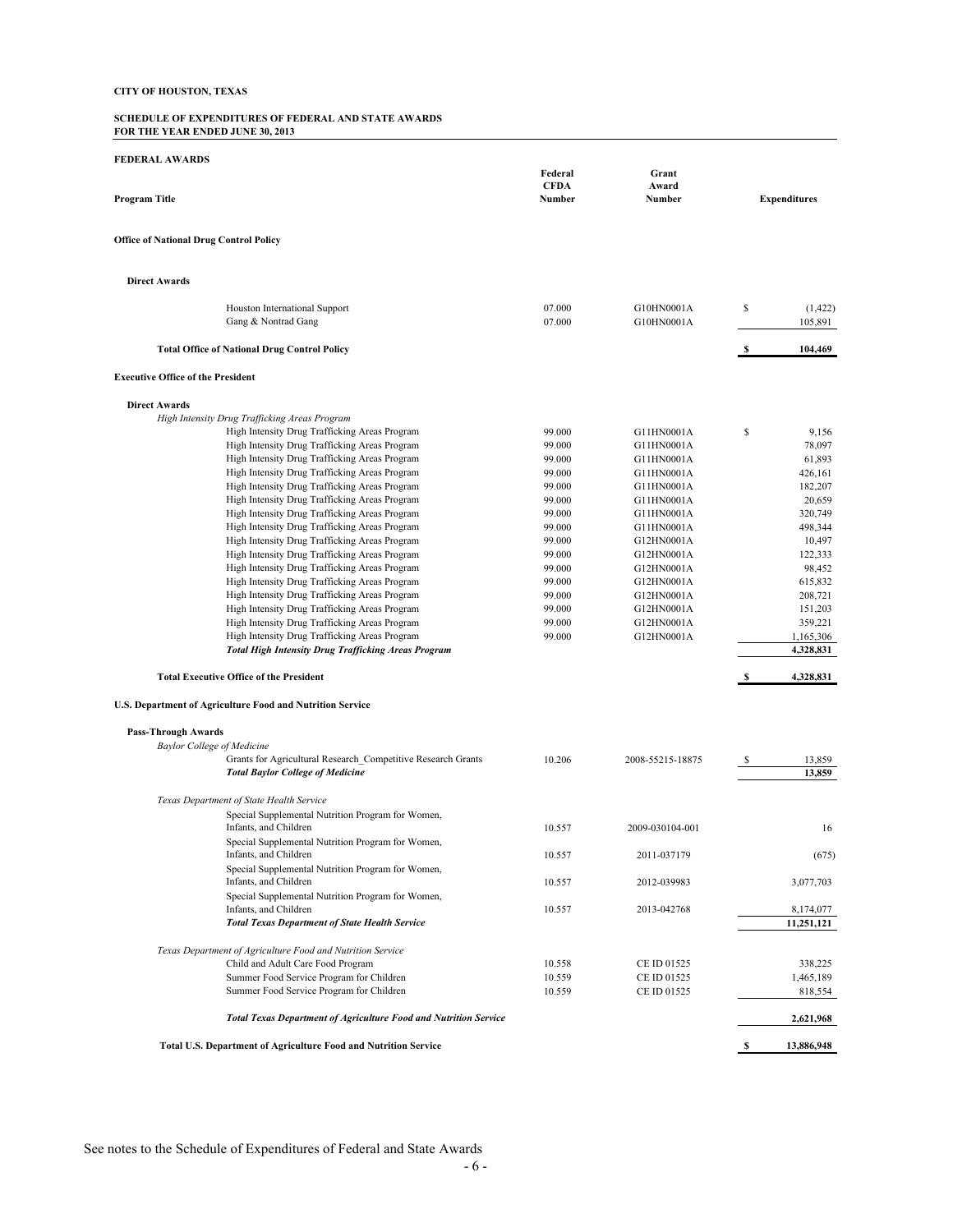#### **SCHEDULE OF EXPENDITURES OF FEDERAL AND STATE AWARDS FOR THE YEAR ENDED JUNE 30, 2013**

| <b>FEDERAL AWARDS</b>                                                                                          |                  |                              |                       |
|----------------------------------------------------------------------------------------------------------------|------------------|------------------------------|-----------------------|
|                                                                                                                | Federal          | Grant                        |                       |
|                                                                                                                | <b>CFDA</b>      | Award                        |                       |
| Program Title                                                                                                  | Number           | Number                       | <b>Expenditures</b>   |
|                                                                                                                |                  |                              |                       |
| U.S. Department of Housing & Urban Development                                                                 |                  |                              |                       |
| <b>Direct Awards</b>                                                                                           |                  |                              |                       |
| Office of Community Planning & Development                                                                     |                  |                              |                       |
| Community Development Block Grants/Entitlement Grants                                                          | 14.218           | B00MC480018                  | \$<br>53,438          |
| Community Development Block Grants/Entitlement Grants                                                          | 14.218           | B01MC480018                  | 22,105                |
| Community Development Block Grants/Entitlement Grants                                                          | 14.218           | B02MC480018                  | 380,643               |
| Community Development Block Grants/Entitlement Grants<br>Community Development Block Grants/Entitlement Grants | 14.218<br>14.218 | B03MC480018                  | 171,672               |
| Community Development Block Grants/Entitlement Grants                                                          | 14.218           | B04MC480018<br>B05MC480018   | 73,753<br>2,090,237   |
| Community Development Block Grants/Entitlement Grants                                                          | 14.218           | B06MC480018                  | 1,211,884             |
| Community Development Block Grants/Entitlement Grants                                                          | 14.218           | B07MC480018                  | 164,326               |
| Community Development Block Grants/Entitlement Grants                                                          | 14.218           | B08MC480018                  | 1,235,136             |
| Community Development Block Grants/Entitlement Grants                                                          | 14.218           | B-08-MN-48-0400              | 6,438,026             |
| Community Development Block Grants/Entitlement Grants                                                          | 14.218           | B09MC480018                  | 2,115,743             |
| Community Development Block Grants/Entitlement Grants                                                          | 14.218           | B10MC480018                  | 7,099,443             |
| Community Development Block Grants/Entitlement Grants                                                          | 14.218           | B11MC480018                  | 6,581,690             |
| Community Development Block Grants/Entitlement Grants                                                          | 14.218           | B-11-MN-48-0400              | 2,343,351             |
| Community Development Block Grants/Entitlement Grants                                                          | 14.218           | B12MC480018                  | 20,209,460            |
| Community Development Block Grants/Entitlement Grants                                                          | 14.218           | B93MC480018                  | 12,966                |
| Community Development Block Grants/Entitlement Grants                                                          | 14.218           | B94MC480018                  | 1                     |
| Community Development Block Grants/Entitlement Grants                                                          | 14.218           | B95MC480018                  | (31, 850)             |
| Community Development Block Grants/Entitlement Grants                                                          | 14.218           | B96MC480018                  | 26,078                |
| Community Development Block Grants/Entitlement Grants                                                          | 14.218           | B97MC480018                  | 33,275                |
| Community Development Block Grants/Entitlement Grants                                                          | 14.218<br>14.218 | B98MC480018<br>B99MC480018   | 2,789                 |
| Community Development Block Grants/Entitlement Grants<br><b>Total Community Development Block Grant</b>        |                  |                              | 49,227<br>50,283,393  |
|                                                                                                                |                  |                              |                       |
| <b>Emergency Solutions Grant Program</b><br><b>Emergency Solutions Grant Program</b>                           | 14.231           | E11MC480002                  | 246,818               |
| Emergency Solutions Grant Program                                                                              | 14.231           | E12MC480002                  | 367,460               |
| <b>Total Emergency Solutions Grant Program</b>                                                                 |                  |                              | 614,278               |
| <b>HOME</b> Investment Partnerships Program                                                                    |                  |                              |                       |
| HOME Investment Partnerships Program                                                                           | 14.239           | M00MC480206                  | 540,638               |
| HOME Investment Partnerships Program                                                                           | 14.239           | M01MC480206                  | 1,727,889             |
| HOME Investment Partnerships Program                                                                           | 14.239           | M02MC480206                  | 49,127                |
| HOME Investment Partnerships Program                                                                           | 14.239           | M03MC480206                  | 1,020,297             |
| HOME Investment Partnerships Program                                                                           | 14.239           | M04MC480206                  | 61,372                |
| HOME Investment Partnerships Program                                                                           | 14.239           | M05MC480206                  | 46,970                |
| HOME Investment Partnerships Program                                                                           | 14.239           | M06MC480206                  | 310,226               |
| HOME Investment Partnerships Program                                                                           | 14.239           | M07MC480206                  | 88,531                |
| HOME Investment Partnerships Program                                                                           | 14.239           | M09MC480206                  | 956,819               |
| HOME Investment Partnerships Program                                                                           | 14.239           | M10MC480206                  | 6,664,123             |
| HOME Investment Partnerships Program                                                                           | 14.239           | M11MC480206                  | 3,423,648             |
| HOME Investment Partnerships Program                                                                           | 14.239           | M12MC480206                  | 782,250               |
| HOME Investment Partnerships Program                                                                           | 14.239           | M94MC480206                  | 284,280               |
| HOME Investment Partnerships Program                                                                           | 14.239           | M95MC480206                  | 213,381               |
| HOME Investment Partnerships Program<br><b>Total HOME Investment Partnerships Program</b>                      | 14.239           | M99MC480206                  | 394,497<br>16,564,048 |
|                                                                                                                |                  |                              |                       |
| Housing Opportunities for Persons with AIDS<br>Housing Opportunities for Persons with AIDS                     |                  |                              |                       |
| Housing Opportunities for Persons with AIDS                                                                    | 14.241<br>14.241 | TX21H04-F003<br>TX21H05-F003 | 671<br>26,555         |
| Housing Opportunities for Persons with AIDS                                                                    | 14.241           | TX21H06-F003                 | 10,099                |
| Housing Opportunities for Persons with AIDS                                                                    | 14.241           | TX21H07-F003                 | 82,359                |
| Housing Opportunities for Persons with AIDS                                                                    | 14.241           | <b>TX-H08-F004</b>           | 287,750               |
| Housing Opportunities for Persons with AIDS                                                                    | 14.241           | <b>TXH09F003</b>             | 789,341               |
| Housing Opportunities for Persons with AIDS                                                                    | 14.241           | <b>TXH10F003</b>             | 415,536               |
| Housing Opportunities for Persons with AIDS                                                                    | 14.241           | <b>TXH11F003</b>             | 3,547,063             |
| Housing Opportunities for Persons with AIDS                                                                    | 14.241           | <b>TXH12F003</b>             | 1,405,675             |

See notes to the Schedule of Expenditures of Federal and State Awards

*Total Housing Opportunities for Persons with AIDS* **6,565,049**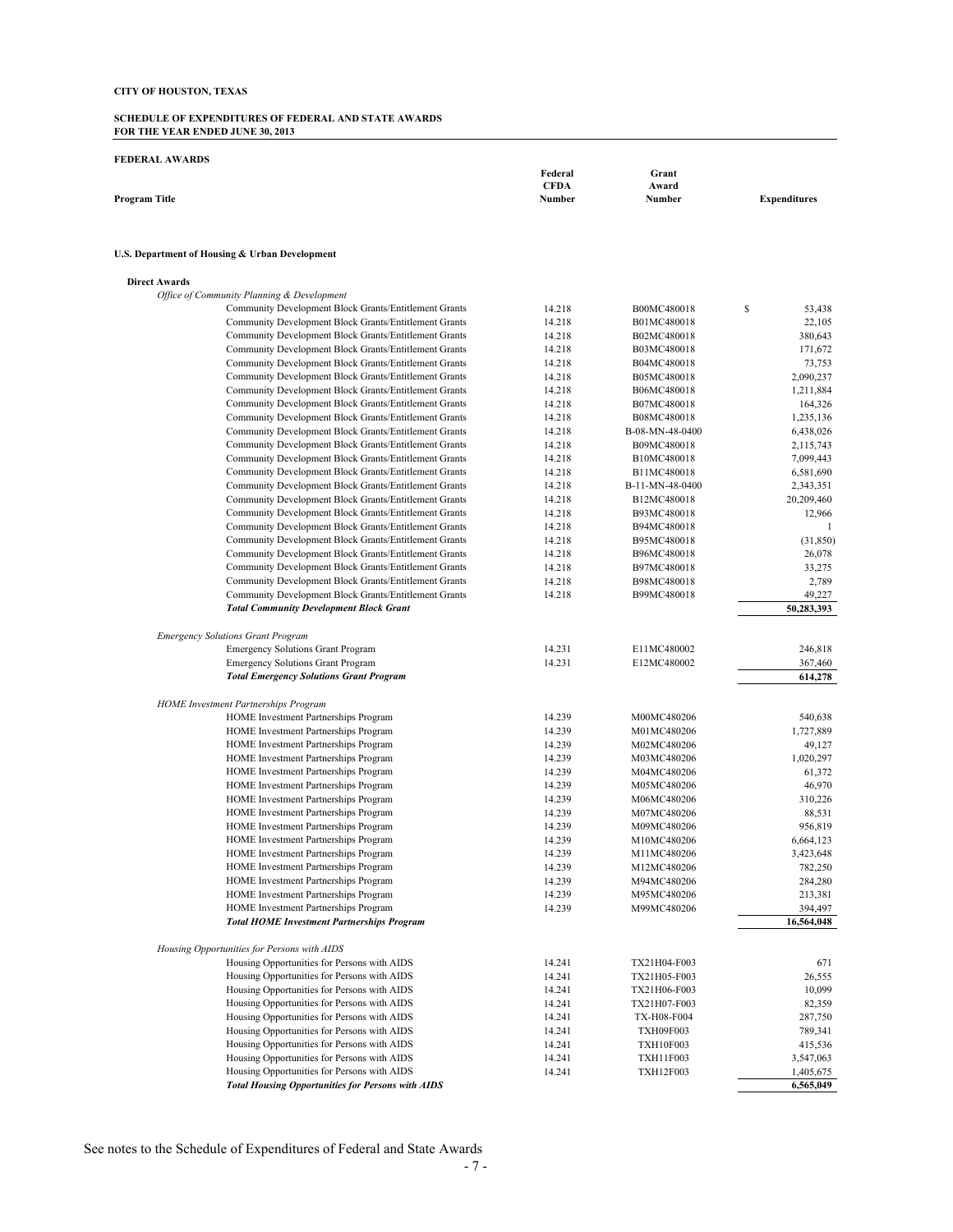### **SCHEDULE OF EXPENDITURES OF FEDERAL AND STATE AWARDS FOR THE YEAR ENDED JUNE 30, 2013**

|               | FEDERAL AWARDS                                                                                                           |                                  |                                 |    |                     |
|---------------|--------------------------------------------------------------------------------------------------------------------------|----------------------------------|---------------------------------|----|---------------------|
| Program Title |                                                                                                                          | Federal<br><b>CFDA</b><br>Number | Grant<br>Award<br><b>Number</b> |    | <b>Expenditures</b> |
|               |                                                                                                                          |                                  |                                 |    |                     |
|               | CDBG/Brownfield Economic Development Initiative                                                                          |                                  |                                 |    |                     |
|               | Community Development Block Grants/Brownfields<br>Economic Development Initiative                                        | 14.246                           | E95EZ480006                     |    | 59,855              |
|               | Community Development Block Grants/Brownfields                                                                           |                                  |                                 |    |                     |
|               | Economic Development Initiative                                                                                          | 14.246                           | B00SPTX0377                     |    |                     |
|               | Total CDBG/Brownfield Economic Development Initiative                                                                    |                                  |                                 |    | 59,855              |
|               |                                                                                                                          |                                  |                                 |    |                     |
|               | Economic Development Initiative-Special Project                                                                          |                                  |                                 |    |                     |
|               | Economic Development Initiative-Special Project                                                                          | 14.251                           | B-09-SP-TX-0128                 |    | 280,325             |
|               | <b>Total Economic Development Initiative</b>                                                                             |                                  |                                 |    | 280,325             |
|               |                                                                                                                          |                                  |                                 |    |                     |
|               | Lead-Based Paint Hazard Control in Privately-Owned Housing<br>Lead-Based Paint Hazard Control in Privately-Owned Housing | 14.900                           | <b>TXLHB0459-09</b>             |    | 914,556             |
|               |                                                                                                                          |                                  |                                 |    |                     |
|               | <b>Total Lead-Based Paint Hazard Control in Privately Owned Housing</b>                                                  |                                  |                                 |    | 914,556             |
|               |                                                                                                                          |                                  |                                 |    |                     |
|               | Lead Hazard Reduction Demonstration Grant Program                                                                        |                                  |                                 |    |                     |
|               | Lead Hazard Reduction Demostration Grant Program                                                                         | 14.905                           | <b>TXLHD0202-09</b>             |    | 386,724             |
|               | Lead Hazard Reduction Demostration Grant Program                                                                         | 14.905                           | TXLHD0231-11                    |    | 1,192,089           |
|               | Lead Hazard Reduction Demostration Grant Program                                                                         | 14.905                           | <b>TXLHDO175-07</b>             |    |                     |
|               | <b>Total Lead Hazard Reduction Demonstration Grant Program</b>                                                           |                                  |                                 |    | 1,578,813           |
|               | <b>Total Direct Awards</b>                                                                                               |                                  |                                 | S  | 76,860,317          |
|               |                                                                                                                          |                                  |                                 |    |                     |
|               | <b>Pass-Through Awards</b>                                                                                               |                                  |                                 |    |                     |
|               | Texas Department Of Housing & Community Affair                                                                           |                                  |                                 |    |                     |
|               | Community Development Block Grants/State Programs<br>and Non-Entitlement Grants in Hawaii                                | 14.228                           | 70090001                        | \$ | 11,451,043          |
|               | Community Development Block Grants/State Programs                                                                        |                                  |                                 |    |                     |
|               | and Non-Entitlement Grants in Hawaii                                                                                     | 14.228                           | B-06-DG-48-0002                 |    | (84)                |
|               | <b>Total Texas Department of Housing and Community Affair</b>                                                            |                                  |                                 |    | 11,450,959          |
|               |                                                                                                                          |                                  |                                 |    |                     |
|               | Texas General Land Office                                                                                                |                                  |                                 |    |                     |
|               | Community Development Block Grants/State Programs                                                                        |                                  |                                 |    |                     |
|               | and Non-Entitlement Grants in Hawaii                                                                                     | 14.228                           | DRS010070                       |    | 4,202,677           |
|               | Community Development Block Grants/State Programs<br>and Non-Entitlement Grants in Hawaii                                | 14.228                           | DRS010070                       |    | 765,893             |
|               | Community Development Block Grants/State Programs                                                                        |                                  |                                 |    |                     |
|               | and Non-Entitlement Grants in Hawaii                                                                                     | 14.228                           | DRS010070                       |    | 758,994             |
|               | <b>Total Texas General Land Office</b>                                                                                   |                                  |                                 |    | 5,727,564           |
|               |                                                                                                                          |                                  |                                 |    |                     |
|               | Texas Department Of Rural Affairs                                                                                        |                                  |                                 |    |                     |
|               | Community Development Block Grants/State Programs                                                                        |                                  |                                 |    |                     |
|               | and Non-Entitlement Grants in Hawaii                                                                                     | 14.228                           | DRS010070 HUD TDRA-DR           |    | 5,887,257           |
|               | <b>Total Texas Department of Rural Affairs</b>                                                                           |                                  |                                 |    | 5,887,257           |
|               | <b>Total Pass-Through Awards</b>                                                                                         |                                  |                                 | S  | 23,065,780          |
|               |                                                                                                                          |                                  |                                 |    |                     |
|               | Total U.S. Department of Housing & Urban Development                                                                     |                                  |                                 | S  | 99,926,097          |
|               | <b>U.S. Department of Justice</b>                                                                                        |                                  |                                 |    |                     |
|               | <b>Direct Awards</b>                                                                                                     |                                  |                                 |    |                     |
|               | <b>Shared Forfeiture Property</b>                                                                                        | 16.000                           |                                 | S  | 1,044,221           |
|               |                                                                                                                          |                                  |                                 |    |                     |
|               | Office of Juvenile Justice and Delinquency Prevention                                                                    |                                  |                                 |    |                     |
|               | Missing Children's Assistance                                                                                            | 16.543                           | 2012-MC-FX-K053                 |    | 204,045             |
|               | <b>Total Office of Juvenile Justice and Delinquency Prevention</b>                                                       |                                  |                                 |    | 204,045             |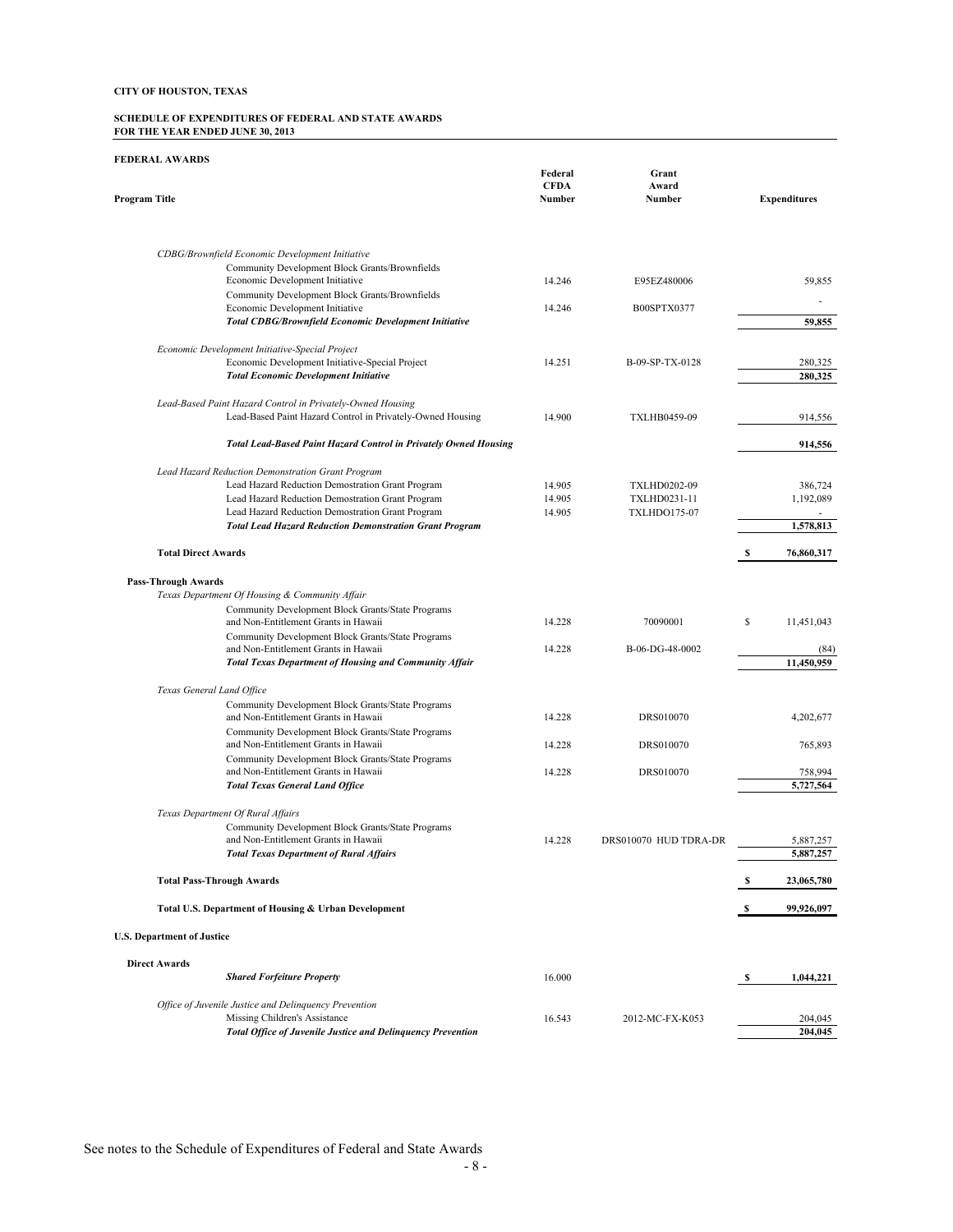#### **SCHEDULE OF EXPENDITURES OF FEDERAL AND STATE AWARDS FOR THE YEAR ENDED JUNE 30, 2013**

|               | <b>FEDERAL AWARDS</b>                                                                                              |                                         |                                          |    |                      |
|---------------|--------------------------------------------------------------------------------------------------------------------|-----------------------------------------|------------------------------------------|----|----------------------|
| Program Title |                                                                                                                    | Federal<br><b>CFDA</b><br><b>Number</b> | Grant<br>Award<br><b>Number</b>          |    | <b>Expenditures</b>  |
|               | National Institute of Justice                                                                                      |                                         |                                          |    |                      |
|               | National Institute of Justice Research, Evaluation,                                                                |                                         |                                          |    |                      |
|               | and Development Project Grants                                                                                     | 16.560                                  | 2011-DN-BX-0002                          |    | 698,760              |
|               | DNA Backlog Reduction Program                                                                                      | 16.741                                  | 2009-DN-BX-K130                          |    | (20, 603)            |
|               | DNA Backlog Reduction Program                                                                                      | 16.741                                  | 2010-DN-BX-K112                          |    | 164,120              |
|               | DNA Backlog Reduction Program                                                                                      | 16.741                                  | 2011-DN-BX-K427                          |    | 165,741              |
|               | DNA Backlog Reduction Program                                                                                      | 16.741                                  | 2012-DN-BX-0068                          |    | 4,370                |
|               | <b>Total National Institute of Justice</b>                                                                         |                                         |                                          |    | 1,012,388            |
|               | Crime Laboratory Improvement Combined Offender                                                                     |                                         |                                          |    |                      |
|               | Edward Byrne Memorial State and Local Law Enforcement Assistance                                                   |                                         |                                          |    |                      |
|               | Discretionary Grants Program                                                                                       | 16.580                                  | 2007-DD-BX-0593                          |    | 17                   |
|               | <b>Total Crime Laboratory Improvement Combined Offender</b>                                                        |                                         |                                          |    | 17                   |
|               | Local Law Enforcement Block Grant Program                                                                          |                                         |                                          |    |                      |
|               | Local Law Enforcement Assistance                                                                                   | 16.592                                  | 2004LBBX1440                             |    | (170)                |
|               | <b>Total Local Law Enforcement Block Grant Program</b>                                                             |                                         |                                          |    | (170)                |
|               | Office of Community Oriented Policing Services                                                                     |                                         |                                          |    |                      |
|               | Public Safety Partnership and Community Policing Grants<br>Public Safety Partnership and Community Policing Grants | 16.710<br>16.710                        | 2010CKWX0370                             |    | 1,350,000            |
|               | Public Safety Partnership and Community Policing Grants                                                            | 16.710                                  | 2010ULWX0026<br>2011CKWXK009             |    | 3,126,358<br>197,759 |
|               | Public Safety Partnership and Community Policing Grants                                                            | 16.710                                  | 2011ULWX0028                             |    | 355,796              |
|               | <b>Total Office of Community Oriented Policing Services</b>                                                        |                                         |                                          |    | 5,029,913            |
|               | <b>Bureau of Justice Assistance</b>                                                                                |                                         |                                          |    |                      |
|               | Bulletproof Vest Partnership Program                                                                               | 16.607                                  | 2009-BO-BX-09049840                      |    | (1, 491)             |
|               | Edward Byrne Memorial Justice Assistance Grant Program                                                             | 16.738                                  | 2005-DJ-BX-0119                          |    | 2,306                |
|               | Edward Byrne Memorial Justice Assistance Grant Program                                                             | 16.738                                  | 2006-DJ-BX-0286                          |    | (39, 121)            |
|               | Edward Byrne Memorial Justice Assistance Grant Program                                                             | 16.738                                  | 2007-DJ-BX-1269                          |    | 4                    |
|               | Edward Byrne Memorial Justice Assistance Grant Program                                                             | 16.738                                  | 2009-DJ-BX-1284                          |    | $\overline{4}$       |
|               | Edward Byrne Memorial Justice Assistance Grant Program                                                             | 16.738                                  | 2009-DJ-BX-1284                          |    | 1,078,219            |
|               | Edward Byrne Memorial Justice Assistance Grant Program                                                             | 16.738                                  | 2010-DJ-BX-1032                          |    | 853,190              |
|               | Economic High-Tech and Cyber Crime Prevention                                                                      | 16.752                                  | 2011-DB-BX-0123                          |    | 22,528               |
|               | Congressionally Recommended Awards                                                                                 | 16.753                                  | 2010-DD-BX-0529                          |    | 90,449               |
|               | Congressionally Recommended Awards                                                                                 | 16.753                                  | 2010-DD-BX-0593                          |    | 667,313              |
|               | <b>Total Bureau of Justice Assistance</b>                                                                          |                                         |                                          |    | 2,673,401            |
|               | <b>Total Direct Awards</b>                                                                                         |                                         |                                          | S  | 9,963,815            |
|               | <b>Pass-Through Awards</b>                                                                                         |                                         |                                          |    |                      |
|               | State of Texas - Governor's Office Criminal Justice Division<br>Juvenile Accountability Block Grants               |                                         |                                          |    |                      |
|               | Juvenile Accountability Block Grants                                                                               | 16.523<br>16.523                        | JB-10-J20-13322-13<br>JB-11-J20-13322-14 | \$ | 18,115<br>146,926    |
|               | Crime Victim Assistance                                                                                            | 16.575                                  | VA-10-V30-13592-11                       |    | (1, 523)             |
|               | Crime Victim Assistance                                                                                            | 16.575                                  | VA-12-V30-13592-13                       |    | 33,000               |
|               | Edward Byrne Memorial Justice Assistance Grant Program                                                             | 16.738                                  | 24772-01                                 |    | 103,279              |
|               | Edward Byrne Memorial Justice Assistance Grant Program                                                             | 16.738                                  | DH-06-A10-18445-01                       |    | (34)                 |
|               | Edward Byrne Memorial Justice Assistance Grant Program                                                             | 16.738                                  | DJ-10-A10-25810-01                       |    | 59,433               |
|               | Edward Byrne Memorial Justice Assistance Grant Program                                                             | 16.738                                  | DJ-10-A10-25886-01                       |    | 64,033               |
|               | Edward Byrne Memorial Justice Assistance Grant Program                                                             | 16.738                                  | DJ-11-A10-26445-01                       |    | 11,046               |
|               | <b>Total State of Texas - Governor's Office Criminal Justice Division</b>                                          |                                         |                                          |    | 434,275              |
|               | Sam Houston State University                                                                                       |                                         |                                          |    |                      |
|               | Project Safe Neighborhoods                                                                                         | 16.609                                  | 22055A                                   |    | 32,231               |
|               | Project Safe Neighborhoods                                                                                         | 16.609                                  | 22055B                                   |    | 51,800               |
|               | Project Safe Neighborhoods                                                                                         | 16.609                                  | 22055C                                   |    | 17,668               |
|               | Project Safe Neighborhoods                                                                                         | 16.609                                  | 321-20-C03F                              |    | 10,860               |
|               | Project Safe Neighborhoods                                                                                         | 16.609                                  | 321-20-C52C                              |    | 20,658               |
|               | Project Safe Neighborhoods                                                                                         | 16.609                                  | 321-20-C52E                              |    | 1,526                |
|               | Project Safe Neighborhoods                                                                                         | 16.609                                  | 321-20-C52F                              |    | (1, 199)             |
|               | Project Safe Neighborhoods                                                                                         | 16.609                                  | 321-20-C52G                              |    | 17,020               |
|               | Project Safe Neighborhoods                                                                                         | 16.609                                  | 321-20-C52K                              |    | 4,170                |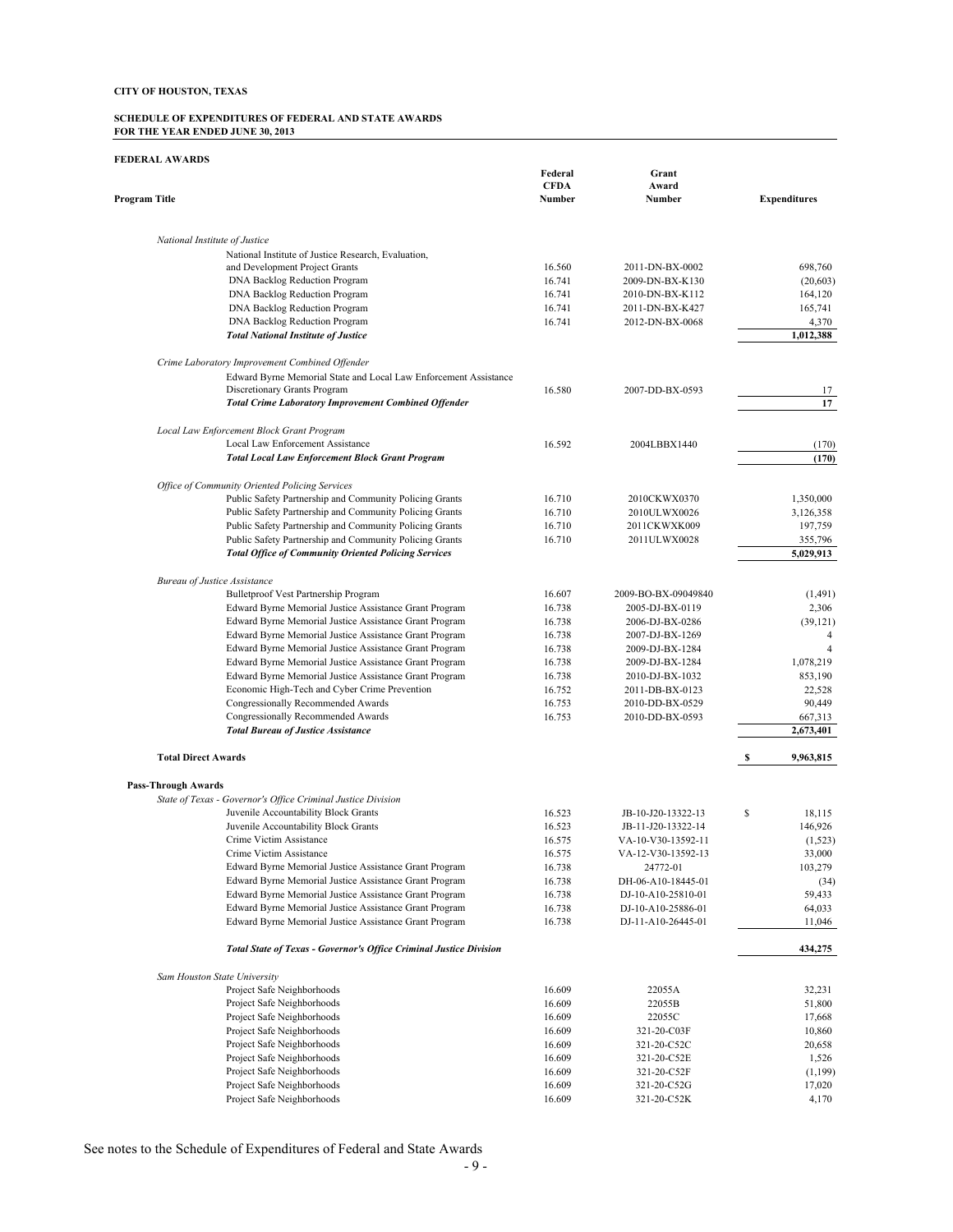#### **SCHEDULE OF EXPENDITURES OF FEDERAL AND STATE AWARDS FOR THE YEAR ENDED JUNE 30, 2013**

| <b>FEDERAL AWARDS</b>                                                                                                    |                                  |                                        |              |                      |
|--------------------------------------------------------------------------------------------------------------------------|----------------------------------|----------------------------------------|--------------|----------------------|
| <b>Program Title</b>                                                                                                     | Federal<br><b>CFDA</b><br>Number | Grant<br>Award<br>Number               |              | <b>Expenditures</b>  |
|                                                                                                                          |                                  |                                        |              |                      |
| Project Safe Neighborhoods                                                                                               | 16.609                           | 321-20-S053                            |              | (19)                 |
| Project Safe Neighborhoods                                                                                               | 16.609                           | 321-20-S054                            |              | 9                    |
| Project Safe Neighborhoods                                                                                               | 16.609                           | S04D77204                              |              | 52                   |
| Project Safe Neighborhoods                                                                                               | 16.609                           | S04D77205                              |              | 151                  |
| Paul Coverdell Forensic Sciences Improvement Grant Program<br>Paul Coverdell Forensic Sciences Improvement Grant Program | 16.742<br>16.742                 | 17319-08<br>CD-12-A10-17319-09         |              | 108,748<br>75,914    |
| <b>Total Sam Houston State University</b>                                                                                |                                  |                                        |              | 339.589              |
| Texas Alcoholic Beverage Commission                                                                                      |                                  |                                        |              |                      |
| Enforcing Underage Drinking Laws Program                                                                                 | 16.727                           | 80017                                  |              | 13,105               |
| <b>Total Texas Alcoholic Beverage Commission</b>                                                                         |                                  |                                        |              | 13,105               |
| <b>Total Pass-Through Awards</b>                                                                                         |                                  |                                        | S            | 786,969              |
| <b>Total U.S. Department of Justice</b>                                                                                  |                                  |                                        | -S           | 10,750,784           |
| <b>U.S. Department of Transportation</b>                                                                                 |                                  |                                        |              |                      |
|                                                                                                                          |                                  |                                        |              |                      |
| <b>Direct Awards</b><br><b>Federal Aviation Administration</b>                                                           |                                  |                                        |              |                      |
| Airport Improvement Program                                                                                              | 20.106                           | 3-48-0111-081                          | \$           | 6,615,713            |
| Airport Improvement Program                                                                                              | 20.106                           | 3-48-0111-091                          |              | 1,274,500            |
| Airport Improvement Program                                                                                              | 20.106                           | 3-48-0111-94                           |              | 970,343              |
| <b>Total Federal Aviation Administration</b>                                                                             |                                  |                                        |              | 8,860,556            |
| Federal Highway Administration                                                                                           |                                  |                                        |              |                      |
| Highway Planning and Construction                                                                                        | 20.205                           | 06TX001                                |              | 46,091               |
| Highway Planning and Construction                                                                                        | 20.205                           | <b>TCSE010-Q680</b>                    |              | 6,263                |
| Highway Planning and Construction                                                                                        | 20.205                           | TCSP2001(001)                          |              | 808,130              |
| <b>Total Federal Highway Administration</b>                                                                              |                                  |                                        |              | 860,484              |
| Federal Railroad Administration                                                                                          |                                  |                                        |              |                      |
| Rail Line Relocation and Improvement<br><b>Total Federal Railroad Administration</b>                                     | 20.320                           | 2012-0474                              |              | 384,909              |
|                                                                                                                          |                                  |                                        |              | 384,909              |
| <b>Federal Transit Administration</b>                                                                                    |                                  |                                        |              |                      |
| Alternative Analysis<br><b>Total Federal Transit Administration</b>                                                      | 20.522                           | TX-39-0006-00                          |              | 365,515<br>365,515   |
|                                                                                                                          |                                  |                                        |              |                      |
| Office of the Secretary (OST) Administration Secretariate<br>National Infrastructure Investments                         | 20.933                           | DTFH61-13-G-00004                      |              | 345,507              |
| Total Office of the Secretary (OST) Administration Secretariate                                                          |                                  |                                        |              | 345,507              |
|                                                                                                                          |                                  |                                        |              |                      |
| Federal Motor Carrier Safety Administration                                                                              |                                  |                                        |              |                      |
| National Motor Carrier Safety                                                                                            | 20.218                           | FM-MHP-0080-12                         |              | 386,411              |
| <b>Total Federal Motor Carrier Safety Administration</b>                                                                 |                                  |                                        |              | 386,411              |
| <b>Total Direct Awards</b>                                                                                               |                                  |                                        | S            | 11,203,382           |
| <b>Pass-Through Awards</b>                                                                                               |                                  |                                        |              |                      |
| State of Texas - Department of Transportation                                                                            |                                  |                                        |              |                      |
| Highway Planning and Construction                                                                                        | 20.205                           | 0912-72-004                            | $\mathbb{S}$ | 419,079              |
| Highway Planning and Construction                                                                                        | 20.205                           | 0912-72-195                            |              | 57,802               |
| Highway Planning and Construction<br>Highway Planning and Construction                                                   | 20.205<br>20.205                 | ERCSJ 0912-72-274<br>ERCSJ 0912-72-275 |              | 2,029,013<br>122,482 |
| Highway Planning and Construction                                                                                        | 20.205                           | CSJ 0912-70-038                        |              | (102, 626)           |
| Highway Planning and Construction                                                                                        | 20.205                           | CSJ 0912-70-078                        |              | 206,924              |
| Highway Planning and Construction                                                                                        | 20.205                           | CSJ 0912-71-634                        |              | (4,160)              |
| Highway Planning and Construction                                                                                        | 20.205                           | CSJ 0912-72-070                        |              | (9, 554)             |
| Highway Planning and Construction                                                                                        | 20.205                           | CSJ 0912-72-197                        |              | 626,370              |
| State and Community Highway Safety                                                                                       | 20.600                           | 060504A1BR                             |              | (5)                  |
| State and Community Highway Safety                                                                                       | 20.600                           | 2013-HOUSTONP-S-1YG-0015               |              | 225,398              |
| State and Community Highway Safety                                                                                       | 20.600                           | 583EGF6023                             |              | 499,528              |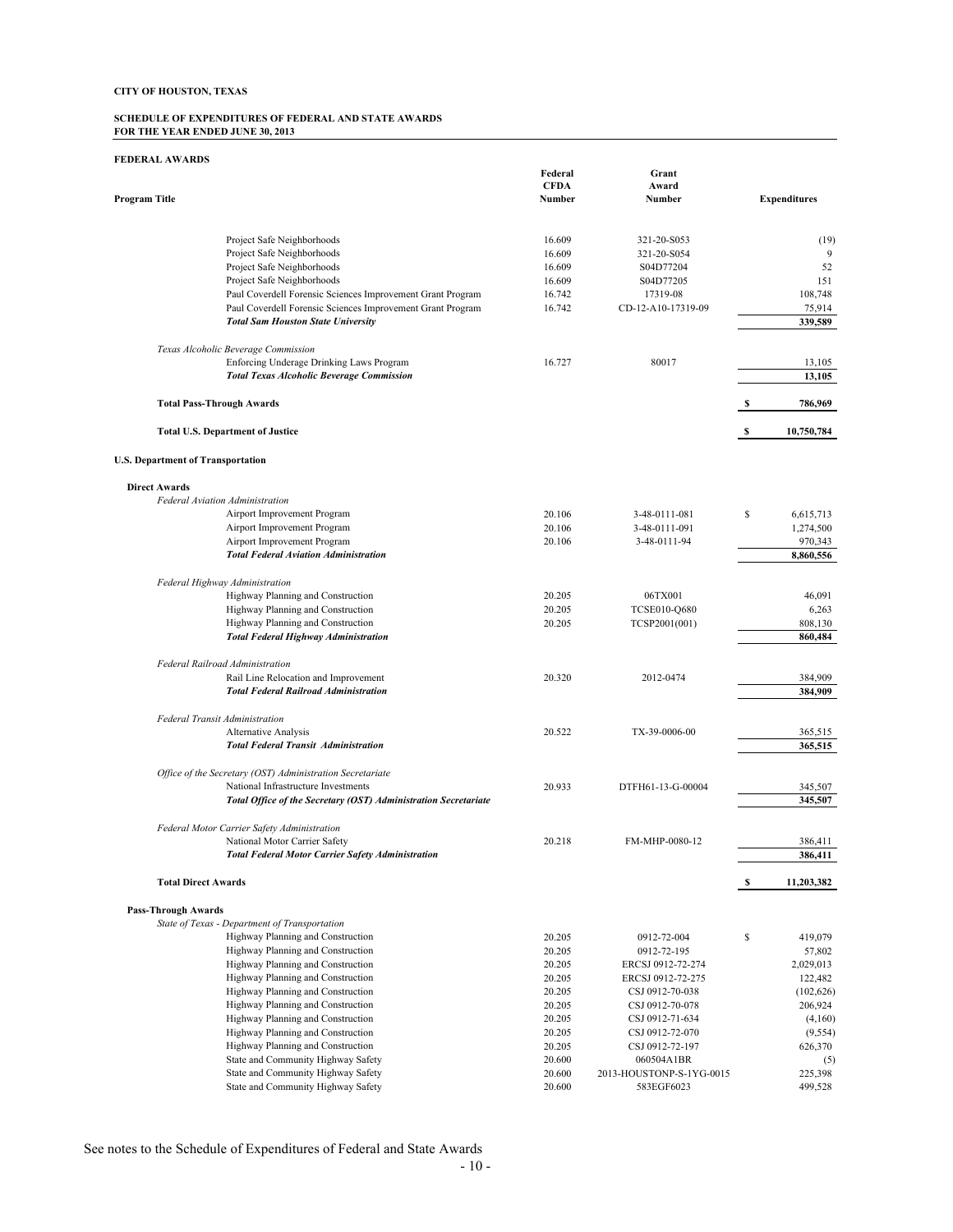#### **SCHEDULE OF EXPENDITURES OF FEDERAL AND STATE AWARDS FOR THE YEAR ENDED JUNE 30, 2013**

| <b>FEDERAL AWARDS</b>                       |                                                                                                 |                                  |                                       |    |                       |
|---------------------------------------------|-------------------------------------------------------------------------------------------------|----------------------------------|---------------------------------------|----|-----------------------|
| <b>Program Title</b>                        |                                                                                                 | Federal<br><b>CFDA</b><br>Number | Grant<br>Award<br>Number              |    | <b>Expenditures</b>   |
|                                             |                                                                                                 |                                  |                                       |    |                       |
|                                             | State and Community Highway Safety                                                              | 20.600                           | FC74432                               |    | 100,818               |
|                                             | State and Community Highway Safety                                                              | 20.600                           | FC74433                               |    | 130,441               |
|                                             | State and Community Highway Safety                                                              | 20.600                           | FC74433                               |    | 85,872                |
|                                             | State and Community Highway Safety                                                              | 20.600                           | FC74433                               |    | 48,935                |
|                                             | State and Community Highway Safety                                                              | 20.600<br>20.600                 | FC74433                               |    | 120,797               |
|                                             | State and Community Highway Safety<br>Alcohol Impaired Driving Countermeasures Incentive Grants | 20.601                           | STEP 2009 CMV<br>2012-HOUPD-IDM-00010 |    | (206, 327)<br>100,446 |
|                                             | Alcohol Impaired Driving Countermeasures Incentive Grants                                       | 20.601                           | 2013-HOUSTONPD-IDM-00002              |    | 50,653                |
|                                             | Occupant Protection Incentive Grants                                                            | 20.602                           | 2012-HOUSTONPD-CIOT00025              |    | 49,207                |
|                                             |                                                                                                 |                                  |                                       |    |                       |
|                                             | <b>Total Pass-Through Awards</b>                                                                |                                  |                                       | S  | 4,551,093             |
|                                             | <b>Total U.S. Department of Transportation</b>                                                  |                                  |                                       | S  | 15,754,475            |
| <b>U.S. Department of Treasury</b>          |                                                                                                 |                                  |                                       |    |                       |
| <b>Direct Awards</b>                        |                                                                                                 |                                  |                                       |    |                       |
|                                             | <b>Shared Forfeiture Property - Treasury</b>                                                    | 21.000                           |                                       | S  | 1,313,944             |
|                                             | <b>Total U.S. Department of Treasury</b>                                                        |                                  |                                       | -S | 1,313,944             |
|                                             | <b>National Aeronautics and Space Administration</b>                                            |                                  |                                       |    |                       |
| <b>Pass-Through Awards</b>                  |                                                                                                 |                                  |                                       |    |                       |
|                                             | <b>University Corporation for Atomspheric Research Science</b>                                  | 43.001                           | Z11-87947                             | S  | 13,445                |
|                                             | <b>Total National Aeronautics and Space Administration</b>                                      |                                  |                                       | S. | 13,445                |
|                                             | U.S. Institute of Museum and Library Services                                                   |                                  |                                       |    |                       |
| <b>Pass-Through Awards</b>                  |                                                                                                 |                                  |                                       |    |                       |
|                                             | Texas State Library and Archive Commission                                                      |                                  |                                       |    |                       |
|                                             | Grants to States                                                                                | 99.000                           | 470-12001                             | \$ | (6,797)               |
|                                             | Grants to States                                                                                | 99.000                           | 479-12004                             |    | 17,806                |
|                                             | Grants to States                                                                                | 99.000                           | 771-10030                             |    | (22)                  |
|                                             | <b>Total Texas State Library and Archive Commission</b>                                         |                                  |                                       |    | 10,987                |
|                                             | Institute of Museum and Library Services                                                        |                                  |                                       |    |                       |
|                                             | National Leadership Grants                                                                      | 99.000                           | LG-30-12-0685-12                      |    | 36,036                |
|                                             | <b>Total Institute of Museum and Library Services</b>                                           |                                  |                                       |    | 36,036                |
|                                             | <b>Total U.S. Institute of Museum and Library Services</b>                                      |                                  |                                       | S. | 47,023                |
| <b>U.S. Environmental Protection Agency</b> |                                                                                                 |                                  |                                       |    |                       |
| <b>Direct Awards</b>                        |                                                                                                 |                                  |                                       |    |                       |
|                                             | Office of Air and Radiation                                                                     |                                  |                                       |    |                       |
|                                             | Climate Showcase Communities Grant Program                                                      | 66.041                           | AF83453001-0                          |    | 39.896                |
|                                             | <b>Total Office of Air and Radiation</b>                                                        |                                  |                                       |    | 39,896                |
|                                             | Office of Chemical Safety and Pollution Prevention                                              |                                  |                                       |    |                       |
|                                             | Research, Development, Monitoring, Public Education,                                            |                                  |                                       |    |                       |
|                                             | Training, Demonstrations, and Studies                                                           | 66.716                           | X8-00F30801                           |    | 7,821                 |
|                                             | <b>Total Office of Chemical Safety and Pollution Prevention</b>                                 |                                  |                                       |    | 7,821                 |
| <b>Total Direct Awards</b>                  |                                                                                                 |                                  |                                       | s  | 47,717                |
| <b>Pass-Through Awards</b>                  |                                                                                                 |                                  |                                       |    |                       |
|                                             | Department of Veterans Affairs                                                                  |                                  |                                       |    |                       |
|                                             | VA Assistance to United States Paralympic Integrated                                            |                                  |                                       |    |                       |
|                                             | Adaptive Sports Program                                                                         | 64.034                           | <b>USOC-74985</b>                     | S. | 21,037                |
|                                             | <b>Total Department of Veterans Affairs</b>                                                     |                                  |                                       |    | 21,037                |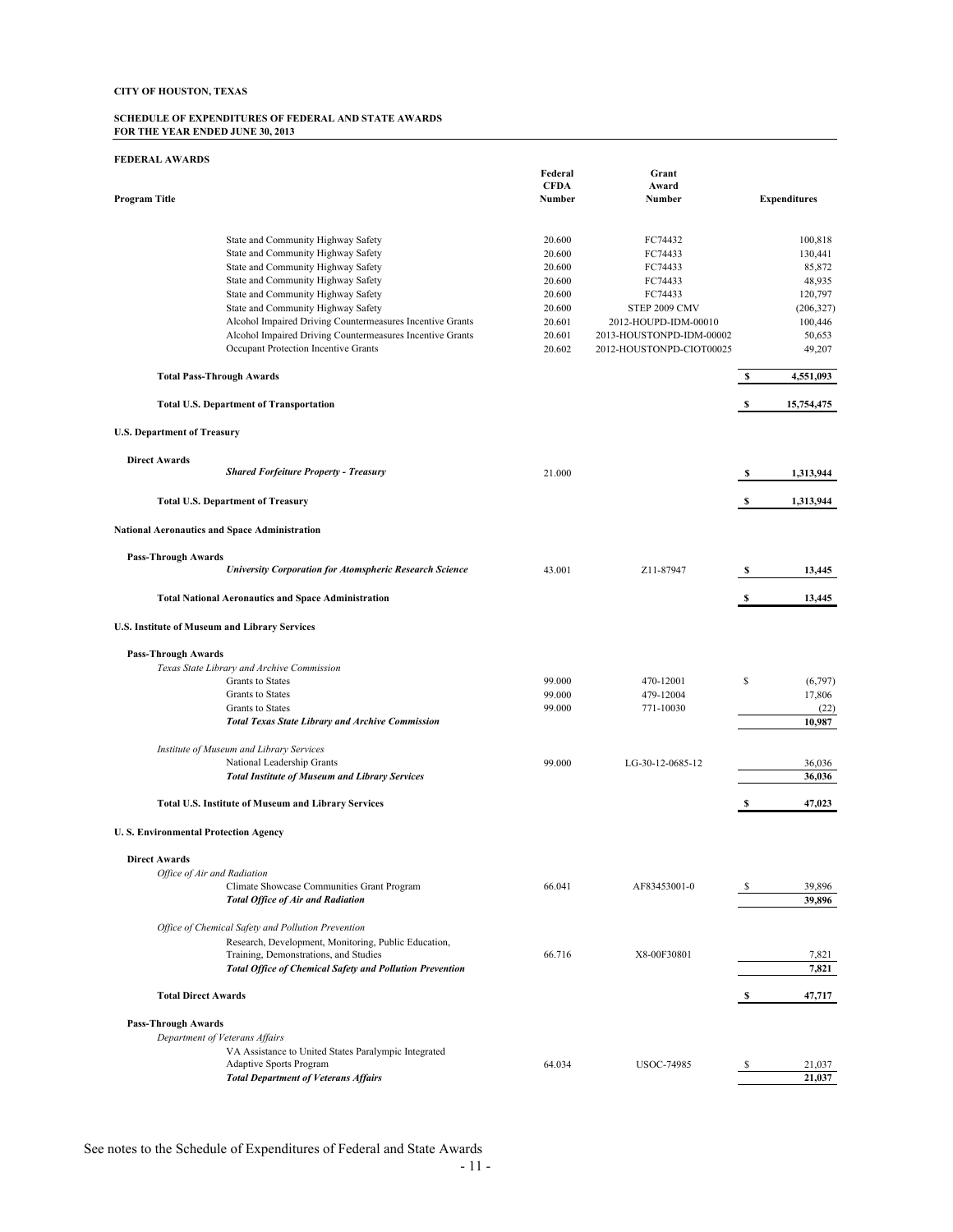#### **SCHEDULE OF EXPENDITURES OF FEDERAL AND STATE AWARDS FOR THE YEAR ENDED JUNE 30, 2013**

| <b>FEDERAL AWARDS</b>                                                                                                                                                                                                                                                                                    |                                         |                                                             |                                                              |
|----------------------------------------------------------------------------------------------------------------------------------------------------------------------------------------------------------------------------------------------------------------------------------------------------------|-----------------------------------------|-------------------------------------------------------------|--------------------------------------------------------------|
| Program Title                                                                                                                                                                                                                                                                                            | Federal<br><b>CFDA</b><br><b>Number</b> | Grant<br>Award<br>Number                                    | <b>Expenditures</b>                                          |
| Texas Commission on Environmental Quality                                                                                                                                                                                                                                                                |                                         |                                                             |                                                              |
| Surveys, Studies, Research, Investigations, Demonstrations,<br>and Special Purpose Activites Relating to the Clean Air Act<br>Nonpoint Source Implementation Grants<br>Nonpoint Source Implementation Grants<br>Performance Partnership Grants<br><b>Total Texas Commission on Environmental Quality</b> | 66.034<br>66.460<br>66.460<br>66.605    | 582-11-86422<br>582-10-90464<br>582-9-77097<br>582-12-10016 | 70,640<br>118,135<br>1,431<br>383,050<br>573,256             |
| Texas Water Development Board                                                                                                                                                                                                                                                                            |                                         |                                                             |                                                              |
| Capitalization Grants for Clean Water State Revolving Funds<br>Capitalization Grants for Clean Water State Revolving Funds<br>Capitalization Grants for Clean Water State Revolving Funds<br>Capitalization Grants for Clean Water State Revolving Funds<br><b>Total Texas Water Development Board</b>   | 66.458<br>66.458<br>66.458<br>66.458    | L060016<br>L100067<br>L110062<br>L120030                    | 58,862<br>8,754,133<br>24,401,042<br>2,054,402<br>35,268,439 |
| <b>Total Pass-Through Awards</b>                                                                                                                                                                                                                                                                         |                                         |                                                             | 35,862,732<br>s                                              |
| <b>Total U.S. Environmental Protection Agency</b>                                                                                                                                                                                                                                                        |                                         |                                                             | 35,910,449<br>S                                              |
| <b>U.S. Department of Energy</b>                                                                                                                                                                                                                                                                         |                                         |                                                             |                                                              |
| <b>Pass-Through Awards</b><br>City of San Antonio<br>Energy Efficiency and Renewable Energy Information                                                                                                                                                                                                  |                                         |                                                             |                                                              |
| Dissemination, Outreach, Training and Technical<br>Analysis/Assistance                                                                                                                                                                                                                                   | 81.117                                  | DE-EE0005702                                                | 94,369<br>S                                                  |
| <b>Total U.S. Department of Energy</b>                                                                                                                                                                                                                                                                   |                                         |                                                             | 94,369<br>S                                                  |
| U.S. Department Of Health and Human Services                                                                                                                                                                                                                                                             |                                         |                                                             |                                                              |
| <b>Direct Awards</b>                                                                                                                                                                                                                                                                                     |                                         |                                                             |                                                              |
| Centers for Disease Control & Prevention                                                                                                                                                                                                                                                                 |                                         |                                                             |                                                              |
| Project Grants and Cooperative Agreements for<br>Tuberculosis Control Programs                                                                                                                                                                                                                           | 93.116                                  | PS600445-29                                                 | \$<br>2                                                      |
| Project Grants and Cooperative Agreements for<br>Tuberculosis Control Programs                                                                                                                                                                                                                           | 93.116                                  | PS600445-31                                                 | 1,092,009                                                    |
| Project Grants and Cooperative Agreements for                                                                                                                                                                                                                                                            |                                         |                                                             |                                                              |
| Tuberculosis Control Programs<br>Injury Prevention and Control Research and State and Community Based                                                                                                                                                                                                    | 93.116                                  | PS600445-32                                                 | 804,017                                                      |
| Programs<br>Injury Prevention and Control Research and State and Community Based                                                                                                                                                                                                                         | 93.136                                  | CE002063-01                                                 | 60,458                                                       |
| Programs                                                                                                                                                                                                                                                                                                 | 93.136                                  | CE002063-02                                                 | 163,221                                                      |
| Immunization Cooperative Agreements                                                                                                                                                                                                                                                                      | 93.268                                  | CCH622532A                                                  | 2,818,340                                                    |
| Immunization Cooperative Agreements                                                                                                                                                                                                                                                                      | 93.268                                  | IP000734-01                                                 | 1,241,255                                                    |
| Immunization Cooperative Agreements<br>Immunization Cooperative Agreements                                                                                                                                                                                                                               | 93.268<br>93.268                        | IP622532-09<br>IP622532-10                                  | 1,976,204                                                    |
| Adult Viral Hepatitis Prevention and Control                                                                                                                                                                                                                                                             | 93.270                                  | 5U51PS000904-05                                             | 47,812                                                       |
| Centers for Disease Control and Prevention Investigations<br>and Technical Assistance                                                                                                                                                                                                                    | 93.283                                  | CCU623672-02                                                | 2,263                                                        |
| Centers for Disease Control and Prevention Investigations<br>and Technical Assistance                                                                                                                                                                                                                    | 93.283                                  | CI623672-05S3                                               | 27                                                           |
| Centers for Disease Control and Prevention_Investigations                                                                                                                                                                                                                                                |                                         |                                                             |                                                              |
| and Technical Assistance<br>Centers for Disease Control and Prevention Investigations<br>and Technical Assistance                                                                                                                                                                                        | 93.283<br>93.283                        | CK000226-01<br>CK000226-02                                  | 277,793<br>73,033                                            |
| Strengthening Public Health Infrastructure for Improved                                                                                                                                                                                                                                                  |                                         |                                                             |                                                              |
| <b>Health Outcomes</b><br>Strengthening Public Health Infrastructure for Improved                                                                                                                                                                                                                        | 93.507                                  | CD001272-02                                                 | 129,322                                                      |
| <b>Health Outcomes</b><br>The Affordable Care Act: Building Epidemiology, Laboratory, and<br>Health Information Systems Capacity in the Epidemiology and                                                                                                                                                 | 93.507                                  | CD001272-03                                                 | 182,132                                                      |
| Laboratory Capacity for Infectious Disease (ELC) and Emerging                                                                                                                                                                                                                                            |                                         |                                                             |                                                              |
| Infections Program (EIP) Cooperative Agreements                                                                                                                                                                                                                                                          | 93.521                                  | CI000918-02S2                                               | 1,073,677                                                    |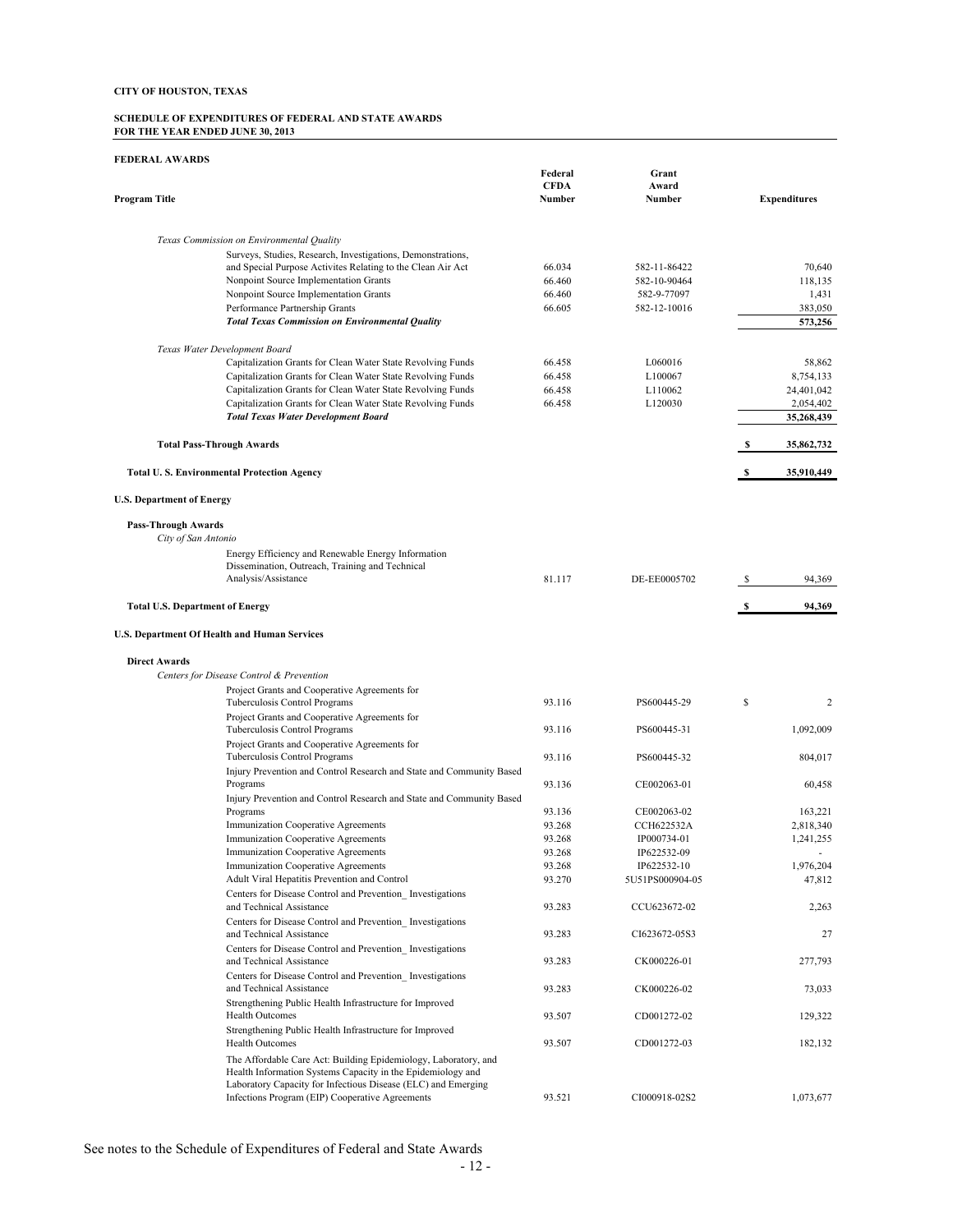#### **SCHEDULE OF EXPENDITURES OF FEDERAL AND STATE AWARDS FOR THE YEAR ENDED JUNE 30, 2013**

#### **FEDERAL AWARDS**

| Program Title              |                                                                                                                                                                                                                                                                                        | Federal<br><b>CFDA</b><br>Number | Grant<br>Award<br>Number | <b>Expenditures</b> |
|----------------------------|----------------------------------------------------------------------------------------------------------------------------------------------------------------------------------------------------------------------------------------------------------------------------------------|----------------------------------|--------------------------|---------------------|
|                            | The Affordable Care Act: Building Epidemiology, Laboratory, and<br>Health Information Systems Capacity in the Epidemiology and<br>Laboratory Capacity for Infectious Disease (ELC) and Emerging                                                                                        |                                  |                          |                     |
|                            | Infections Program (EIP) Cooperative Agreements                                                                                                                                                                                                                                        | 93.521                           | CK000226-01S1            | 28,121              |
|                            | The Affordable Care Act: Human Immunodeficiency Virus (HIV)<br>Prevention and Public Health Fund Activities                                                                                                                                                                            | 93.523                           | PS003278-01              | 29,361              |
|                            | The Affordable Care Act: Human Immunodeficiency Virus (HIV)<br>Prevention and Public Health Fund Activities                                                                                                                                                                            | 93.523                           | PS003626-01              | 756,824             |
|                            | PPHF 2012: Community Transfromation Grants and National<br>Dissemination and Support for Community Transformation Grants-<br>financed solely by 2012 Prevention and Public Health Funds                                                                                                | 93.531                           | DP003528-01              | 274,094             |
|                            | PPHF 2012: Community Transfromation Grants and National<br>Dissemination and Support for Community Transformation Grants-                                                                                                                                                              | 93.531                           | DP003528-02              |                     |
|                            | financed solely by 2012 Prevention and Public Health Funds<br>PPHF 2012 - Prevention and Public Health Fund (Affordable Care Act) -<br>Capacity Building Assistance to Strengthen Public Health Immunization<br>Infrastructure and Performance financed in part by 2012 Prevention and |                                  |                          | 214,161             |
|                            | Public Health Funds                                                                                                                                                                                                                                                                    | 93.539                           | IP000549-01              | 66,199              |
|                            | HIV Prevention Activities Health Department Basesd                                                                                                                                                                                                                                     | 93.940                           | PS003255-02              | 256,307             |
|                            | HIV Prevention Activities Health Department Basesd                                                                                                                                                                                                                                     | 93.940                           | PS003626-02              | 367,509             |
|                            | HIV Prevention Activities Health Department Basesd                                                                                                                                                                                                                                     | 93.940                           | PS003672-01              | 4,249,908           |
|                            | HIV Prevention Activities Health Department Basesd                                                                                                                                                                                                                                     | 93.940                           | PS003672-02              | 3,234,459           |
|                            | HIV Prevention Activities Health Department Basesd                                                                                                                                                                                                                                     | 93.940                           | PS023512-                | 21                  |
|                            | HIV Prevention Activities Health Department Basesd                                                                                                                                                                                                                                     | 93.940                           | PS023512-07              | 64,151              |
|                            | HIV Prevention Activities Health Department Basesd<br>HIV Demonstration, Research, Public and Professional                                                                                                                                                                             | 93.940                           | U1BPS003255-03           | 182,929             |
|                            | <b>Education Projects</b>                                                                                                                                                                                                                                                              | 93.941                           | PS001552-03              | 207,971             |
|                            | Epidemiologic Research Studies of Acquired Immunodeficiency<br>Syndrome (AIDS) and Human Immunodeficiency Virus (HIV) Infection<br>in Selected Population Groups                                                                                                                       | 93.943                           | PS003212-02              | 3,222               |
|                            | Human Immunodeficiency Virus (HIV)/Acquired<br>Immunodeficiency Virus Syndrome (AIDS) Surveillance                                                                                                                                                                                     | 93.944                           | PS001020-02              | 12                  |
|                            | Human Immunodeficiency Virus (HIV)/Acquired<br>Immunodeficiency Virus Syndrome (AIDS) Surveillance                                                                                                                                                                                     | 93.944                           | PS001020-04              | 3,337               |
|                            | Human Immunodeficiency Virus (HIV)/Acquired<br>Immunodeficiency Virus Syndrome (AIDS) Surveillance                                                                                                                                                                                     | 93.944                           | PS001020-05              | 1,013,667           |
|                            | Human Immunodeficiency Virus (HIV)/Acquired<br>Immunodeficiency Virus Syndrome (AIDS) Surveillance                                                                                                                                                                                     | 93.944                           | PS001611-02              | 7                   |
|                            | Human Immunodeficiency Virus (HIV)/Acquired<br>Immunodeficiency Virus Syndrome (AIDS) Surveillance                                                                                                                                                                                     | 93.944                           | PS001611-03              | (19,079)            |
|                            | Human Immunodeficiency Virus (HIV)/Acquired<br>Immunodeficiency Virus Syndrome (AIDS) Surveillance                                                                                                                                                                                     | 93.944                           | PS001611-04              | 598,631             |
|                            | Human Immunodeficiency Virus (HIV)/Acquired<br>Immunodeficiency Virus Syndrome (AIDS) Surveillance                                                                                                                                                                                     | 93.944                           | PS001611-05              | 852                 |
|                            | Human Immunodeficiency Virus (HIV)/Acquired<br>Immunodeficiency Virus Syndrome (AIDS) Surveillance                                                                                                                                                                                     | 93.944                           | PS004027-01              | 612,056             |
|                            | <b>Total Centers for Disease Control &amp; Prevention</b>                                                                                                                                                                                                                              |                                  |                          | 22,086,285          |
|                            | National Institute of Health                                                                                                                                                                                                                                                           |                                  |                          |                     |
|                            | Cancer Cause and Prevention Research<br><b>Total National Institute of Health</b>                                                                                                                                                                                                      | 93.393                           | CA137802-02              | 33,885<br>33,885    |
| <b>Total Direct Awards</b> |                                                                                                                                                                                                                                                                                        |                                  |                          | 22,120,170<br>s     |
| <b>Pass-Through Awards</b> |                                                                                                                                                                                                                                                                                        |                                  |                          |                     |
|                            | Texas Department of Aging & Disability Services                                                                                                                                                                                                                                        |                                  |                          |                     |
|                            | Special Programs for the Aging Title VII, Chapter 3 Programs<br>for Prevention of Elder Abuse, Neglect, and Exploitation                                                                                                                                                               | 93.041                           | 2013-EAP-13              | S<br>38,357         |
|                            | Special Programs for the Aging Title VII, Chapter 2 Long Term Care<br>Ombudsman Servives for Older Individuals                                                                                                                                                                         | 93.042                           | 2012-OAG-13              | 22,369              |
|                            | Special Programs for the Aging Title VII, Chapter 2 Long Term Care<br>Ombudsman Servives for Older Individuals                                                                                                                                                                         | 93.042                           | 2013-OAG-13              | 104,053             |
|                            | Special Programs for the Aging Title III, Part D Disease Prevention and<br><b>Health Promotion Services</b>                                                                                                                                                                            | 93.043                           | 2012-3D-13               | 123,019             |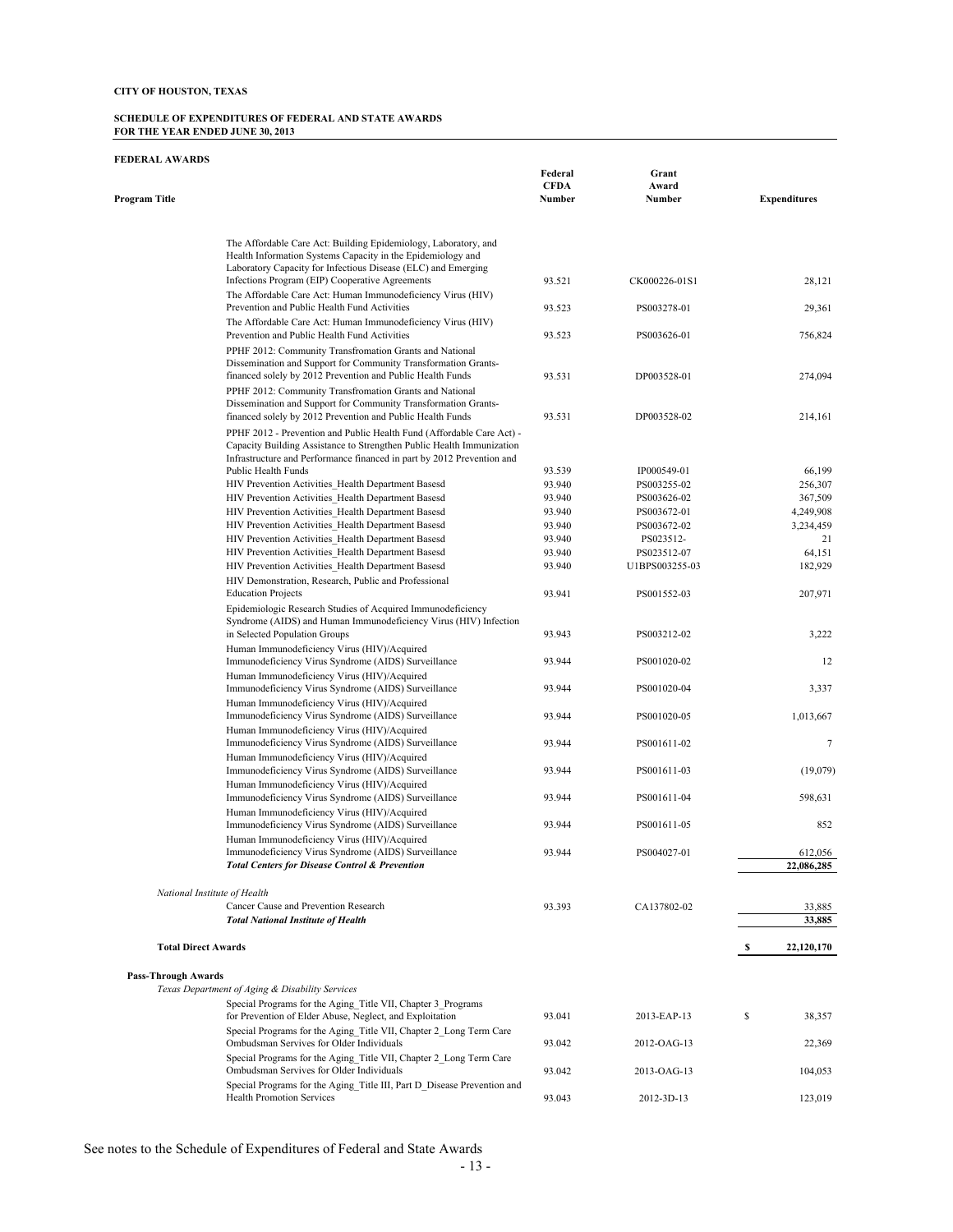#### **SCHEDULE OF EXPENDITURES OF FEDERAL AND STATE AWARDS FOR THE YEAR ENDED JUNE 30, 2013**

#### **FEDERAL AWARDS Federal CFDA Number Grant Award Program Title Number Expenditures** Special Programs for the Aging\_Title III, Part D\_Disease Prevention and Health Promotion Services 93.043 2013-3D-13 108,537 Special Programs for the Aging\_Title III, Part B\_Grants for Supportive Services and Senior Centers **193.044** 2011-3B-13 (11.699) Special Programs for the Aging\_Title III, Part B\_Grants for Supportive Services and Senior Centers 93.044 2011-ADM-13 Special Programs for the Aging\_Title III, Part B\_Grants for Supportive Services and Senior Centers 93.044 2012-3B-13 1,261,368 Special Programs for the Aging\_Title III, Part B\_Grants for Supportive Services and Senior Centers **193.044** 2012-ADM-13 260,179 Special Programs for the Aging\_Title III, Part B\_Grants for Supportive Services and Senior Centers **93.044** 2013-3B-13 1,455,821 Special Programs for the Aging\_Title III, Part B\_Grants for Supportive Services and Senior Centers 93.044 2013-3B-AWLW-13 2,495 Special Programs for the Aging\_Title III, Part B\_Grants for Supportive Services and Senior Centers **11,175** 93.044 2013-ADM-13 611,175 Special Programs for the Aging\_Title III, Part C\_Nutrition Services 93.045 2012-3C1-13 489,863 Special Programs for the Aging\_Title III, Part C\_Nutrition Services 93.045 2012-3C2-13 1,100,003<br>Special Programs for the Aging\_Title III, Part C\_Nutrition Services 93.045 2013-3C1-13 1,254,458 Special Programs for the Aging\_Title III, Part C\_Nutrition Services Special Programs for the Aging\_Title III, Part C\_Nutrition Services 93.045 2013-3C2-13 1,754,942 Special Programs for the Aging\_Title IV\_and Title II\_Discretionary Projects 93.048 2012-ADRCDP-13 4,589 Special Programs for the Aging\_Title IV\_and Title II\_Discretionary Projects 93.048 2013-ADRCDP-13 1,283 National Family Caregiver Support, Title III, Part E 93.052 2012-3E-13 478,048 National Family Caregiver Support, Title III, Part E 93.052 2013-3E-13 934,888 Nutritional Services Incentive Program  $93.053$  2012-NSIP-13 270,798<br>
93.053 2013-NSIP-13 2013-NSIP-13 2013-NSIP-13 2013-NSIP-13 Nutritional Services Incentive Program 93.053 2013-NSIP-13 711,146 Affordable Care Act - Medicare Improvements for Patients and Providers 93.518 2010-ADRC-MIPPA #2 25,645 Affordable Care Act - Medicare Improvements for Patients and Providers 93.518 2011-AAA-MIPPA#2 12,290 Centers for Medicare and Medicaid Services (CMS) Research, Demonstrations and Evaluations **63.779** 2011-CMS-16 - 2011-CMS-16 - 2011-CMS-16 - 2011-CMS-16 - 2011-CMS-16 - 2011-CMS-16 - 2011-CMS-16 - 2011-CMS-16 - 2011-CMS-16 - 2011-CMS-16 - 2011-CMS-16 - 2011-CMS-16 - 2012 Centers for Medicare and Medicaid Services (CMS) Research, Demonstrations and Evaluations **2011-MIPPA-MIPPA-MIPPA-MIPPA-MIPPA-MIPPA-MIPPA-MIPPA-MIPPA-MIPPA-MIPPA-MIPPA-MIPPA-MIPPA-MIPPA-MIPPA-MIPPA-MIPPA-MIPPA-MIPPA-MIPPA-MIPPA-MIPPA-MIPPA-MIPPA-MIPPA-MIPPA-MIPPA-MIPPA-MIPPA-MIPPA** Centers for Medicare and Medicaid Services (CMS) Research, Demonstrations and Evaluations (1,354) 2012-CMS-16 2012-CMS-16 (1,354) Centers for Medicare and Medicaid Services (CMS) Research, Demonstrations and Evaluations 93.779 2013-CMS-16 122,461 Centers for Medicare and Medicaid Services (CMS) Research, Demonstrations and Evaluations 93.779 2013-CMS-MFP-13 (50,291) Centers for Medicare and Medicaid Services (CMS) Research, Demonstrations and Evaluations 93.779 2014-CMS-16 26,664 Money Follows the Person Rebalancing Demonstration 93.791 2012-ADRC-13 28.728 Money Follows the Person Rebalancing Demonstration 93.791 2012-MFPD-13 11,461 Money Follows the Person Rebalancing Demonstration 93.791 2013-MFPD-13 19,723 *Total Texas Department of Aging & Disability Services* **<b>11,215,492 11,215,492** *Texas Department of State Health Services* Public Health Emergency Preparedness 3 3069 2009-032263-001 3 Public Health Emergency Preparedness 640<br>
Public Health Emergency Preparedness 640<br>
2010-035851<br>
210 Public Health Emergency Preparedness Public Health Emergency Preparedness 20.465 2010 93.069 2011-038795 20.465 Public Health Emergency Preparedness 93.069 2011-038940 411,010 Public Health Emergency Preparedness 93.069 2011-038941 126,977 Public Health Emergency Preparedness 93.069 2012-040281 60,117 Public Health Emergency Preparedness 93.069 2013-041160-002 196,266 Public Health Emergency Preparedness 93.069 2013-041160-004 345,838 Public Health Emergency Preparedness 93.069 2013-041160-007 987,548 Environmental Public Health and Emergency Response 93.070 2012-040142 127,651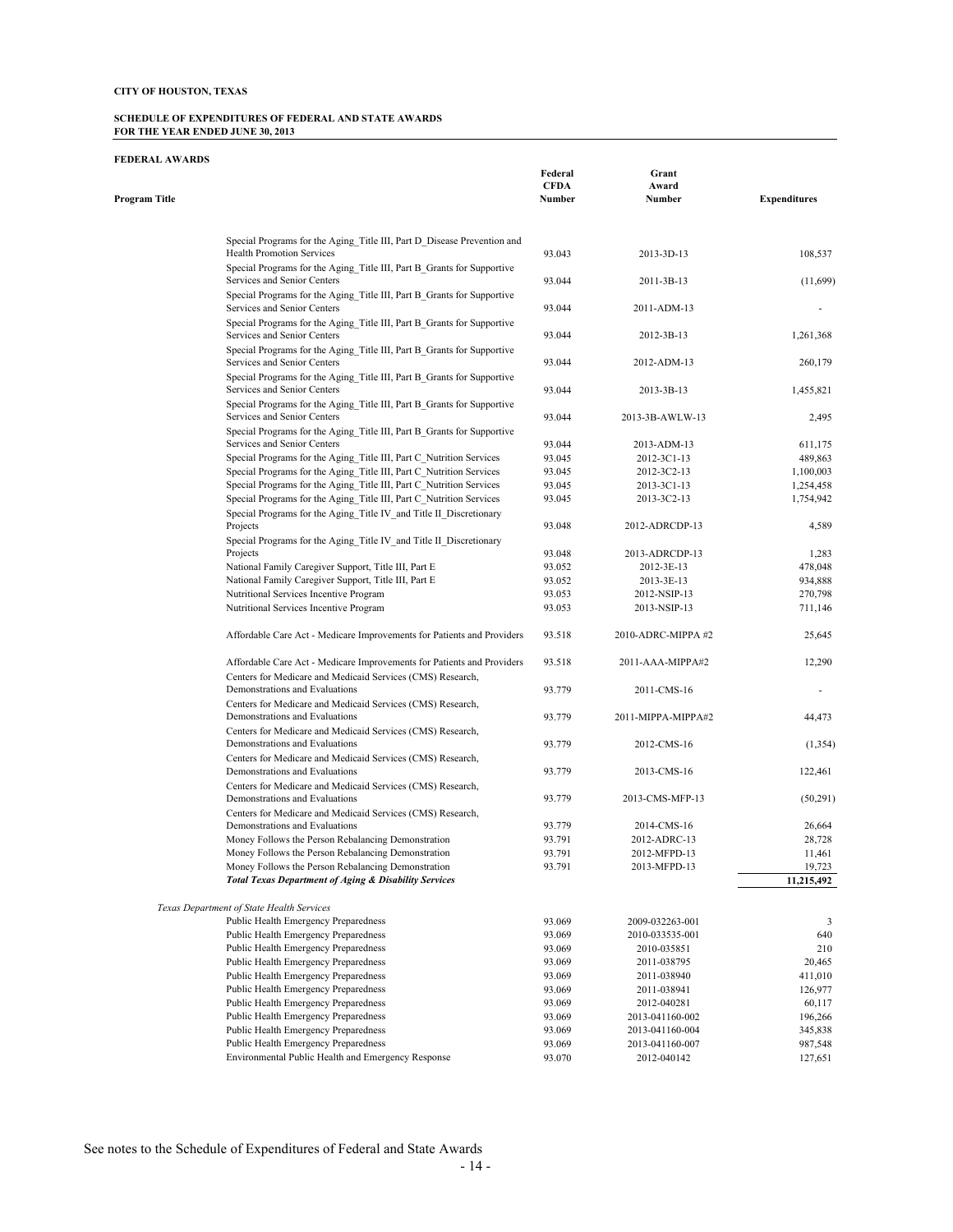#### **SCHEDULE OF EXPENDITURES OF FEDERAL AND STATE AWARDS FOR THE YEAR ENDED JUNE 30, 2013**

#### **FEDERAL AWARDS**

| Program Title              |                                                                                                                       | Federal<br><b>CFDA</b><br><b>Number</b> | Grant<br>Award<br>Number       | <b>Expenditures</b> |
|----------------------------|-----------------------------------------------------------------------------------------------------------------------|-----------------------------------------|--------------------------------|---------------------|
|                            |                                                                                                                       |                                         |                                |                     |
|                            | Hospital Preparedness Program (HPP) and Public Health<br>Emergency Preparedness (PHEP) Aligned Cooperative Agreements |                                         |                                |                     |
|                            | Hansen's Disease National Ambulatory Care Program                                                                     | 93.074<br>93.2012                       | 2013-041160-006<br>2012-040643 | 581,849<br>5,213    |
|                            | Hansen's Disease National Ambulatory Care Program                                                                     |                                         |                                | 76,559              |
|                            |                                                                                                                       | 93.2013<br>93.217                       | 2013-041160-009                | 336,470             |
|                            | Family Planning Services<br>Immunization Cooperative Grants                                                           | 93.268                                  | 2012-040723<br>2012-039053     | 348,942             |
|                            | Immunization Cooperative Grants                                                                                       | 93.268                                  | 2013-041160-010                | 1,174,197           |
|                            | Centers for Disease Control and Prevention Investigations and                                                         |                                         |                                |                     |
|                            | <b>Technical Assistance</b>                                                                                           | 93.283                                  | <b>CSTE-2013</b>               | 4,987               |
|                            | National Bioterrorism Hospital Preparedness Program                                                                   | 93.889                                  | 2011-038400                    | 11,167              |
|                            | National Bioterrorism Hospital Preparedness Program                                                                   | 93.889                                  | 2013-041160-001                | 30,452              |
|                            | Preventive Health Services Sexually Transmitted Diseases Control                                                      |                                         |                                |                     |
|                            | Grants                                                                                                                | 93.977                                  | 2007-021957-001                | (41)                |
|                            |                                                                                                                       |                                         |                                |                     |
|                            | Preventive Health Services Sexually Transmitted Diseases Control<br>Grants                                            | 93.977                                  | 2008-025429-001                | 2,012               |
|                            | Preventive Health Services Sexually Transmitted Diseases Control                                                      |                                         |                                |                     |
|                            | Grants                                                                                                                | 93.977                                  | 2009-030647-001                | 7                   |
|                            | Preventive Health Services Sexually Transmitted Diseases Control                                                      |                                         |                                |                     |
|                            | Grants                                                                                                                | 93.977                                  | 2011-037547                    | (6, 847)            |
|                            | Preventive Health Services Sexually Transmitted Diseases Control                                                      |                                         |                                |                     |
|                            | Grants                                                                                                                | 93.977                                  | 2012-040465                    | 313,788             |
|                            | Preventive Health Services Sexually Transmitted Diseases Control                                                      |                                         |                                |                     |
|                            | Grants                                                                                                                | 93.977                                  | 2013-041160-012                | 1,308,078           |
|                            | Preventive Health & Health Services Block Grant                                                                       | 93.991                                  | 2008-024522                    | (50)                |
|                            | Preventive Health & Health Services Block Grant                                                                       | 93.991                                  | 2009-028163-001                | (441)               |
|                            | Preventive Health & Health Services Block Grant                                                                       | 93.991                                  | 2010-032807                    | 447                 |
|                            | Preventive Health & Health Services Block Grant                                                                       | 93.991                                  | 7460011640A-07-01              | (212)               |
|                            | Maternal and Child Health Services Block Grant to the States                                                          | 93.994                                  | 2007-020434-001                | 13                  |
|                            | Maternal and Child Health Services Block Grant to the States                                                          | 93.994                                  |                                |                     |
|                            | Maternal and Child Health Services Block Grant to the States                                                          | 93.994                                  | 2008-024094                    | (13)<br>257         |
|                            | Maternal and Child Health Services Block Grant to the States                                                          | 93.994                                  | 2011-035909<br>2012-038975     | 76,710              |
|                            | Maternal and Child Health Services Block Grant to the States                                                          | 93.994                                  |                                |                     |
|                            | Maternal and Child Health Services Block Grant to the States                                                          | 93.994                                  | 2012-039475<br>2013-041539     | 31,735              |
|                            | Maternal and Child Health Services Block Grant to the States                                                          | 93.994                                  | 2013-042423                    | 85,825<br>227,918   |
|                            |                                                                                                                       |                                         |                                |                     |
|                            | <b>Total Texas Department of State Health Services</b>                                                                |                                         |                                | 6,885,747           |
|                            |                                                                                                                       |                                         |                                |                     |
|                            | Houston-Galveston Area Council                                                                                        |                                         |                                |                     |
|                            | Special Programs for the Aging Title III, Part D Disease Prevention and                                               |                                         |                                |                     |
|                            | <b>Health Promotion Services</b>                                                                                      | 93.043                                  | AG1229                         | 11,113              |
|                            | Social Services Block Grant                                                                                           | 93.667                                  | 755.1-10                       | 75                  |
|                            | <b>Total Houston-Galveston Area Council</b>                                                                           |                                         |                                | 11,188              |
|                            |                                                                                                                       |                                         |                                |                     |
|                            | Women's Family Planning and Health Association<br>Family Planning Services                                            | 93.217                                  | WHFPT13                        |                     |
|                            |                                                                                                                       |                                         |                                | 34,129<br>34,129    |
|                            | <b>Total Women's Family Planning and Health Association</b>                                                           |                                         |                                |                     |
| Gulf Coast Workforce Board |                                                                                                                       |                                         |                                |                     |
|                            | Child Care Mandatory and Matching Funds of the Child Care and                                                         |                                         |                                |                     |
|                            | Development Fund                                                                                                      | 93.596                                  | 2812CCMC07                     | 11,553              |
|                            |                                                                                                                       |                                         |                                |                     |
|                            | Child Care Mandatory and Matching Funds of the Child Care and<br>Development Fund                                     |                                         |                                |                     |
|                            | <b>Total Gulf Coast Workforce Board</b>                                                                               | 93.596                                  | 2812CCMC37                     | 16,500<br>28,053    |
|                            |                                                                                                                       |                                         |                                |                     |
| Community HealthCare       |                                                                                                                       |                                         |                                |                     |
|                            | Centers for Medicare and Medicaid Services (CMS) Research,                                                            |                                         |                                |                     |
|                            | Demonstrations and Evaluations                                                                                        | 93.779                                  | 0371100027001                  | 26,869              |
|                            | <b>Total Community HealthCare</b>                                                                                     |                                         |                                | 26,869              |
|                            |                                                                                                                       |                                         |                                |                     |
|                            | Fred Hutchinson Cancer Research Center                                                                                |                                         |                                |                     |
|                            | Allergy, Immunology and Transplantation Research                                                                      | 93.855                                  | 750168                         | 35,574              |
|                            | <b>Total Fred Hutchinson Cancer Research Center</b>                                                                   |                                         |                                | 35,574              |
|                            |                                                                                                                       |                                         |                                |                     |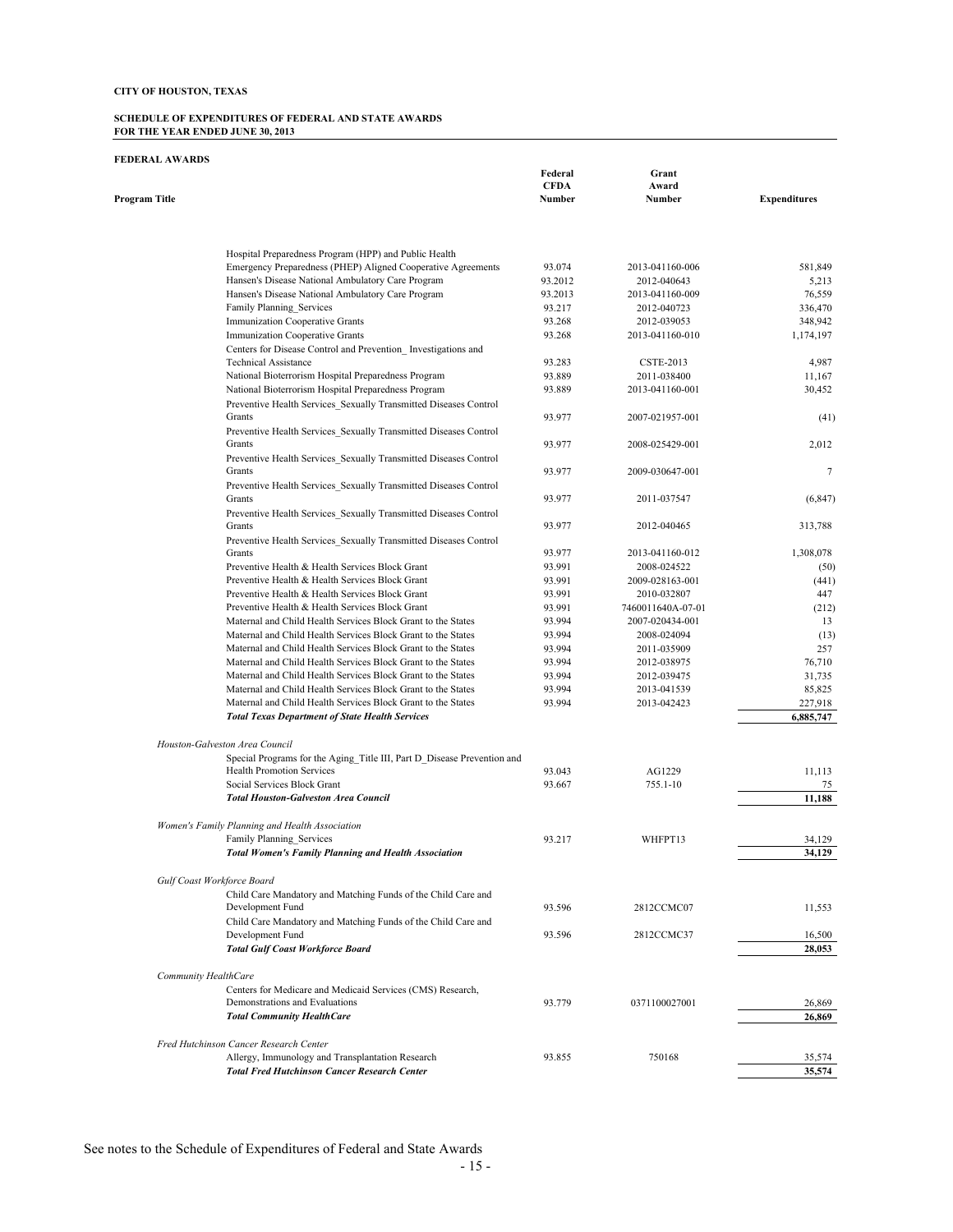#### **SCHEDULE OF EXPENDITURES OF FEDERAL AND STATE AWARDS FOR THE YEAR ENDED JUNE 30, 2013**

| FEDERAL AWARDS                              |                                                                                                                 |                                         |                                 |    |                     |
|---------------------------------------------|-----------------------------------------------------------------------------------------------------------------|-----------------------------------------|---------------------------------|----|---------------------|
| Program Title                               |                                                                                                                 | Federal<br><b>CFDA</b><br><b>Number</b> | Grant<br>Award<br><b>Number</b> |    | <b>Expenditures</b> |
|                                             |                                                                                                                 |                                         |                                 |    |                     |
|                                             | Harris County Public Health Environment Services                                                                |                                         |                                 |    |                     |
|                                             | HIV Emergency Relief Project Grants                                                                             | 93.914                                  | 11GEN1987-12GEN 1494            |    | 59,402              |
|                                             | HIV Emergency Relief Project Grants<br><b>Total Harris County Public Health Environment Services</b>            | 93.914                                  | 13GEN0040                       |    | 39,567<br>98,969    |
| <b>Total Pass-Through Awards</b>            |                                                                                                                 |                                         |                                 | S  | 18,336,021          |
|                                             | <b>Total U.S. Department Of Health and Human Services</b>                                                       |                                         |                                 | S. | 40,456,191          |
| <b>U.S. Department of Homeland Security</b> |                                                                                                                 |                                         |                                 |    |                     |
| <b>Pass-Through Awards</b>                  |                                                                                                                 |                                         |                                 |    |                     |
|                                             | Corporation for National and Community Service                                                                  |                                         |                                 |    |                     |
|                                             | Social Innovation Fund                                                                                          | 94.019                                  | 11SIHDC001                      | S  | 115,932             |
|                                             | <b>Total Corporation for National and Community Service</b>                                                     |                                         |                                 |    | 115,932             |
| Texas Department of Public Safety           |                                                                                                                 |                                         |                                 |    |                     |
|                                             | Non-Profit Security Program                                                                                     | 97.008                                  | 08-SR-35000-01                  |    | (16,951)            |
|                                             | Non-Profit Security Program                                                                                     | 97.008                                  | 09-SR 35000-05                  |    | (22, 562)           |
|                                             | Non-Profit Security Program                                                                                     | 97.008                                  | 10-SR 35000-01                  |    | 13,888,103          |
|                                             | Non-Profit Security Program                                                                                     | 97.008                                  | 12-SR 35000-01                  |    | 5,766,445           |
|                                             | Non-Profit Security Program                                                                                     | 97.008                                  | 2003-TU-TX-0003                 |    | (22, 688)           |
|                                             | Hazard Mitigation Grant                                                                                         | 97.039                                  | FEMA-1780-DR-TX                 |    | 13,200              |
|                                             | <b>Emergency Management Performance Grants</b>                                                                  | 97.042                                  | 07TX-EMPG-0357                  |    | 33,626              |
|                                             | Emergency Management Performance Grants                                                                         | 97.042                                  | 12TX-EMPG-0357                  |    | 189,887             |
|                                             | Homeland Security Grant Program                                                                                 | 97.067                                  | 10-SR 35000-01                  |    | 2,200               |
|                                             | Homeland Security Grant Program                                                                                 | 97.067                                  | 11-SR 35000-02                  |    | 3,145,012           |
|                                             | Homeland Security Grant Program                                                                                 | 97.067                                  | 11-SR 35000-08                  |    | 7,775               |
|                                             | Metropolitan Medical Response System<br>State Homeland Security Program                                         | 97.071<br>97.073                        | 10-SR-35000-01<br>10-SR35000-01 |    | 260,176<br>170,612  |
|                                             | Regional Catastrophic Preparedness Grant Program (RCPGP)                                                        | 97.111                                  | 10-SR35000-01                   |    | 377,430             |
|                                             | <b>Total Texas Department of Public Safety</b>                                                                  |                                         |                                 |    | 23,792,265          |
| Department of Justice                       |                                                                                                                 |                                         |                                 |    |                     |
|                                             | Homeland Security Grant Program                                                                                 | 97.067                                  | 11-SR 35000-04                  |    | 100,020             |
|                                             | <b>Total Department of Justice</b>                                                                              |                                         |                                 |    | 100,020             |
|                                             | <b>U.S Department of Homeland Security - FEMA</b>                                                               |                                         |                                 |    |                     |
|                                             | Assistance to Firefighters Grant                                                                                | 97.044                                  | EMW-2010-FP-01464               |    | 130,689             |
|                                             | Assistance to Firefighters Grant                                                                                | 97.044                                  | EMW-2011-FO-09909               |    | 877,211             |
|                                             | Port Security Grant Program                                                                                     | 97.056                                  | EMW-2012-PU-00285-S01           |    | 237,599             |
|                                             | <b>Total U.S Department of Homeland Security - FEMA</b>                                                         |                                         |                                 |    | 1,245,499           |
|                                             | Governor's Division of Emergency Management                                                                     | 97.036                                  |                                 |    |                     |
|                                             | Disaster Grants - Public Assistance (Presidentially Declared Disasters)<br>Metropolitan Medical Response System |                                         | EM-3294-TX<br>2009-SS-T9-0064   |    | 925,766             |
|                                             | Regional Catastrophic Preparedness Grant Program (RCPGP)                                                        | 97.071<br>97.111                        | 08-35000-01                     |    | 550<br>(2, 434)     |
|                                             | Regional Catastrophic Preparedness Grant Program (RCPGP)                                                        | 97.111                                  | 09-35000-01                     |    | 752,394             |
|                                             | <b>Total Governor's Division of Emergency Management</b>                                                        |                                         |                                 |    | 1,676,276           |
|                                             | Texas Division of Emergency Management                                                                          |                                         |                                 |    |                     |
|                                             | Buffer Zone Protection Program                                                                                  | 97.078                                  | 09-SR-BZ35000-07                |    | 10,710              |
|                                             | <b>Total Texas Division of Emergency Management</b>                                                             |                                         |                                 |    | 10,710              |
|                                             | Texas Commission on Environmental Quality                                                                       |                                         |                                 |    |                     |
|                                             | Homeland Security Biowatch Program                                                                              | 97.091                                  | 582-10-86407                    |    | 149,838             |
|                                             | Homeland Security Biowatch Program<br><b>Total Texas Commission on Environmental Quality</b>                    | 97.091                                  | 582-13-30019                    |    | 529,200<br>679,038  |
|                                             |                                                                                                                 |                                         |                                 |    |                     |
| Harris County                               | Port Security Grant Program                                                                                     | 97.056                                  | 2008-GB-T8-K006                 |    | 6,602,185           |
|                                             | Port Security Grant Program                                                                                     | 97.056                                  | 2009-PU-T9-K011                 |    | 1,611,850           |
|                                             | Port Security Grant Program                                                                                     | 97.056                                  | 2010-PU-T0-K002                 |    | 1,166,348           |
|                                             | Port Security Grant Program                                                                                     | 97.056                                  | EMW-2011-PU-K00146              |    | 270,918             |
|                                             | <b>Total Harris County</b>                                                                                      |                                         |                                 |    | 9,651,301           |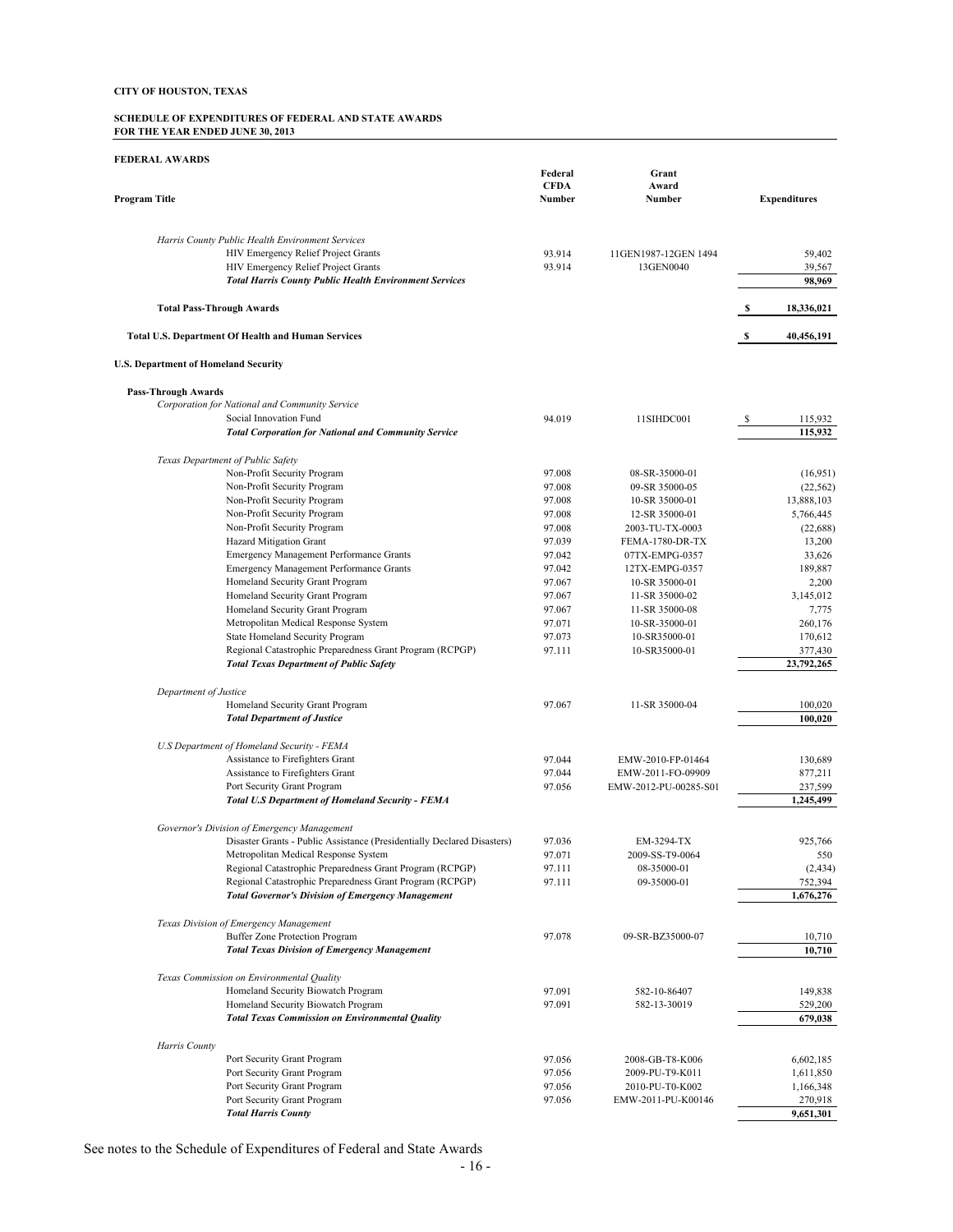#### **SCHEDULE OF EXPENDITURES OF FEDERAL AND STATE AWARDS FOR THE YEAR ENDED JUNE 30, 2013**

| <b>FEDERAL AWARDS</b>                    |                                                                                                                        | Federal               | Grant                  |              |                     |
|------------------------------------------|------------------------------------------------------------------------------------------------------------------------|-----------------------|------------------------|--------------|---------------------|
| <b>Program Title</b>                     |                                                                                                                        | <b>CFDA</b><br>Number | Award<br>Number        |              | <b>Expenditures</b> |
| City of Houston                          |                                                                                                                        |                       |                        |              |                     |
|                                          | Disaster Grants - Public Assistance (Presidentially Declared Disasters)                                                | 97.036                | FEMA-EM 3216 TX        |              | (466, 374)          |
|                                          | Disaster Grants - Public Assistance (Presidentially Declared Disasters)<br><b>Total for City of Houston</b>            | 97.036                | FEMA-1379-HOUSTON AREA |              | 909,966<br>443,592  |
|                                          | <b>Total U.S. Department of Homeland Security</b>                                                                      |                       |                        | S            | 37,714,633          |
|                                          | TOTAL EXPENDITURES OF FEDERAL Non-ARRA AWARDS                                                                          |                       |                        | s            | 260,301,658         |
|                                          | <b>American Recovery and Reinvestment Act</b>                                                                          | <b>ARRA</b>           |                        |              |                     |
| <b>U.S. Department of Commerce</b>       |                                                                                                                        |                       |                        |              |                     |
| <b>Pass-Through Awards</b>               |                                                                                                                        |                       |                        |              |                     |
|                                          | Texas State Library and Archive Community<br><b>Broadband Technology Opportunities Program</b>                         | 11.557                | 461-11018              | S            | 2,073,524           |
| <b>Total U.S. Department of Commerce</b> |                                                                                                                        |                       |                        | S            | 2,073,524           |
|                                          | U.S. Department of Housing & Urban Development                                                                         |                       |                        |              |                     |
| <b>Direct Awards</b>                     | Community Development Block Grant ARRA Entitlement Grants<br>(CDBG-R) (Recovery Act Funded)                            | 14.253                | B-09-MY-48-0018        | \$           | 941,934             |
|                                          | Homelessness Prevention and Rapid Re-Housing Program (Recovery Act<br>Funded)                                          | 14.257                | S-09-MY-48-0002        |              | 463,151             |
| <b>Total Direct Awards</b>               |                                                                                                                        |                       |                        | S            | 1,405,085           |
| <b>Pass-Through Awards</b>               | Child Care Council of Greater Houston<br>Homelessness Prevention and Rapid Re-Housing Program (Recovery Act<br>Funded) | 14.257                | 4600009462             | \$           | 26,573              |
|                                          | <b>Total Pass-Through Awards</b>                                                                                       |                       |                        | S            | 26,573              |
|                                          | Total U.S. Department of Housing & Urban Development                                                                   |                       |                        | -S           | 1,431,658           |
| <b>U.S. Department of Justice</b>        |                                                                                                                        |                       |                        |              |                     |
| <b>Direct Awards</b>                     |                                                                                                                        |                       |                        |              |                     |
|                                          | Recovery Act - Edward Byrne Memorial Justice Assistance Grant<br>Program (JAG)                                         | 16.804                | 2009-SB-B9-0717        | $\mathbb{S}$ | 2,044,443           |
|                                          | <b>Total U.S. Department of Justice</b>                                                                                |                       |                        | S            | 2,044,443           |
| <b>U.S. Department of Transportation</b> |                                                                                                                        |                       |                        |              |                     |
| <b>Pass-Through Awards</b>               | Texas Department of Transportation<br>Highway Planning and Construction                                                | 20.205                | 0912-70-022            | S            | 19,451              |
|                                          | <b>Total U.S. Department of Transportation</b>                                                                         |                       |                        | S            | 19,451              |
| <b>U.S. Department of Energy</b>         |                                                                                                                        |                       |                        |              |                     |
| <b>Direct Awards</b>                     |                                                                                                                        |                       |                        |              |                     |
|                                          | Energy Efficiency and Conservation Block Grant Program (EECBG)                                                         | 81.128                | DE-EE0000965           | \$           | 2,961,355           |
| <b>Total Direct Awards</b>               |                                                                                                                        |                       |                        | S            | 2,961,355           |
|                                          |                                                                                                                        |                       |                        |              |                     |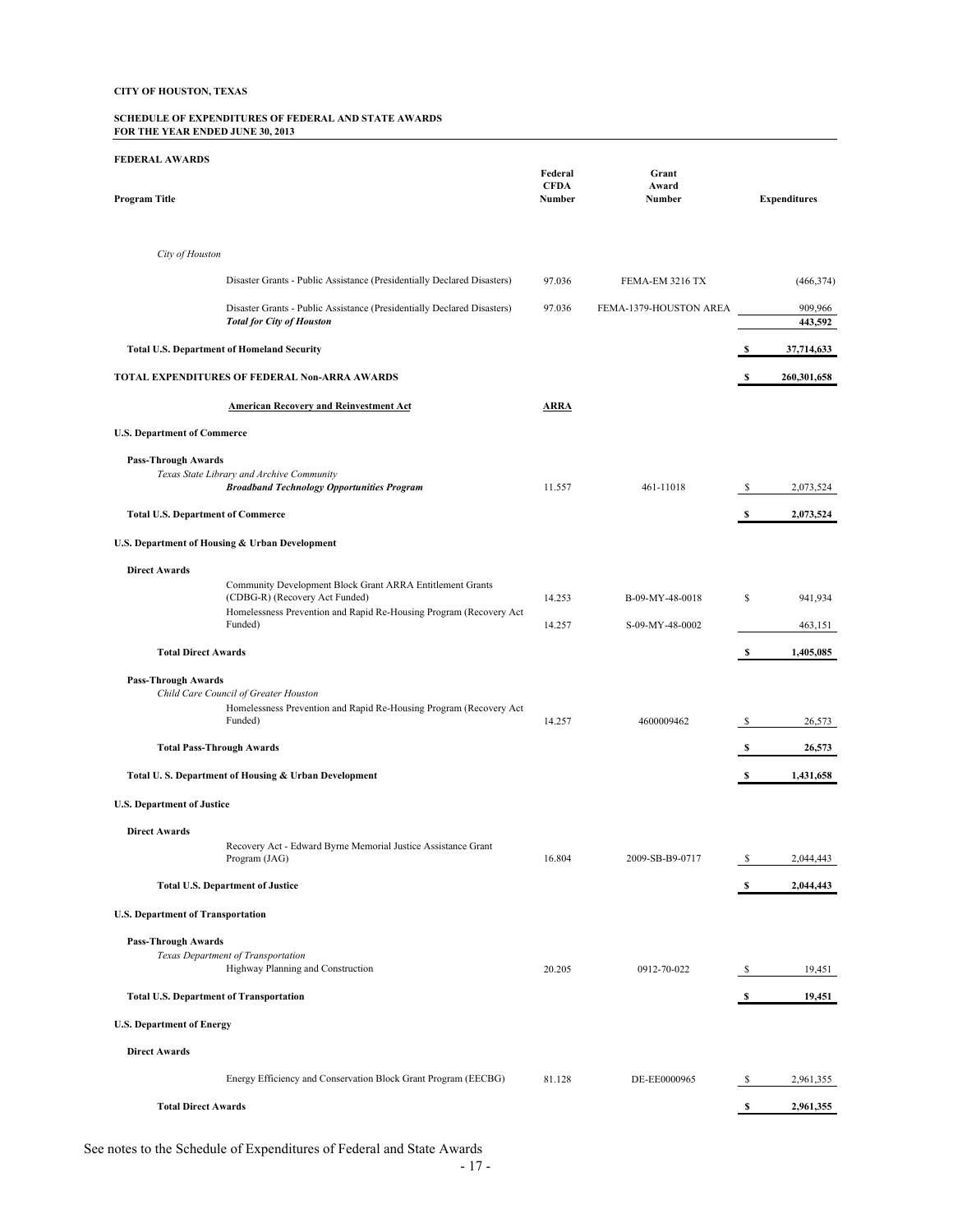#### **SCHEDULE OF EXPENDITURES OF FEDERAL AND STATE AWARDS FOR THE YEAR ENDED JUNE 30, 2013**

| <b>FEDERAL AWARDS</b>                                                |                                         |                                 |                     |
|----------------------------------------------------------------------|-----------------------------------------|---------------------------------|---------------------|
| <b>Program Title</b>                                                 | Federal<br><b>CFDA</b><br><b>Number</b> | Grant<br>Award<br><b>Number</b> | <b>Expenditures</b> |
| <b>Pass-Through Awards</b>                                           |                                         |                                 |                     |
| Texas Comptroller of Public Accounts                                 |                                         |                                 |                     |
| State Energy Program                                                 | 81.041                                  | CS1178                          | 863,180<br>S        |
| <b>Total Texas Comptroller of Public Accounts</b>                    |                                         |                                 | 863,180             |
| Texas Department of Housing & Community                              |                                         |                                 |                     |
| Weatherization Assistance for Low-Income Persons                     | 81.042                                  | 16090000689                     | (1,440)             |
| <b>Total Texas Department of Housing &amp; Community</b>             |                                         |                                 | (1, 440)            |
| <b>Total Pass-Through Awards</b>                                     |                                         |                                 | 861,740<br>\$       |
| <b>Total U.S. Department of Energy</b>                               |                                         |                                 | 3,823,095<br>S      |
| U.S. Department Of Health and Human Services<br><b>Direct Awards</b> |                                         |                                 |                     |
| Centers for Disease Control & Preventation                           |                                         |                                 |                     |
| ARRA - Immunization                                                  | 93.712                                  | 3U50CI623672-05S1               | \$                  |
| ARRA -Health Information Technology and Public Health                | 93.729                                  | C1000810-01                     | 142,959             |
| <b>Total Centers for Disease Control &amp; Preventation</b>          |                                         |                                 | 142,959             |
| <b>Total Direct Awards</b>                                           |                                         |                                 | 142,959<br>S        |
| <b>Pass-Through Awards</b>                                           |                                         |                                 |                     |
| <b>UT MD Anderson Cancer Center</b>                                  |                                         |                                 |                     |
| Trans-NIH Recovery Act Research Support                              | 93.701                                  | 32695/98113847                  | 11,482<br>\$.       |
| <b>Total U T MD Anderson Cancer Center</b>                           |                                         |                                 | 11,482              |
| <b>Total Pass-Through Awards</b>                                     |                                         |                                 | s<br>11,482         |
| <b>Total U.S. Department Of Health and Human Services</b>            |                                         |                                 | 154,441<br>S        |
| TOTAL EXPENDITURES OF FEDERAL ARRA AWARDS                            |                                         |                                 | 9,546,612<br>S      |
| <b>TOTAL EXPENDITURES OF FEDERAL AWARDS</b>                          |                                         |                                 | S<br>269,848,270    |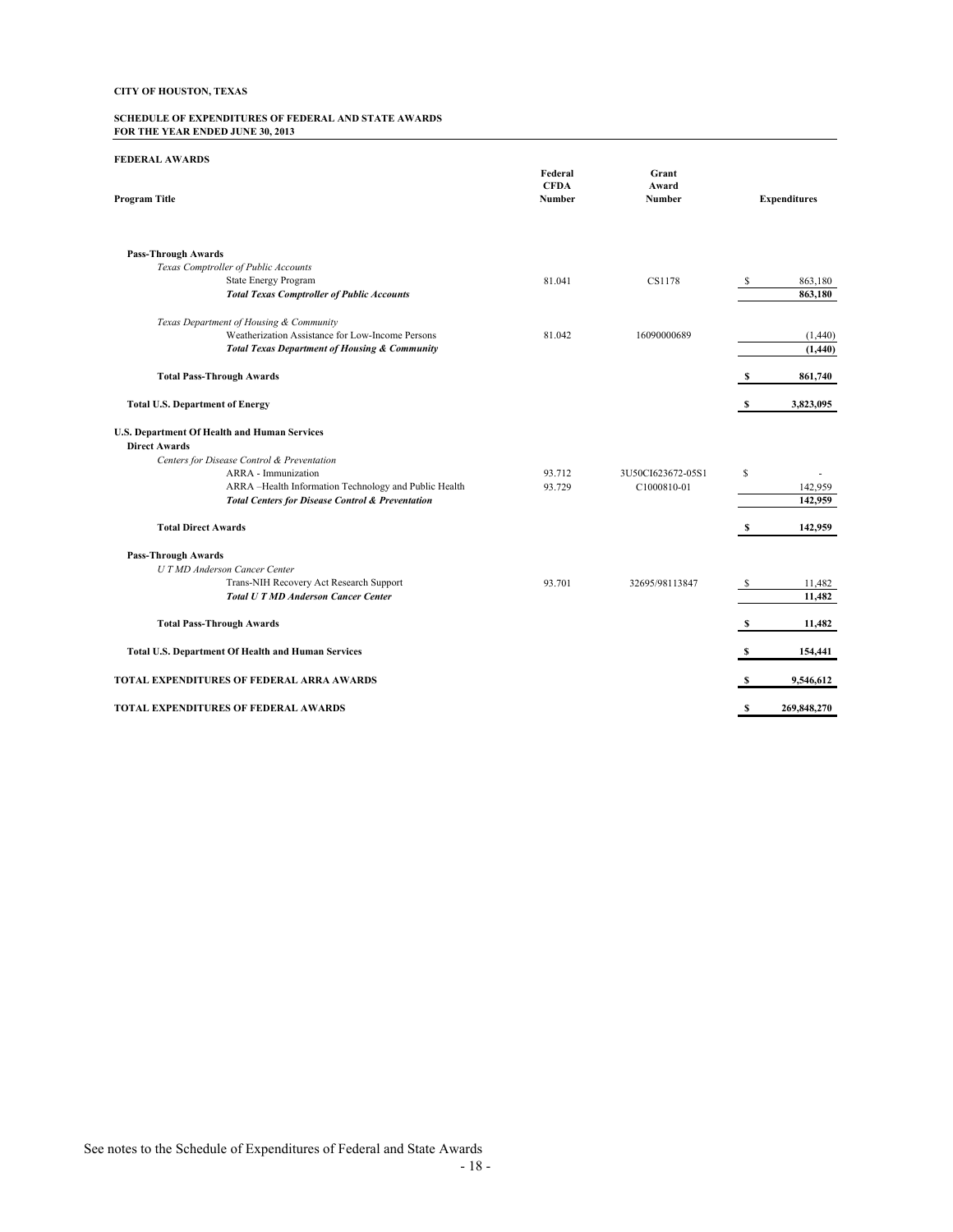#### **FOR THE YEAR ENDED JUNE 30, 2013 SCHEDULE OF EXPENDITURES OF FEDERAL AND STATE AWARDS**

#### **STATE AWARDS**

| <b>Program Title</b>                                                       | <b>Grant Award Number</b>      | <b>Expenditures</b> |
|----------------------------------------------------------------------------|--------------------------------|---------------------|
| Texas Governor's Office Criminal Justice Division                          |                                |                     |
| ASAP-CJD                                                                   | SF-11-J20-21566-03             | \$<br>10,000        |
| <b>Asset Forfeiture</b>                                                    | <b>NA</b>                      | 4,410,948           |
| Gang Reduction                                                             | SF-12-J20-24646-01             | 12,992              |
| Gang Reduction                                                             | SF-13-J20-24646-02             | 53,950              |
| <b>Total Texas Governor's Office Criminal Justice Division</b>             |                                | 4,487,890           |
| Texas Automobile Theft Prevention Authority                                |                                |                     |
| HACTF/20                                                                   | SA-T04-10054-12                | 185,087             |
| HACTF/21                                                                   | SA-T04-10054-13                | 861,897             |
| Major Access Shop /15                                                      | SA-T04-10054-07                | (2,018)             |
| <b>Total Texas Automobile Theft Prevention Authority</b>                   |                                | 1,044,966           |
| Texas Comptroller of Public Accounts                                       |                                |                     |
| Tobacco Compliance /12                                                     | 10000007-2009                  | (539)               |
| Tobacco Compliance /13                                                     | NA                             | 212                 |
| Tobacco Compliance /14                                                     | NA                             | 328                 |
| Tobacco Compliance /15                                                     | NA                             | 2,184               |
| <b>Total Texas Comptroller of Public Accounts</b>                          |                                | 2,185               |
| Texas Department of State Health Services                                  |                                |                     |
| <b>HIV Rapid Testing</b>                                                   | 2012-039146                    | 569,522             |
| <b>HIV Rapid Testing</b>                                                   | 2013-041160-003                | 753,480             |
| <b>IDCU FLU-Lab</b>                                                        | 2013-041160-008                | 3,477               |
| <b>Local Public Services</b>                                               | 2013-041160-011                | 242,260             |
| <b>Local Public Services</b>                                               | 2012-039507                    | 48,973              |
| Milk & Dairy Product Testing                                               | 2012-038791                    | 7,901               |
| Milk & Dairy Product Testing                                               | 2013-041775                    | 47,639              |
| Tuberculosis Elimination Prevention                                        | 2010-032847-001                | 449                 |
| Tuberculosis Elimination Prevention<br>Tuberculosis Elimination Prevention | 2011-036067<br>2013-041160-005 | 11<br>921,972       |
| Tuberculosis Elimination Prevention                                        | 2012-039418                    | 226,044             |
| <b>Total Texas Department of State Health Services</b>                     |                                | 2,821,728           |
| Texas Department of Public Safety                                          |                                |                     |
| Operation Loanstar                                                         | BSOC-OP-LS-023                 | (34)                |
| <b>Total Texas Department of Public Safety</b>                             |                                | (34)                |
| Texas Department of Aging & Disability Services                            |                                |                     |
| <b>ADRC</b> Promot Independ                                                | 2013-PI-13                     | 124,848             |
| Life Span Resp Care                                                        | 539-12-0000065728-M1           | 153,717             |
| <b>State General Revenue</b>                                               | 2013-SGR-13                    | 481,338             |
| <b>Total Texas Department of Aging &amp; Disability Services</b>           |                                | 759,903             |
| Texas Department of Housing & Community Affair                             |                                |                     |
| HHSP HTF 2                                                                 | 66130001661                    | 771,031             |
| <b>Total Texas Department of Housing &amp; Community Affair</b>            |                                | 771,031             |
| Texas Health & Human Services Commission                                   |                                |                     |
| Nurse Family Partnership Program                                           | 529-08-0110-00012B             | 467,927             |
| Nurse Family Partnership Program                                           | HHSC 529-08-0110-00012A        | 131,280             |
| <b>Total Texas Health &amp; Human Services Commission</b>                  |                                | 599,207             |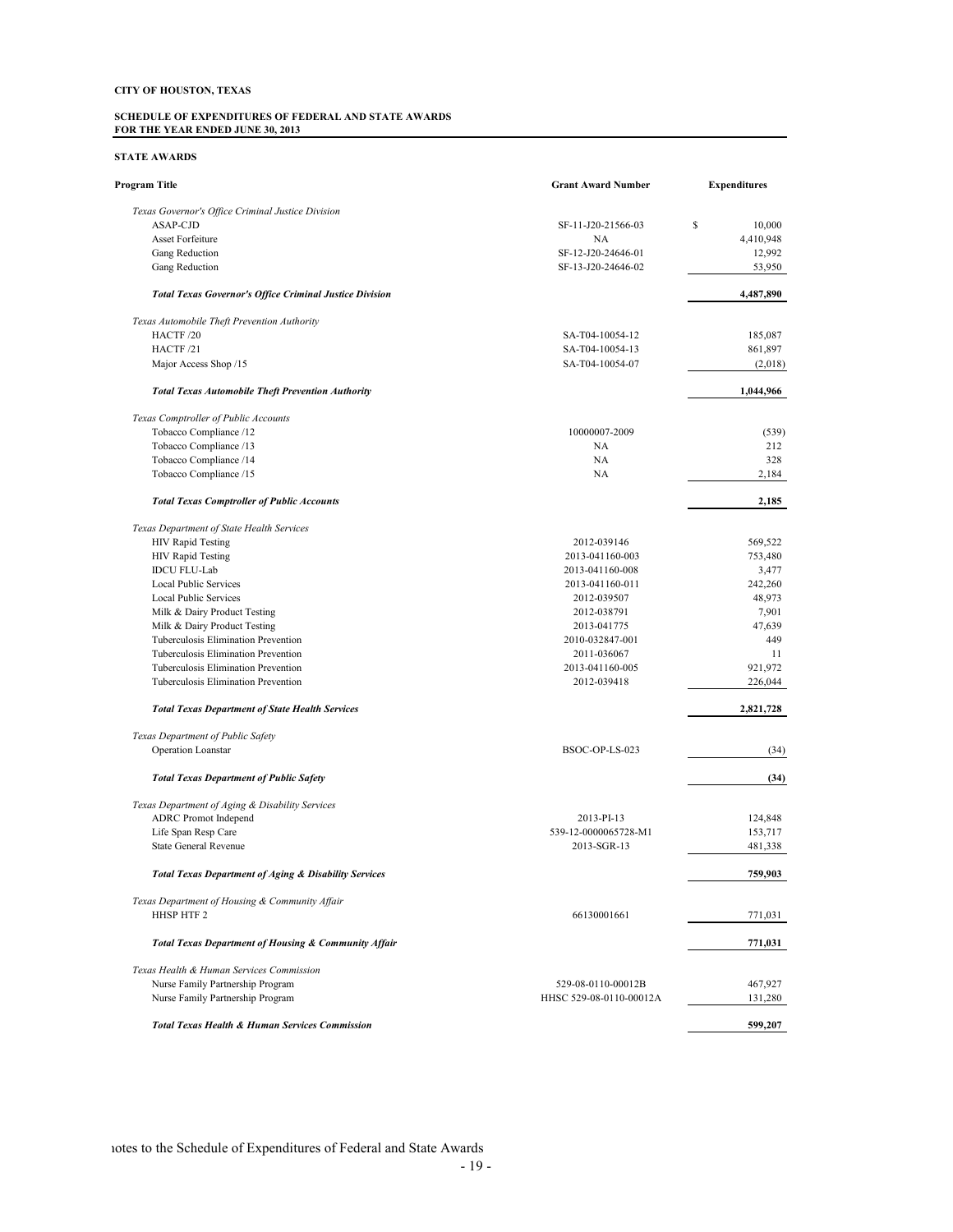#### **FOR THE YEAR ENDED JUNE 30, 2013 SCHEDULE OF EXPENDITURES OF FEDERAL AND STATE AWARDS**

#### **STATE AWARDS**

| <b>Program Title</b>                                            | <b>Grant Award Number</b>  | <b>Expenditures</b> |
|-----------------------------------------------------------------|----------------------------|---------------------|
| Texas Parks & Wildlife Department                               |                            |                     |
| <b>Emancipation Park</b>                                        | 55-000019                  | 305,017             |
| Houston Park Adventure                                          | 52-000528                  | 3,152               |
| Sam Houston Park                                                | 55-000012                  | 836,682             |
| Townwood Park                                                   | 50-000402                  | 39,258              |
| <b>Total Texas Parks &amp; Wildlife Department</b>              |                            | 1,184,109           |
| Texas State Library and Archives Commission                     |                            |                     |
| Loans Star                                                      | 442-10002                  | (308)               |
| <b>Total Texas State Library and Archives Commission</b>        |                            | (308)               |
| Texas State University                                          |                            |                     |
| Tabacco sting                                                   | C74636                     | 43,090              |
| Tabacco sting /2                                                | C74992                     | 98,431              |
| <b>Total Texas State University</b>                             |                            | 141,521             |
| Houston-Galveston Area Council                                  |                            |                     |
| <b>HGAC-CLEAN RIVERS</b>                                        | C-74366                    | 43,189              |
| <b>Total Houston-Galveston Area Council</b>                     |                            | 43,189              |
| <b>Total Direct Awards</b>                                      |                            | 11,855,387<br>S     |
| <b>Pass-Through Awards</b>                                      |                            |                     |
| Harris County                                                   |                            |                     |
| CYD Campo Del Sol                                               | C75302                     | 8,938<br>\$         |
| CYD Youth Leadership                                            | C73996-NCA                 | 14,734              |
| Gulfton Mentor Program                                          | C74878                     | 21,903              |
| United Minds                                                    | C74877                     | 21,424              |
| United Minds                                                    | C73996-NCA                 | 28,764              |
| <b>Total Harris County</b>                                      |                            | 95,763              |
| Texas Department of State Health Services                       |                            |                     |
| Tuberculosis Elimination                                        | 2009-028744-001            | (894)               |
| Tuberculosis Elimination                                        | 5/20/2010                  | 229                 |
| <b>Total Texas Department of State Health Services</b>          |                            | (665)               |
| Texas General Land Office                                       |                            |                     |
| CDBG DR RENTAL H R 2                                            | 13-181-000-7294            | 614                 |
| <b>CDBG DR RENTAL H R 2</b>                                     | 13-181-000-7295            | 156,569             |
| <b>Total Texas General Land Office</b>                          |                            | 157,183             |
| Houston - Galveston Area Council<br><b>HGAC-Clean Rivers</b>    | CR 73605                   | 1,209               |
| <b>Total Houston - Galveston Area Council</b>                   |                            | 1,209               |
|                                                                 |                            |                     |
| Texas Department of Housing & Community Affair                  |                            |                     |
| <b>HHSP BMIR</b><br>HHSP-HTF                                    | 65120001385<br>66120001333 | 151,472<br>720,412  |
| <b>Total Texas Department of Housing &amp; Community Affair</b> |                            | 871,884             |
| William March Rice University                                   |                            |                     |
| Rice-Ambient Air                                                | 381200039001               | 15,557              |
| <b>Total William March Rice University</b>                      |                            | 15,557              |
| <b>Total Pass-Through Awards</b>                                |                            | 1,140,931<br>s      |
|                                                                 |                            |                     |
| TOTAL EXPENDITURES OF STATE AWARDS                              |                            | 12,996,318          |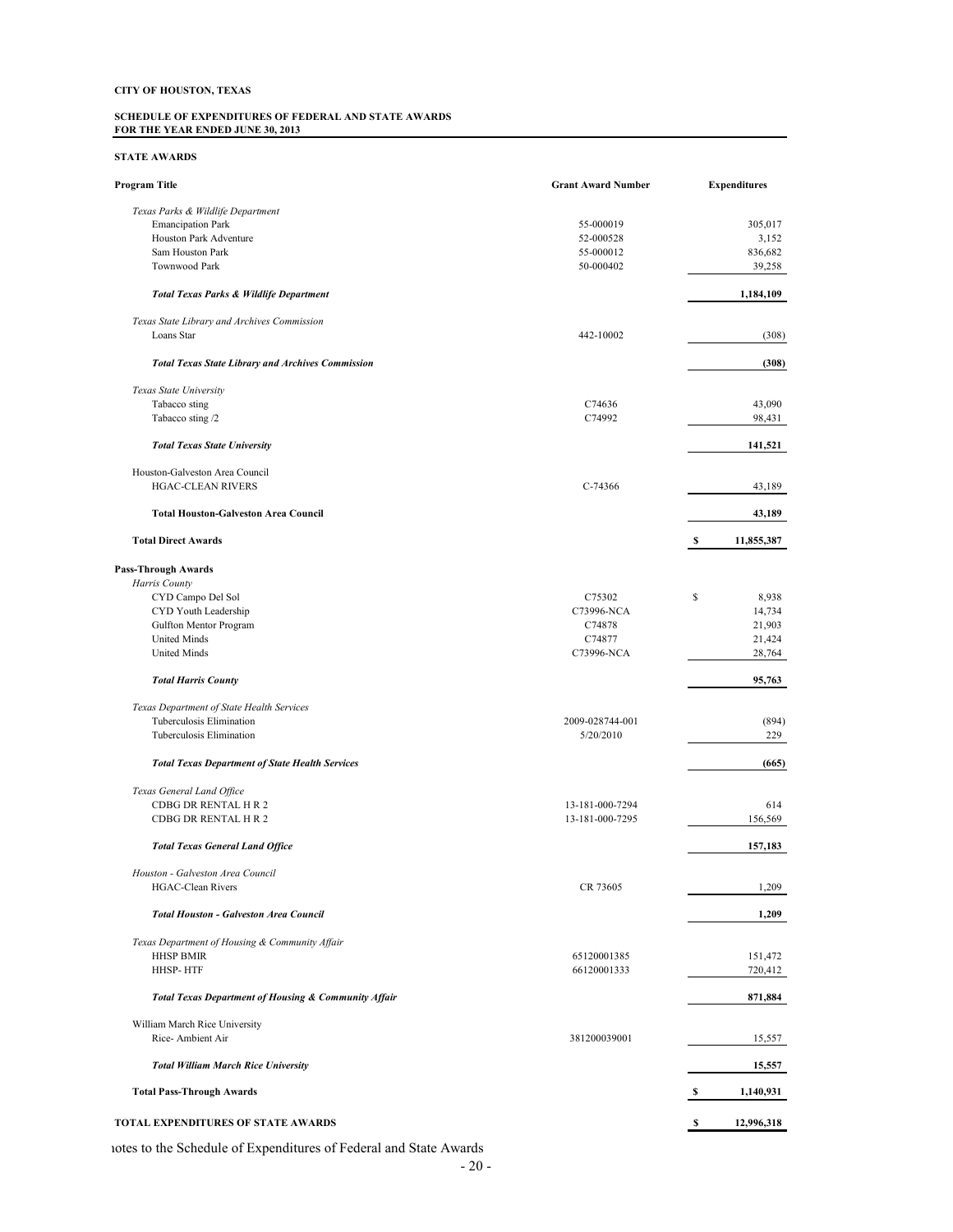## **NOTES TO THE SCHEDULE OF EXPENDITURES OF FEDERAL AND STATE AWARDS AS OF AND FOR THE YEAR ENDED JUNE 30, 2013**

1. The accompanying schedule of expenditures of federal and state awards (SEFA) includes the federal grant activity and state grant activity of the City of Houston, Texas (the City) and is presented on the modified accrual basis of accounting for the governmental funds and the accrual basis of accounting for the enterprise funds, which is described in Note 1 to the City's financial statement. The information in this schedule is presented in accordance with the requirements of U.S. Office of Management and Budget Circular A-133, *Audits of States, Local Governments, and Non-Profit Organizations* (OMB A-133) and the State of Texas *Uniform Grant Management Standards* (UGMS). Therefore, some amounts presented in this schedule may differ from amounts presented in, or used in, the preparation of the basic financial statements.

Federal and state awards provided to subrecipients are treated as an expenditure when the City is notified by the subrecipient of the expenditure.

2. Federal and state awards are reported in the City's Comprehensive Annual Financial Report (CAFR) as follows (in thousands):

|                                                      | Federal       |    | <b>State</b> |
|------------------------------------------------------|---------------|----|--------------|
| <b>Grant Funds</b>                                   | \$<br>214,239 | -8 | 8,585        |
| FEMA Assistant Grant - Hurricane IKE                 | 3,124         |    |              |
| Capital Projects Funds                               | 5,998         |    |              |
| Asset Forfeiture (Special Revenue Funds)             | 2,358         |    | 4,411        |
| Enterprise Fund - Combined Utility System (TX Water) |               |    |              |
| Board)                                               | 35,268        |    |              |
| Enterprise Fund - Airport System Fund                | 8,861         |    |              |
|                                                      |               |    |              |
| Total                                                | 269,848       |    | 12,996       |

- 3. Amounts reported in the schedule of expenditures of federal and state awards may not agree with the amounts reported in the related financial reports filed with grantor agencies because of accruals, which would be included in the next report filed with the agencies.
- 4. **Contingencies** The City receives various grants to cover costs of specified programs. Final determination of eligibility of costs will be made by the grantors. Should any costs be found ineligible, the City will be responsible for reimbursing the grantors for these amounts.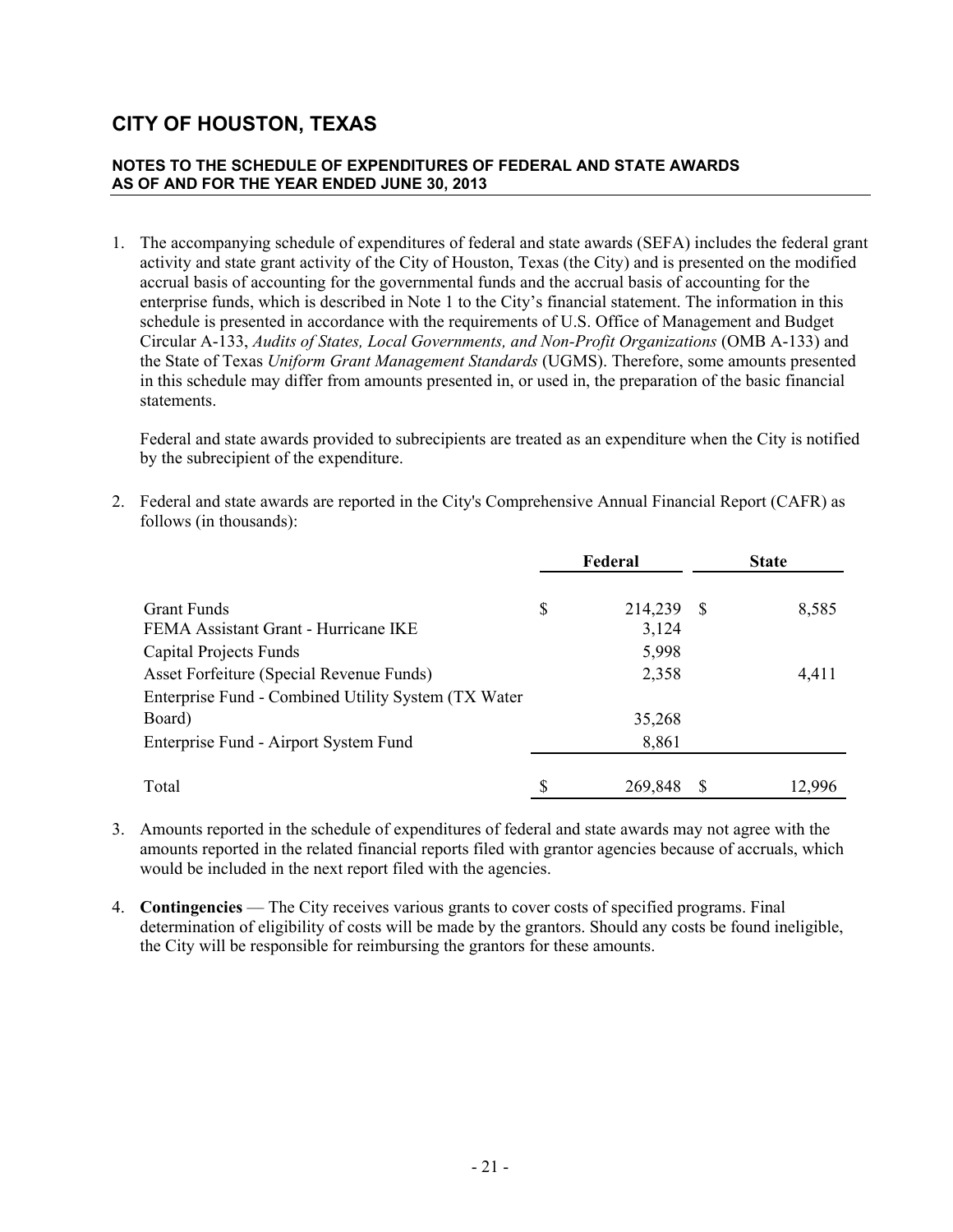5. **Noncash Awards** — Certain federal financial award programs do not involve cash awards to the City. These programs include donated vaccines for the year ended June 30, 2013 as follows:

|                                               | <b>CFDA</b><br>Number | Amount    |
|-----------------------------------------------|-----------------------|-----------|
| U.S. Department of Health and Human Services: |                       |           |
| Value of vaccines issued                      | 93 268                | 2,818,340 |
| Value of vaccines on hand                     | 93 268                | 289,705   |

6. **Loans Outstanding** — The City had the following loan balances outstanding at June 30, 2013. Loans made during the year are included in the federal expenditures presented in the schedule.

| <b>Program Title</b>                        | <b>CFDA</b><br><b>Number</b> | Amount<br>Outstanding |
|---------------------------------------------|------------------------------|-----------------------|
| <b>Community Development Block Grant</b>    | 14.218                       | 20,227,778            |
| <b>HOME</b> Investment Partnerships Program | 14.239                       | 13, 195, 868          |
| Section 108 Guaranteed Loan Program         | 14.248                       | 1,964,931             |
| <b>Texas Water Development Board</b>        | 66.458                       | 141,454,402           |

7. The following is the federal subrecipient cash disbursements for the year ended June 30, 2013:

|                                                                                                       |               | <b>Amount</b>        |
|-------------------------------------------------------------------------------------------------------|---------------|----------------------|
|                                                                                                       | <b>CFDA</b>   | <b>Provided to</b>   |
| <b>Program Title</b>                                                                                  | <b>Number</b> | <b>Subrecipient</b>  |
|                                                                                                       | 14.218        | $\mathbb{S}$         |
| <b>Community Development Block Grants/Entitlement Grants</b>                                          | 14.231        | 5,079,762<br>464,480 |
| <b>Emergency Shelter Grants Program</b>                                                               | 14.241        | 8,625,433            |
| Housing Opportunities for Persons with AIDS                                                           | 16.710        |                      |
| Public Safety Partnership and Community Policing Grants                                               |               | 67,785               |
| Energy Efficiency and Renewable Energy Information<br>Dissemination, Outreach, Training and Technical |               |                      |
| Analysis/Assistance.                                                                                  | 81.117        | 94,369               |
| Special Programs for the Aging Title VII, Chapter 3 Programs                                          |               |                      |
| for Prevention of Elder Abuse, Neglect, and Exploitation                                              | 93.041        | 38,357               |
| Special Programs for the Aging Title VII, Chapter 2 Long Term                                         |               |                      |
| Care Ombudsman Services for Older Individuals                                                         | 93.042        | 104,053              |
| Special Programs for the Aging Title III, Part D Disease                                              |               |                      |
| Prevention and Health Promotion Services                                                              | 93.043        | 39,535               |
| Special Programs for the Aging Title III, Part B Grants for                                           |               |                      |
| <b>Supportive Services and Senior Centers</b>                                                         | 93.044        | 180,792              |
| Special Programs for the Aging Title III, Part C Nutrition                                            |               |                      |
| <b>Services</b>                                                                                       | 93.045        | 2,524,357            |
| National Family Caregiver Support, Title III, Part E                                                  | 93.052        | 228,613              |
| Nutrition Services Incentive Program                                                                  | 93.053        | 686,674              |
| HIV Prevention Activities-Health Department Based                                                     | 93.940        | 2,397,919            |
| Total                                                                                                 |               | 20,532,129<br>\$     |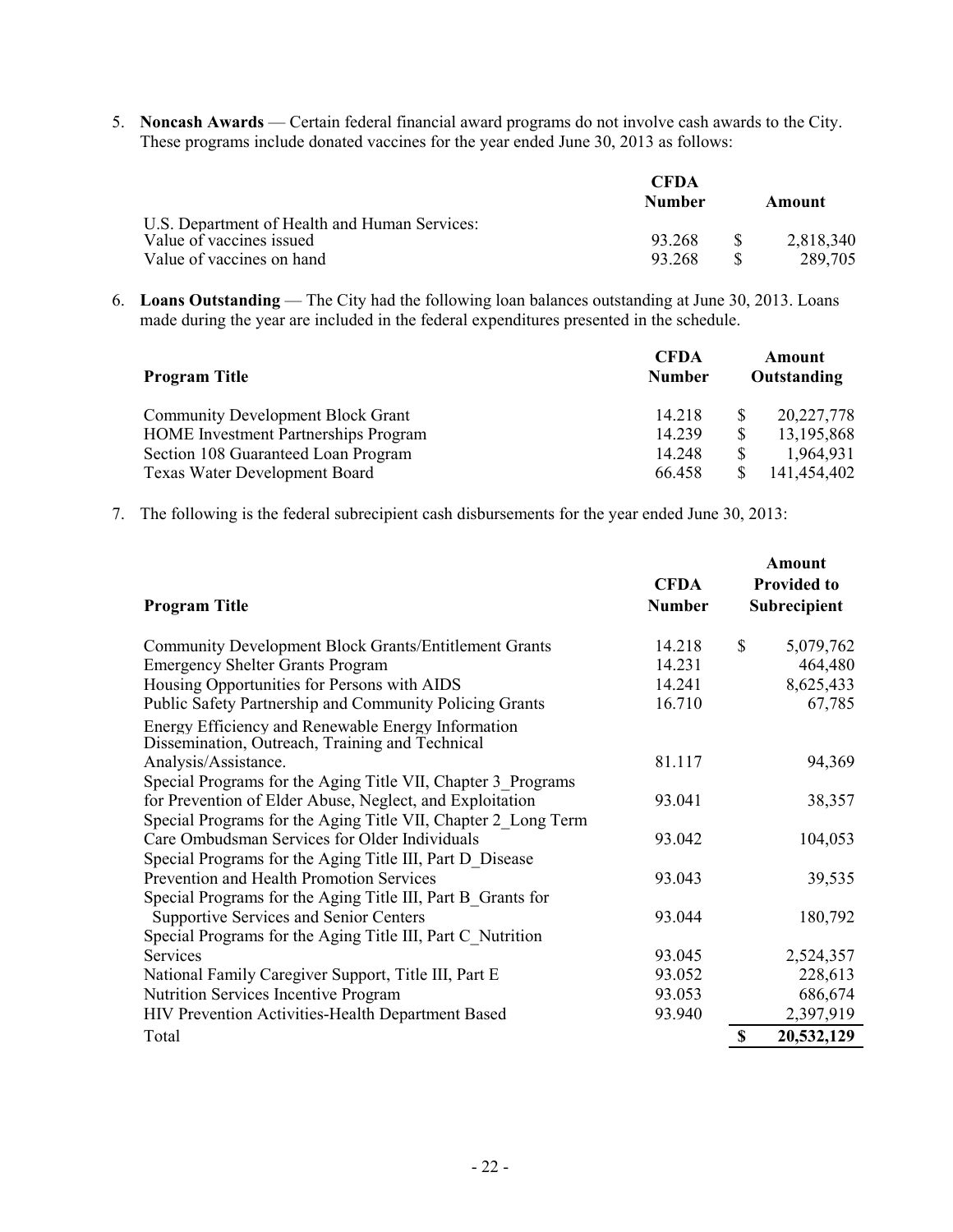8. The following is the federal American Recovery and Reinvestment Act subrecipient cash disbursements for the year ended June 30, 2013:

| <b>Program Title</b>                      | <b>CFDA</b><br><b>Number</b> | Amount<br><b>Provided to</b><br><b>Subrecipient</b> |
|-------------------------------------------|------------------------------|-----------------------------------------------------|
| GEO-Technology Research                   | 81.128                       | \$<br>1,854,169                                     |
| Seco Solar                                | 81.041                       | 863,180                                             |
| Homelessness Prevention and Rapid Re-Hous | 14.257                       | 329,668                                             |
| Total                                     |                              | \$<br>3,047,017                                     |

9. The following is the state subrecipient cash disbursements for the year ended June 30, 2013:

| <b>Program Title</b>     | Grant<br><b>Award Number</b> | Amount<br><b>Provided to</b><br><b>Subrecipients</b> |
|--------------------------|------------------------------|------------------------------------------------------|
| HACTF/20                 | SA-T04-10054-12              | \$<br>16,131                                         |
| HACTF/21                 | SA-T04-10054-13              | 26,941                                               |
| HHSP (STATE) 10103       | 63100000891                  | 11,948                                               |
| <b>HHSP (BMIR) 10220</b> | 62120001385                  | 156,247                                              |
| <b>HHSP-HTF 10226</b>    | 66120001333                  | 731,533                                              |
| State General Revenue    | 2013-SGR-13                  | 481,338                                              |
| Life Span RESP Care      | 539-12-0000065728-M1         | 95,591                                               |
| <b>HIV Rapid Testing</b> | 2012-039146                  | 519,384                                              |
| <b>HIV Rapid Testing</b> | 2013-041160-003              | 336,100                                              |
| Total                    |                              | 2,375,213                                            |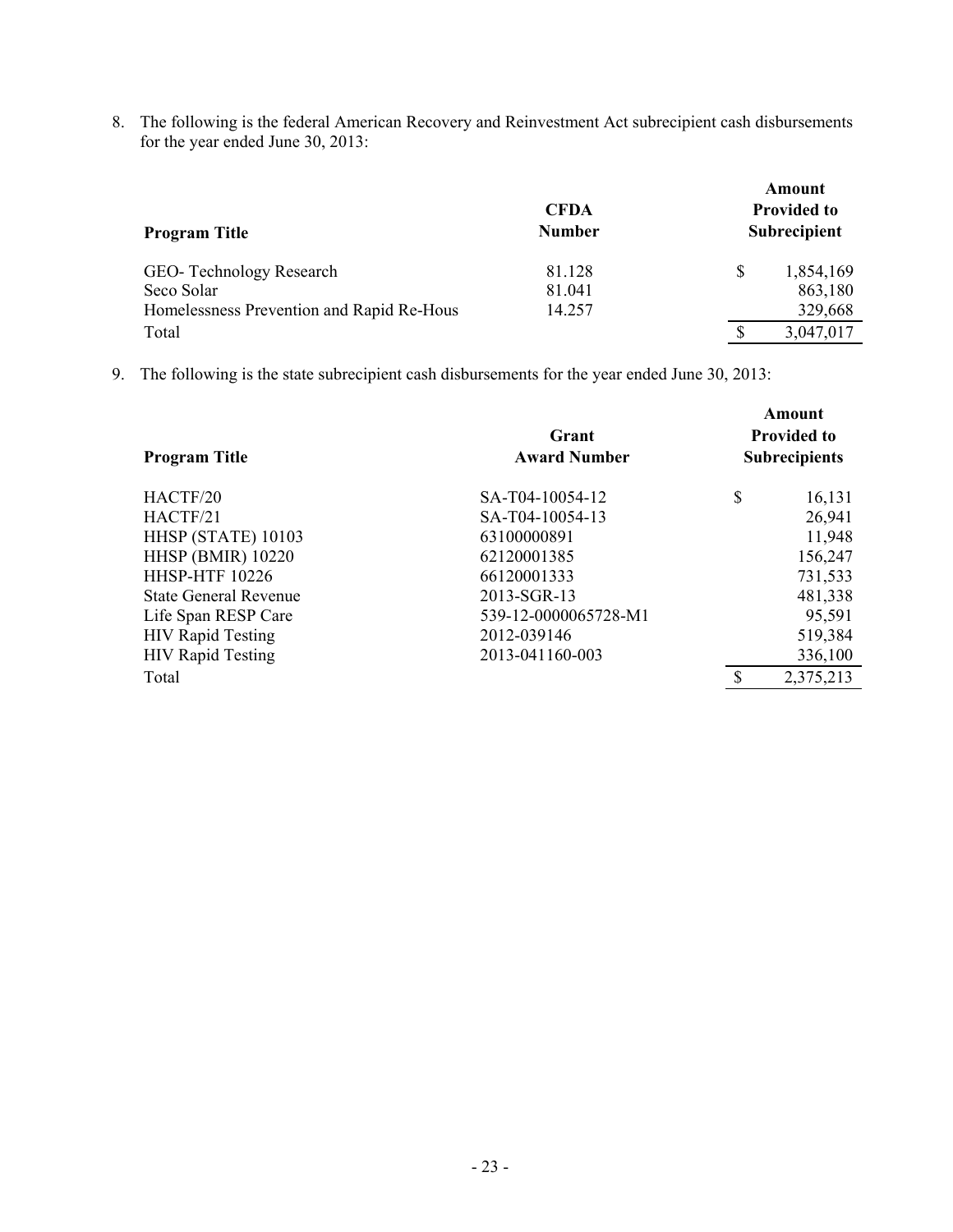10. The following is the schedule of expenditure of federal awards for the year ended June 30, 2013 by cluster:

| <b>Cluster Title</b>                                                                           | <b>CFDA Number</b> |                           | <b>Expenditures</b> |
|------------------------------------------------------------------------------------------------|--------------------|---------------------------|---------------------|
| <b>CHILD NUTRITION CLUSTER</b>                                                                 |                    |                           |                     |
| Summer Food Service Program for Children (SFSPC)                                               | 10.559             |                           | 2,283,743           |
| <b>Total Child Nutrition Cluster</b>                                                           |                    | $rac{s}{s}$               | 2,283,743           |
|                                                                                                |                    |                           |                     |
| <b>CDBG-ENTITLEMENT GRANT CLUSTER</b><br>Community Development Block Grants/Entitlement Grants | 14.218             | \$                        | 50,283,393          |
| Community Development Block Grant ARRA Entitlement Grants                                      | 14.253             |                           | 941,934             |
| <b>Total CDBG-Entitlement Grant Cluster</b>                                                    |                    | $\mathbf S$               | 51,225,327          |
|                                                                                                |                    |                           |                     |
| <b>CDBG- STATE-ADMINISTERED CDBG CLUSTER</b>                                                   |                    |                           |                     |
| Community Development Block Grants/State Programs and Non-                                     | 14.228             | $rac{1}{s}$               | 23,065,781          |
| <b>Total CDBG-State-Administered CDBG Cluster</b>                                              |                    |                           | 23,065,781          |
| <b>JAG Program Cluster</b>                                                                     |                    |                           |                     |
| Edward Byrne Memorial Justice Assistance Grant Program                                         | 16.738             | \$                        | 2,132,358           |
| Recovery Act - Edward Byrne Memorial Justice Assistance Grant (JAG)                            | 16.804             |                           | 2,044,443           |
| <b>Total JAG Program Cluster</b>                                                               |                    | $\mathbb S$               | 4,176,801           |
|                                                                                                |                    |                           |                     |
| <b>Highway Planning and Construction Cluster</b>                                               |                    |                           |                     |
| Highway Planning and Construction                                                              | 20.205             | $\mathbb S$               | 4,225,264           |
| <b>Total Highway Planning and Construction Cluster</b>                                         |                    | $\mathbb{S}$              | 4,225,264           |
| <b>Highway Safety Cluster</b>                                                                  |                    |                           |                     |
| State and Community Highway Safety                                                             | 20.600             | \$                        | 1,005,457           |
| Alcohol Traffic Safety and Drunk Driving Prevention Incentive Grants                           | 20.601             |                           | 151,098             |
| Occupant Protection                                                                            | 20.602             |                           | 49,207              |
| <b>Total Highway Safety Cluster</b>                                                            |                    | $\boldsymbol{\mathsf{S}}$ | 1,205,762           |
| <b>Aging Cluster</b>                                                                           |                    |                           |                     |
| Special Programs for the Aging Title III, Part B Grants for Supportive                         | 93.044             | \$                        | 3,579,341           |
| Special Programs for the Aging_Title III, Part C_Nutrition Services                            | 93.045             |                           | 4,599,266           |
| Nutritional Services Incentive Program                                                         | 93.053             |                           | 981,944             |
| <b>Total Aging Cluster</b>                                                                     |                    | $\mathbf S$               | 9,160,551           |
| <b>CCDF Cluster</b>                                                                            |                    |                           |                     |
| Child Care Mandatory and Matching Funds of the Child Care and Dev.                             | 93.596             | $\mathbb S$               | 28,053              |
| <b>Total CCDF Cluster</b>                                                                      |                    | $\mathbf S$               | 28,053              |
|                                                                                                |                    |                           |                     |
| <b>Grand Total of Cluster Federal Awards</b>                                                   |                    | \$                        | 95,371,282          |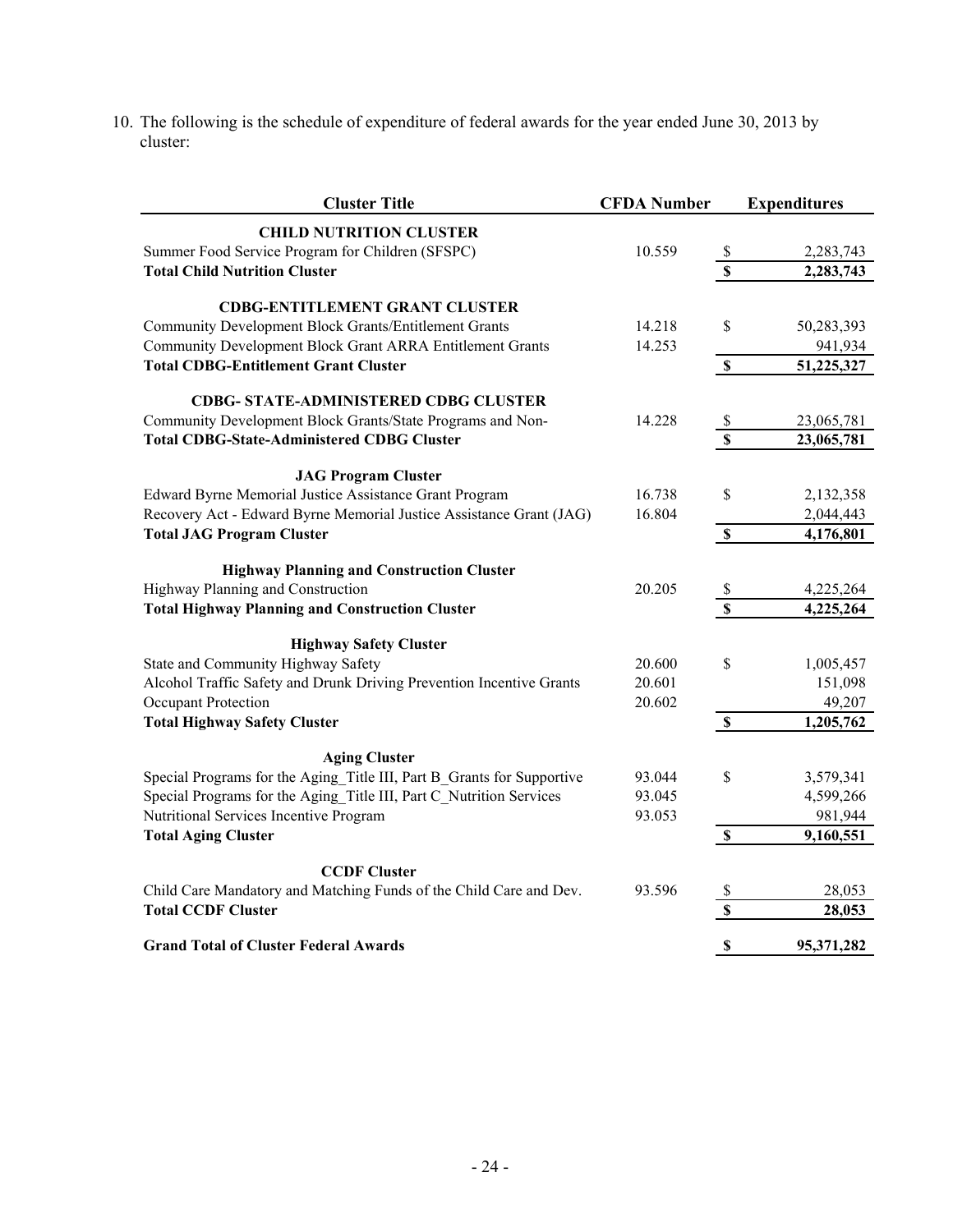## **SCHEDULE OF FINDINGS AND QUESTIONED COSTS AS OF AND FOR THE YEAR ENDED JUNE 30, 2013**

## **I. SUMMARY OF AUDITORS' RESULTS**

- 1. The independent auditors' report on the basic financial statements expressed an unmodified opinion.
- 2. Significant deficiencies in internal control over financial reporting were identified, but were not considered to be material weaknesses.
- 3. No instances of noncompliance considered material to the basic financial statements were disclosed in the audit.
- 4. Significant deficiencies in internal control over compliance with requirements applicable to federal and state award programs were identified, none of which were considered to be a material weakness.
- 5. The independent auditors' report on compliance with requirements applicable to major federal and state award programs expressed an unmodified opinion for all major programs.
- 6. The audit disclosed findings required to be reported by OMB Circular A-133 and UGMS.
- 7. The City's major programs were:

| Name of Major Federal/State Program                           | <b>CFDA Number</b>   |
|---------------------------------------------------------------|----------------------|
| Women Infant and Children Supplemental Feeding                | 10.557               |
| Community Development Block Grant (a)                         | 14.218               |
| Community Development Block Grant — ARRA (a)                  | ARRA14.253           |
| HOME Investment Partnership Program                           | 14.239               |
| <b>Public Safety Partnership and Community Policing Grant</b> | 16.710               |
| <b>Justice Assistance Grant</b>                               | 16.738/16.804        |
| Aging Cluster                                                 | 93.044/93.045/93.053 |
| Immunization                                                  | 93.268               |
| <b>HIV Prevention Activities</b>                              | 93.940               |
| High Intensity Drug Trafficking Areas                         | 99.000               |
| Disaster Grants — Public Assistance                           | 97.036               |
| Homeland Security Grant Program                               | 97.067               |
| Broadband Technology Opportunities Program — ARRA             | ARRA11.557           |
| Energy Efficiency and Conservation Block Grant — ARRA         | ARRA81.128           |
| Capitalization Grants for Clean Water State Revolving Funds   | 66.458               |
| <b>Emancipation Park</b>                                      | <b>State</b>         |
| <b>HACTF</b>                                                  | <b>State</b>         |
| Sam Houston Park                                              | <b>State</b>         |
| <b>State Assets Forfeiture</b>                                | <b>State</b>         |
| State Nutrition Aging – State General Revenue                 | <b>State</b>         |

(a) Treated as a cluster of programs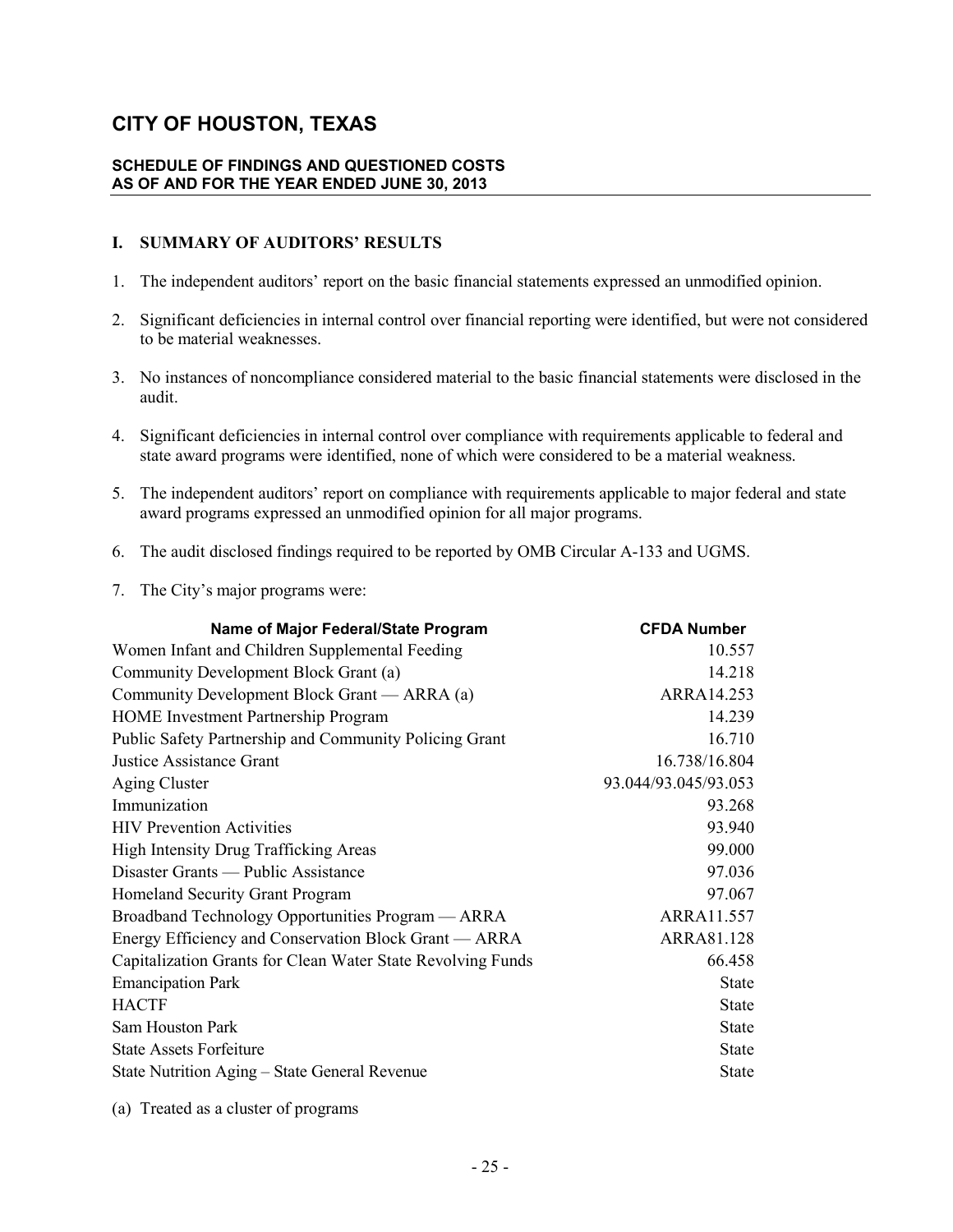- 8. For federal awards and state awards, a dollar threshold of \$3,000,000 and \$389,890, respectively, was used to distinguish between Type A and Type B programs, as defined in OMB Circular A-133 and UGMS.
- 9. The City did not qualify as a low-risk auditee, as defined in OMB Circular A-133, or as defined by the Texas UGMS, for the Federal and State Single Audit, respectively.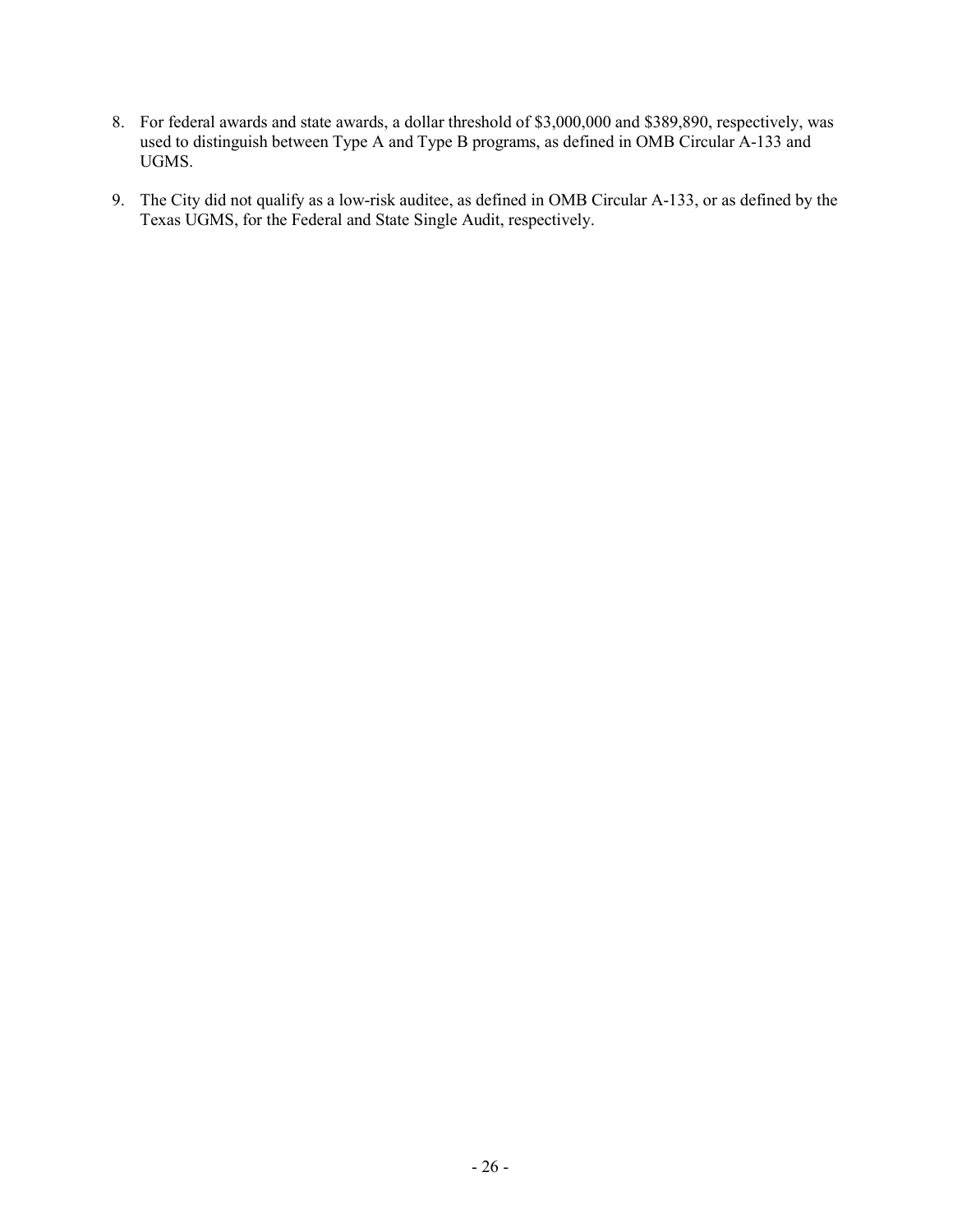## **II. FINANCIAL STATEMENT FINDINGS SECTION**

## **Significant Deficiency in Internal Control — Finding 2013-001 (previously reported as 2012-1): Financial Reporting Process**

**Condition and Criteria** — While there was significant improvement in the City's financial reporting process in the current year, the City should enhance this process by requiring responsible financial reporting personnel, at the department level, to perform analytical reviews of financial results on a periodic basis, and also review and approve material journal entries that affect their respective departmental financial results.

**Cause** — Nonperformance of analytical reviews of financial information and the processing of material journal entries without appropriate high level management approval, increases the risk that the City's financial statements could contain material misstatements.

**Effect or Potential Effect** — Performing periodic analytical reviews of financial results as well as reviewing and approving material journal entries at a department level, should enhance the City's ability to identify and correct potential misstatements in the City's financial statements.

**Recommendation** — Due to the City's diverse operations, there is a need to perform high level analytical reviews at a department level, where the departmental management has a clearer picture of the financial results of the respective department. In addition, the review and approval of material journal entries at a high level of management within a department should mitigate the risk that a material misstatement to the financial statements could occur.

**Views of Responsible Officials —** Management does not disagree with this finding.

**Corrective Action Plan —** On May 10, 2013, the Finance Department and Controller's Office issued a policy memo indicating the guidance on analysis and timely posting of departmental journal entries. Key points included the following requirements: 1) posting entries within 5 business days of occurrence and/or period end whichever is earlier; 2) departmental reviews on a monthly, quarterly and yearly basis to ensure all material entries are recorded prior to the period close; 3) establishment of a \$50,000 threshold of entries for review; and 4) defining of unusual transactions as those based on timing, size or nature of transaction. In addition, any unusual transactions will be reviewed by Finance and Controller's Office as they occur. Due to the timing of the issuance of the prior year single audit report and policy memo, procedures were not implemented until late in the year. Beginning for fiscal year 2014, finance personnel at the department level will be required to perform high-level analytical reviews prior to finalization of the draft trial balance for year-end.

**Estimated Completion Date —** April 1, 2014

**City Contact Person —** Arif Rasheed and Carl Medley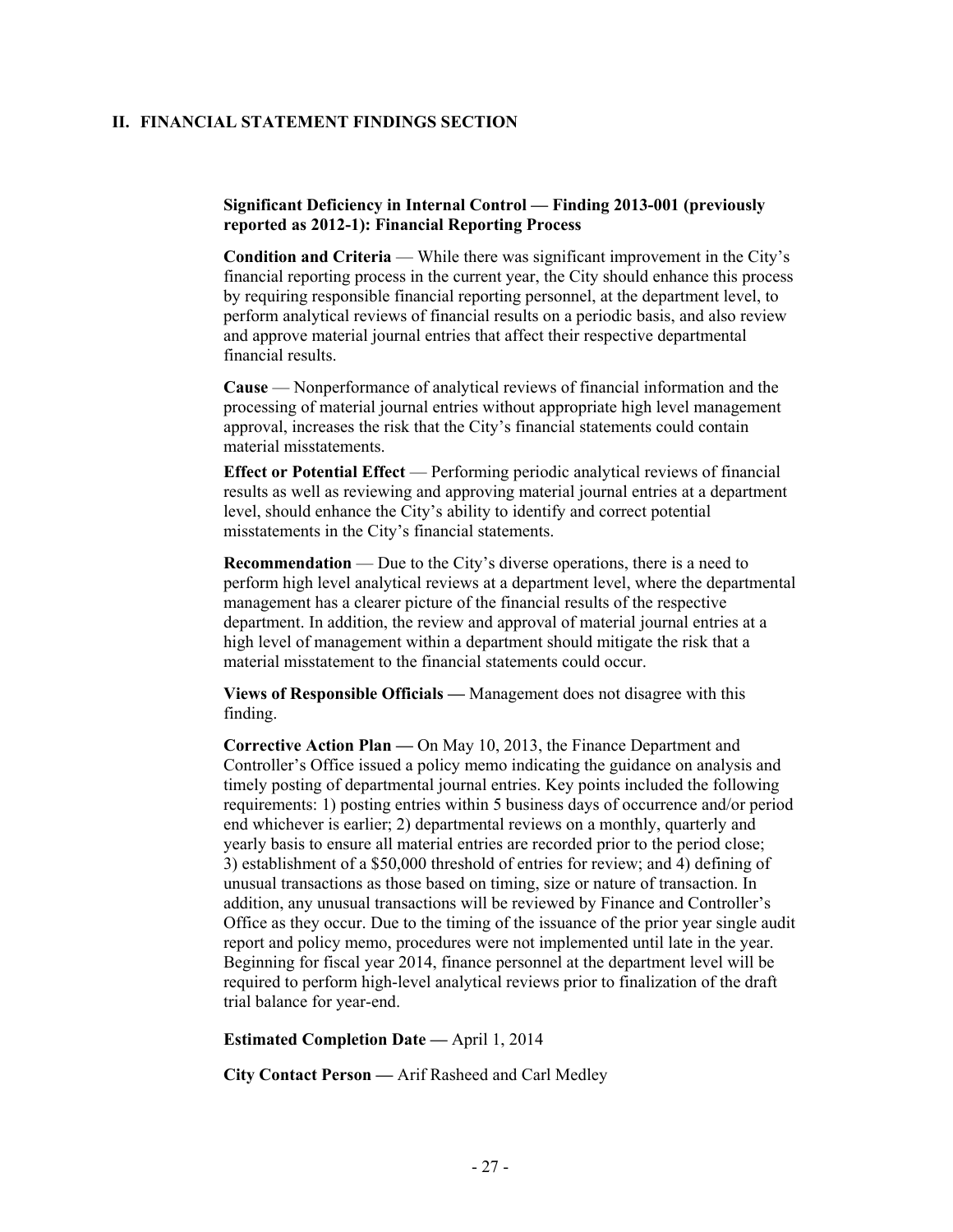## **Significant Deficiency in Internal Control — Finding 2013-002: Security Policies and Procedures**

**Condition** — During the course of our audit procedures for the City of Houston, we identified several IT security deficiencies. Although no single deficiency individually constituted a significant deficiency, when viewed in the aggregate they constitute a significant deficiency over the IT environment. These IT observations were noted across various departments and did not meet information security good practices.

**Criteria** — Information security software tools and techniques are used to restrict access to application systems, databases, network and communication software, and systems software so that only properly authorized changes and transactions are recorded.

Examples of items noted and reported to IT management include:

- Some password parameters did not meet recommended industry security standards or were not in compliance with the current "City of Houston Password Policy" including; the Public Works (PWE) Operating system; the Municipal Courts District (MCD) Database and Application; the Houston Airport System (HAS) Application and Database; and the Houston IT Services (HITS) Kronos application and SAP Database.
- Some user accounts contained inappropriate privileged access to the network and/or databases at HAS, PWE and MCD.
- MCD and HAS had not performed a user access review for their applications to certify individual access to applications and systems remains applicable.
- There were terminated employee's User IDs with active access to applications at HITS, PWE, and HAS.
- There is no periodic review of data center access to ascertain that access remains applicable for the HITS, PWE, HAS, and MCD. As such, we noted several employees with inappropriate access.

**Cause** — Inadequate policies and procedures and / or inadequate implementation of existing policies and procedures.

**Effect or Potential Effect** — Lack of sufficient security controls and procedures could result in unauthorized access and/or modification to the applications and underlying data. Management has taken steps to remediate certain findings subsequent to the period subject to our audit procedures.

**Recommendation** — We recommend management develop and implement policies and procedures, or reinforce existing policies and procedures to address the above deficiencies, as well as monitor the compliance with these policies and procedures. Additionally, management should consider additional training for relevant personnel to improve compliance with IT security policies and procedures; additional oversight responsibilities could also be considered to monitor compliance.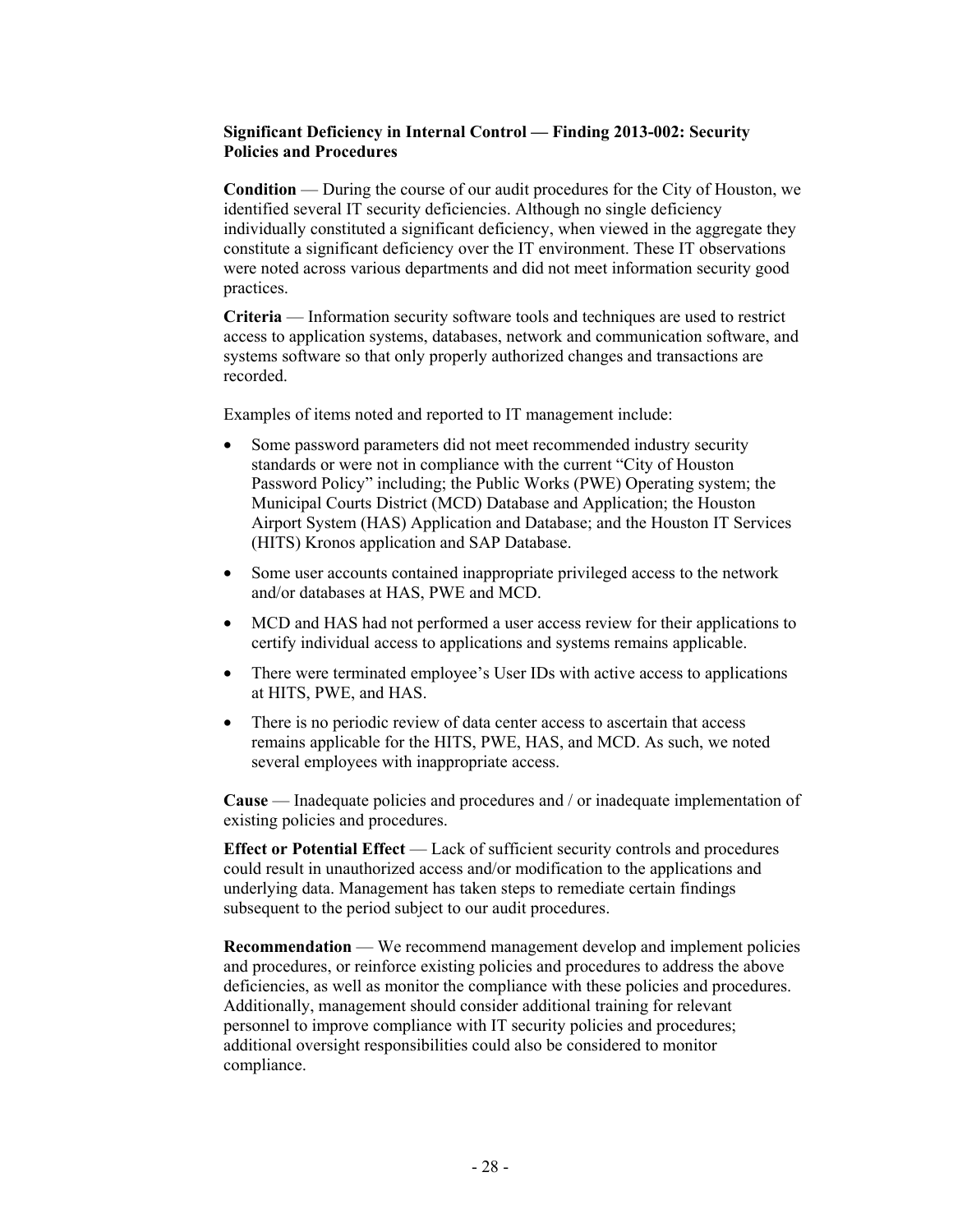**Views of Responsible Officials —** Management does not disagree with this finding.

**Corrective Action Plan —** In October 2012, the City of Houston hired a Chief Information Security Officer (CISO), to establish a Citywide Information Technology Security Framework. Since coming on board, he has established the following:

- $EO = 1-48$  IT Security Policy
- AP Appropriate Use Desktop/laptop/mobile devices and other IT resources (Final Draft)
- AP —Information Technology Security Program (Final Draft)

The Executive Order and Administrative Procedures will establish policies and procedures to implement IT security controls and IT security tools for COH. Additionally, these policies and procedures will define an Assessment and Authorization program and a continuous monitoring process for all COH IT systems. The Administrative Procedure is expected to executed in March 2014.

Each COH department reflected in the Information Technology finding for FY13 have been addressed with the exception of Municipal Courts which is to be completed in September 2014.

## **Estimated Completion Date —** December 31, 2014

**City Contact Person —** Charles Thompson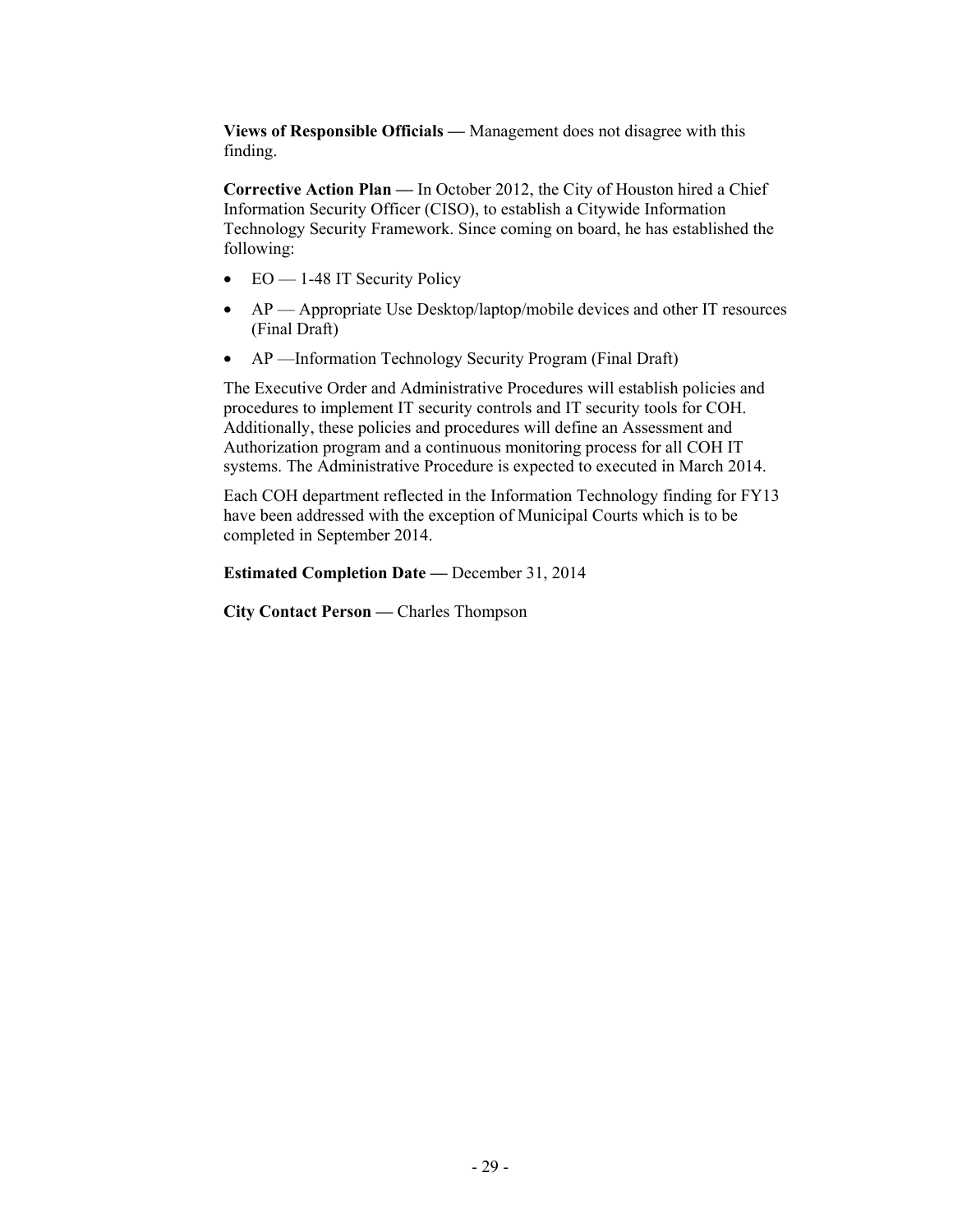## **III. FEDERAL AND STATE AWARDS FINDINGS AND QUESTIONED COSTS SECTION**

| Program                                                                                           | <b>Finding/Noncompliance</b>                                                                                                                                                                                                                                                                                                                                                                                                                                                                                                                                                                                                                                                                                                                                                                                                                                                                      | Questioned<br>Cost |
|---------------------------------------------------------------------------------------------------|---------------------------------------------------------------------------------------------------------------------------------------------------------------------------------------------------------------------------------------------------------------------------------------------------------------------------------------------------------------------------------------------------------------------------------------------------------------------------------------------------------------------------------------------------------------------------------------------------------------------------------------------------------------------------------------------------------------------------------------------------------------------------------------------------------------------------------------------------------------------------------------------------|--------------------|
|                                                                                                   | <b>Significant Deficiency Control Finding</b>                                                                                                                                                                                                                                                                                                                                                                                                                                                                                                                                                                                                                                                                                                                                                                                                                                                     |                    |
|                                                                                                   | 2013-003: Allowable Costs/Cost Principles                                                                                                                                                                                                                                                                                                                                                                                                                                                                                                                                                                                                                                                                                                                                                                                                                                                         |                    |
| <b>Energy Efficiency</b><br>and Conservation<br><b>Block Grant</b><br>$(EECBG)$ - CFDA<br>#81.128 | <b>Condition</b> — During fiscal year 2012, the U.S. Department of<br>Energy (DoE) performed an audit of the EECBG program for<br>fiscal year 2011 program activity. During the audit, the DoE<br>identified \$455,156 worth of costs that were not permissible under<br>the grant agreement and did not reimburse the City for the items.<br>The City then recorded an entry to move the costs from the grant<br>fund to the capital projects fund. During fiscal year 2013, it<br>became apparent that the correcting entry to move the expense<br>across funds was erroneously recorded as an expenditure recovery<br>(revenue) item rather than an expense in the proper funds. The<br>recovery entry was reversed, but the expenditures remained in the<br>grant fund rather than the capital projects fund until the issue was<br>re-identified during the fiscal year 2013 external audit. | \$455,156          |
|                                                                                                   | Criteria — In accordance with OMB Circular A-133, Audits of<br>States, Local Governments, and Non-Profit Organizations (OMB<br>A-133), all costs must be appropriately identified and allocated to<br>the proper grants in the proper periods to ensure accurate<br>expenditure reporting on the Schedule of Expenditures of Federal<br>Awards ("SEFA").                                                                                                                                                                                                                                                                                                                                                                                                                                                                                                                                          |                    |
|                                                                                                   | <b>Cause/Context</b> — Lack of controls in place to ensure errors are<br>properly corrected.                                                                                                                                                                                                                                                                                                                                                                                                                                                                                                                                                                                                                                                                                                                                                                                                      |                    |
|                                                                                                   | <b>Effect</b> — The fiscal year 2011 SEFA was overstated by \$455,156.<br>The 2012 SEFA was understated by the same amount due to the<br>correction. The 2013 SEFA would have been overstated had the<br>issue not been identified under audit but was ultimately corrected.                                                                                                                                                                                                                                                                                                                                                                                                                                                                                                                                                                                                                      |                    |
|                                                                                                   | <b>Recommendation</b> — The City should review current policies to<br>determine if additional review processes for grant related<br>expenditures should be included. The General Services Department<br>should thoroughly monitor all grant expenditures to ensure they<br>meet the allowability requirement.                                                                                                                                                                                                                                                                                                                                                                                                                                                                                                                                                                                     |                    |
|                                                                                                   | Views of Responsible Officials — Management does not disagree<br>with this finding.                                                                                                                                                                                                                                                                                                                                                                                                                                                                                                                                                                                                                                                                                                                                                                                                               |                    |
|                                                                                                   | Corrective Action Plan of Management — General Services<br>works closely with Geo Technology Research Institute (GTRI) to<br>manage, monitor and provide input on reporting the EECBG grant<br>quarterly activities. After DoE identified the audit finding, an<br>agreement with GTRI and the COH concluded that an adjusting<br>entry would be acceptable to correct the reporting allocation in                                                                                                                                                                                                                                                                                                                                                                                                                                                                                                |                    |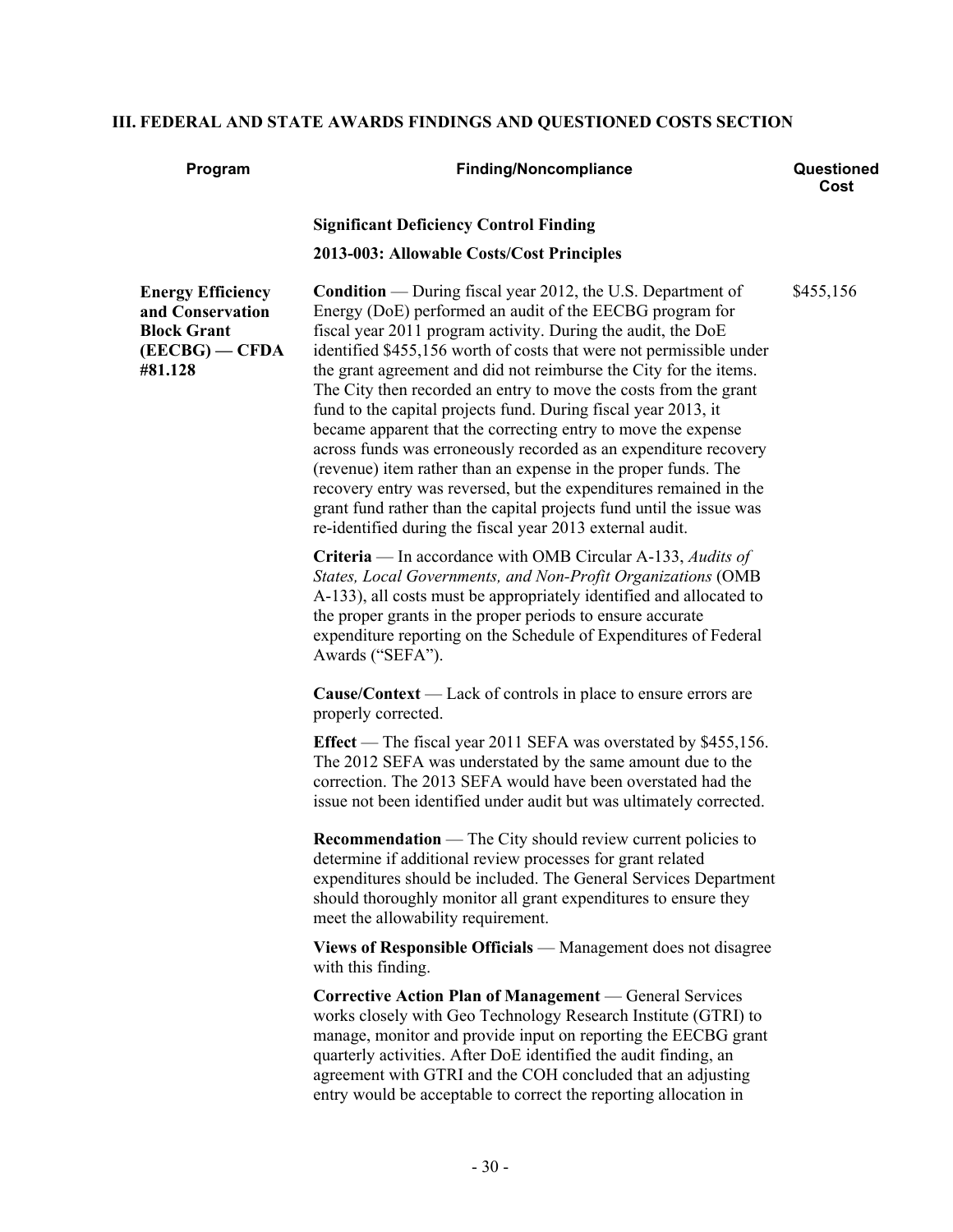## **Program Contract Program Finding/Noncompliance Cuestioned Cuestioned**

# **Cost**

accordance with the grant guidelines. To ensure proper reporting within the SEFA, a meeting was held with the Controller's Office and the previous Deloitte & Touche audit team who provided advice on appropriate correcting entries in the COH financial system. The correcting entries were not made until identified by the Auditor in the FY 2013 audit.

**Estimated Completion Date** — Completed.

**City Contact Person** — Ja'nice Sparks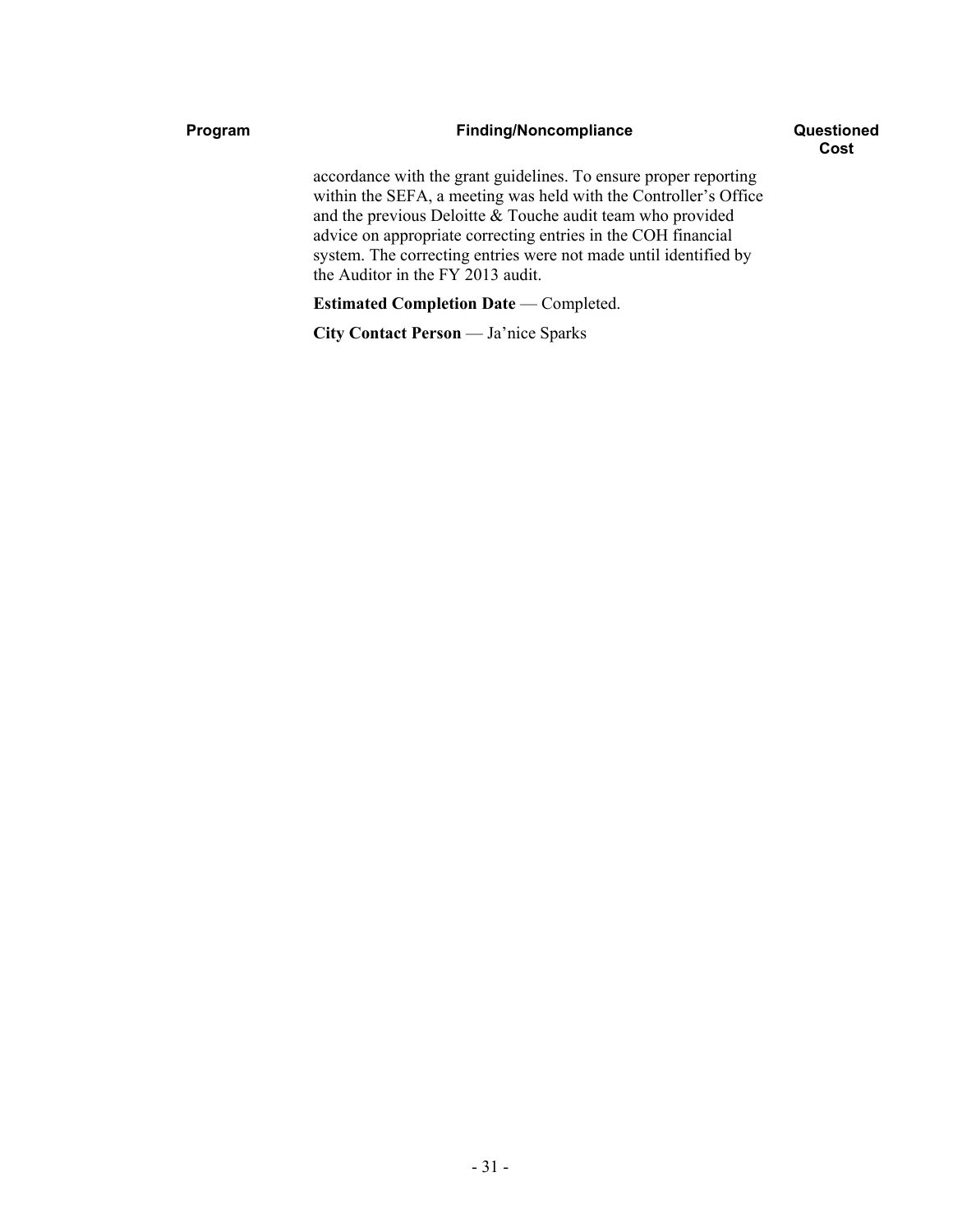| Program                                   | <b>Finding/Noncompliance</b>                                                                                                                                                                                                                                                                                                                                                                                                                                   | Questioned<br>Cost |
|-------------------------------------------|----------------------------------------------------------------------------------------------------------------------------------------------------------------------------------------------------------------------------------------------------------------------------------------------------------------------------------------------------------------------------------------------------------------------------------------------------------------|--------------------|
|                                           | <b>Compliance and Significant Deficiency Control Finding</b>                                                                                                                                                                                                                                                                                                                                                                                                   |                    |
|                                           | 2013-004: Reporting                                                                                                                                                                                                                                                                                                                                                                                                                                            |                    |
| Emancipation<br><b>Park — State Grant</b> | <b>Condition</b> — The City did not comply with reporting requirements<br>required by the grant.                                                                                                                                                                                                                                                                                                                                                               | N/A                |
|                                           | <i>Timely Submission</i> — Three of the four quarterly status reports<br>were not submitted within the required time frame.                                                                                                                                                                                                                                                                                                                                    |                    |
|                                           | Documentation of Review — There was no evidence of review of<br>the quarterly status reports submitted during the year.                                                                                                                                                                                                                                                                                                                                        |                    |
|                                           | Timely Reimbursement — The City did not seek reimbursement<br>during the year for any of the properties purchased with<br>Emancipation Park grant funds.                                                                                                                                                                                                                                                                                                       |                    |
|                                           | Criteria — In accordance with the State of Texas, Uniform Grant<br>Management Standards (UGMS) all reports must be filed<br>appropriately and by the date required in the grant agreement.                                                                                                                                                                                                                                                                     |                    |
|                                           | In accordance with the State of Texas, Uniform Grant Management<br>Standards a recipient of federal or state awards should follow all<br>terms of the contract, including, but not limited to, reimbursement<br>requirements for grant expenditures.                                                                                                                                                                                                           |                    |
|                                           | Cause/Context — Lack of controls in place to ensure reports are<br>properly reviewed and submitted timely and lack of controls in<br>place to ensure reimbursement is requested within the required<br>timeframe outlined in the grant agreement (within 90 days) and<br>properly reviewed prior to submission.                                                                                                                                                |                    |
|                                           | <b>Effect</b> — The City is not in compliance with the requirements set<br>forth in the grant agreement and UGMS.                                                                                                                                                                                                                                                                                                                                              |                    |
|                                           | <b>Recommendation</b> — The City should review current policies and<br>the grant agreement reporting requirements. The Houston Parks<br>and Recreation Department (HPARD) should be aware of the<br>reporting requirements and filing deadlines set forth in the grant<br>agreement. In addition, the City should create a reporting process<br>which includes a control that provides evidence of review by<br>someone other than the preparer of the report. |                    |
|                                           | HPARD should be aware of the reimbursement requirements and<br>deadlines set forth in the grant agreement. HPARD should make an<br>effort to reduce the time between payment for grant activity and<br>reimbursement requests to ensure timely reimbursement for grant<br>funds and compliance with grant requirements.                                                                                                                                        |                    |
|                                           | Views of Responsible Officials — Management does not disagree<br>with this finding.                                                                                                                                                                                                                                                                                                                                                                            |                    |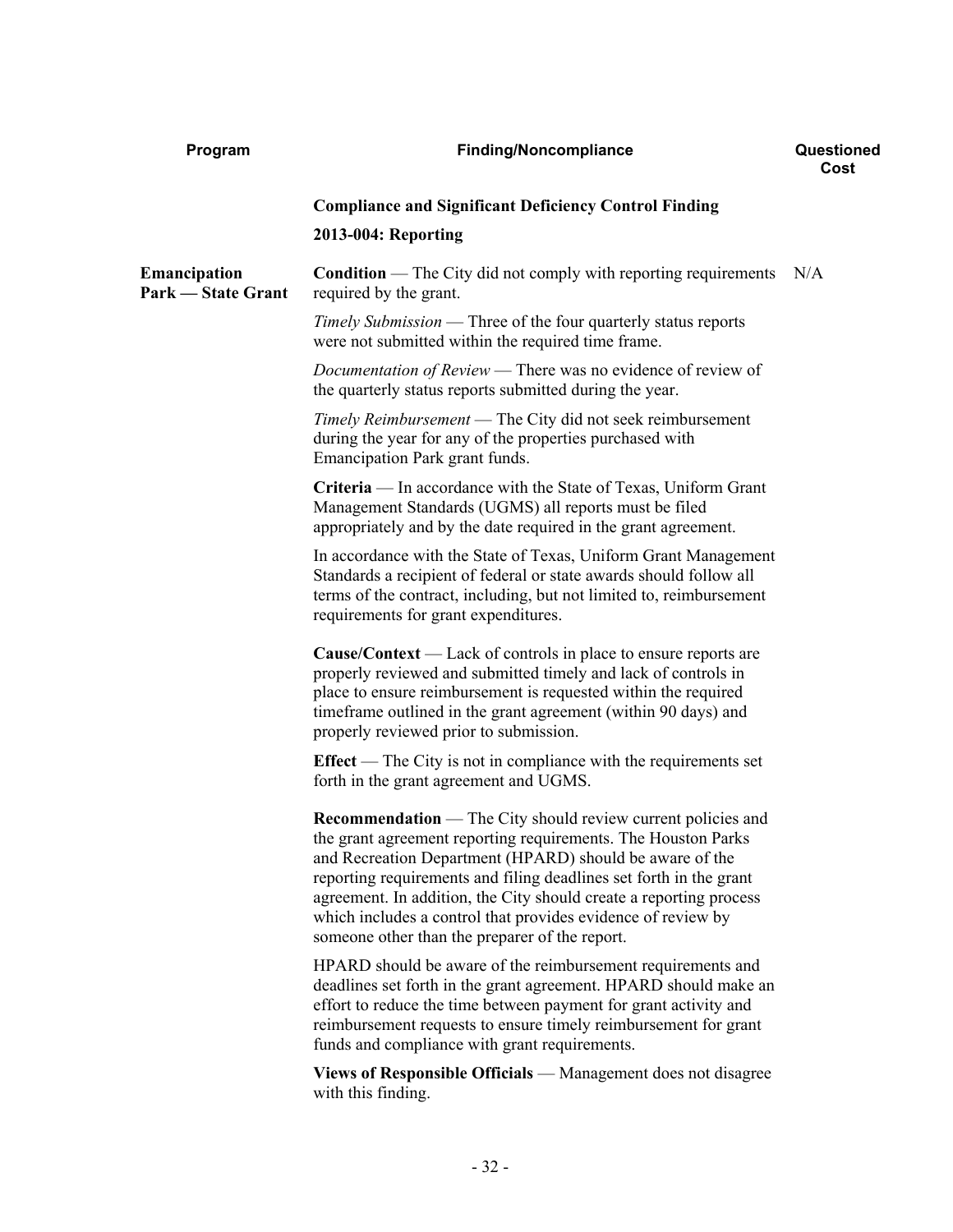## **Program Contract Program Finding/Noncompliance Cuestioned Cuestioned**

**Corrective Action Plan of Management** — The Houston Parks and Recreation Department (HPARD) will prepare and maintain a schedule of reporting requirements and review procedures for each grant. Further HPARD will maintain a checklist to ensure effective internal controls. These tools will be communicated to staff to ensure that all appropriate personnel have a proper understanding of the policies and procedures pertaining to expenditures, reimbursements and reporting requirements.

**Estimated Completion Date** — March 31, 2014.

**City Contact Person** — Cheryl D. Johnson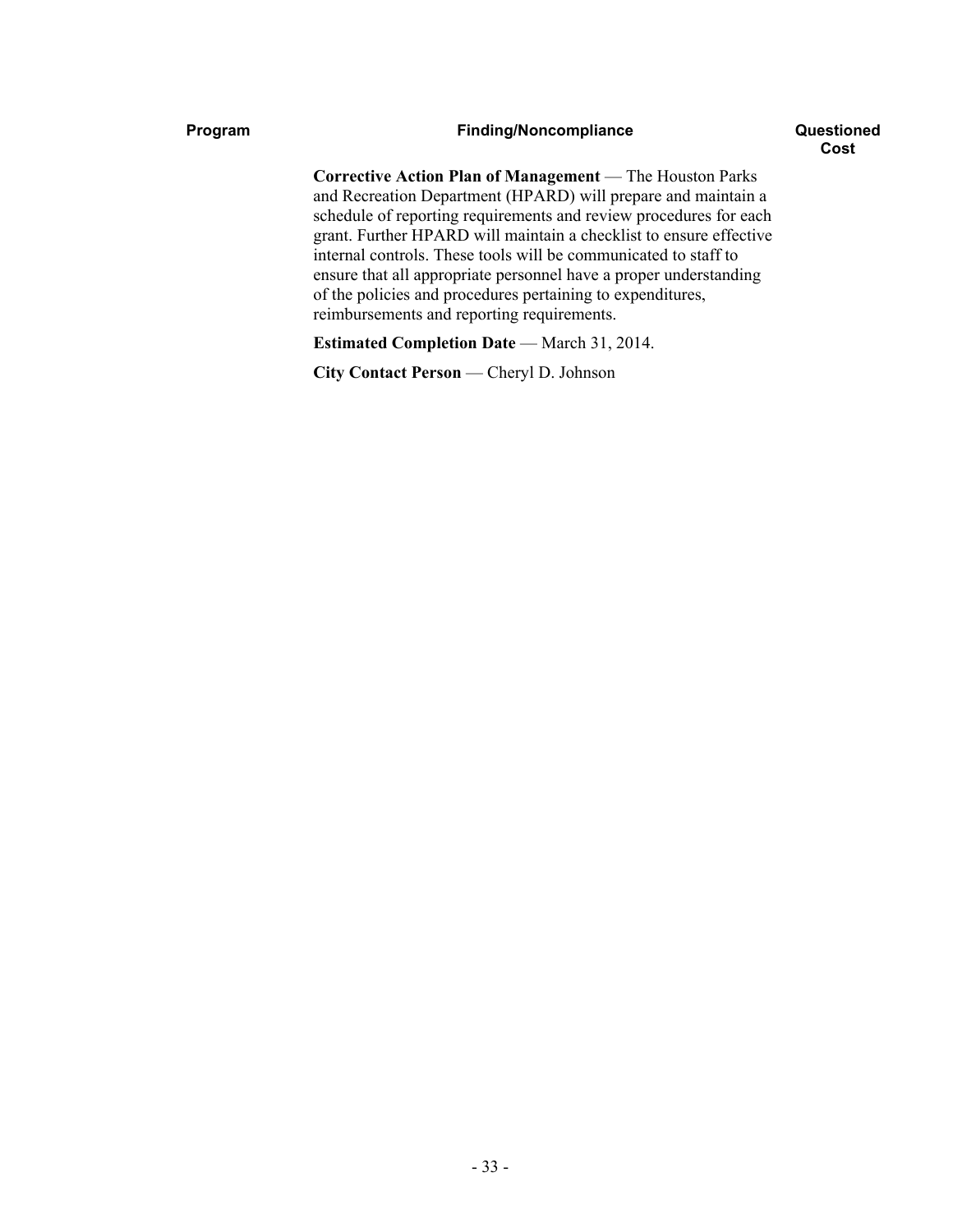| Program                                  | <b>Finding/Noncompliance</b>                                                                                                                                                                                                                                                                                                                                                                                                                      | Questioned<br>Cost |
|------------------------------------------|---------------------------------------------------------------------------------------------------------------------------------------------------------------------------------------------------------------------------------------------------------------------------------------------------------------------------------------------------------------------------------------------------------------------------------------------------|--------------------|
|                                          | <b>Compliance and Significant Deficiency Control Finding</b>                                                                                                                                                                                                                                                                                                                                                                                      |                    |
|                                          | 2013-005: Davis Bacon Act                                                                                                                                                                                                                                                                                                                                                                                                                         |                    |
| <b>Sam Houston</b><br>Park — State Grant | <b>Condition</b> — Two of 25 selected certified payroll submissions had<br>not been submitted by the contractor. The files were unavailable<br>for our review because they had not been submitted to the City.                                                                                                                                                                                                                                    | N/A                |
|                                          | Criteria — The Davis Bacon Act requires that certified payroll<br>information be submitted on a weekly basis. This documentation<br>should be reviewed for compliance and maintained by the City.                                                                                                                                                                                                                                                 |                    |
|                                          | Cause/Context — Lack of controls in place to ensure<br>subcontractors are submitting payroll certifications on time.                                                                                                                                                                                                                                                                                                                              |                    |
|                                          | <b>Effect</b> — The City is not in compliance with the requirements set<br>forth in the grant agreement and the Davis-Bacon compliance<br>requirement.                                                                                                                                                                                                                                                                                            |                    |
|                                          | <b>Recommendation</b> — The Office of Business Opportunity (OBO)<br>should review current policies and the Davis-Bacon compliance<br>requirement. OBO should implement a process that promotes<br>communication between the department and the contractor and<br>identifies missing or untimely certified payroll submissions.                                                                                                                    |                    |
|                                          | Views of Responsible Officials — Management does not disagree<br>with this finding.                                                                                                                                                                                                                                                                                                                                                               |                    |
|                                          | Corrective Action Plan of Management — All projects now<br>require certified payrolls be submitted electronically through<br>Office of Business Opportunity (OBO) payroll portal. This portal<br>allows the contractor to submit the payroll to our office<br>electronically and tracks the dates submitted and notes<br>discrepancies in order deal with inaccuracies. This mandatory<br>language has been inserted into construction contracts. |                    |
|                                          | <b>Estimated Completion Date</b> — March 31, 2014.                                                                                                                                                                                                                                                                                                                                                                                                |                    |
|                                          | City Contact Person — Morris M. Scott, Office of Business<br>Opportunity                                                                                                                                                                                                                                                                                                                                                                          |                    |
|                                          |                                                                                                                                                                                                                                                                                                                                                                                                                                                   |                    |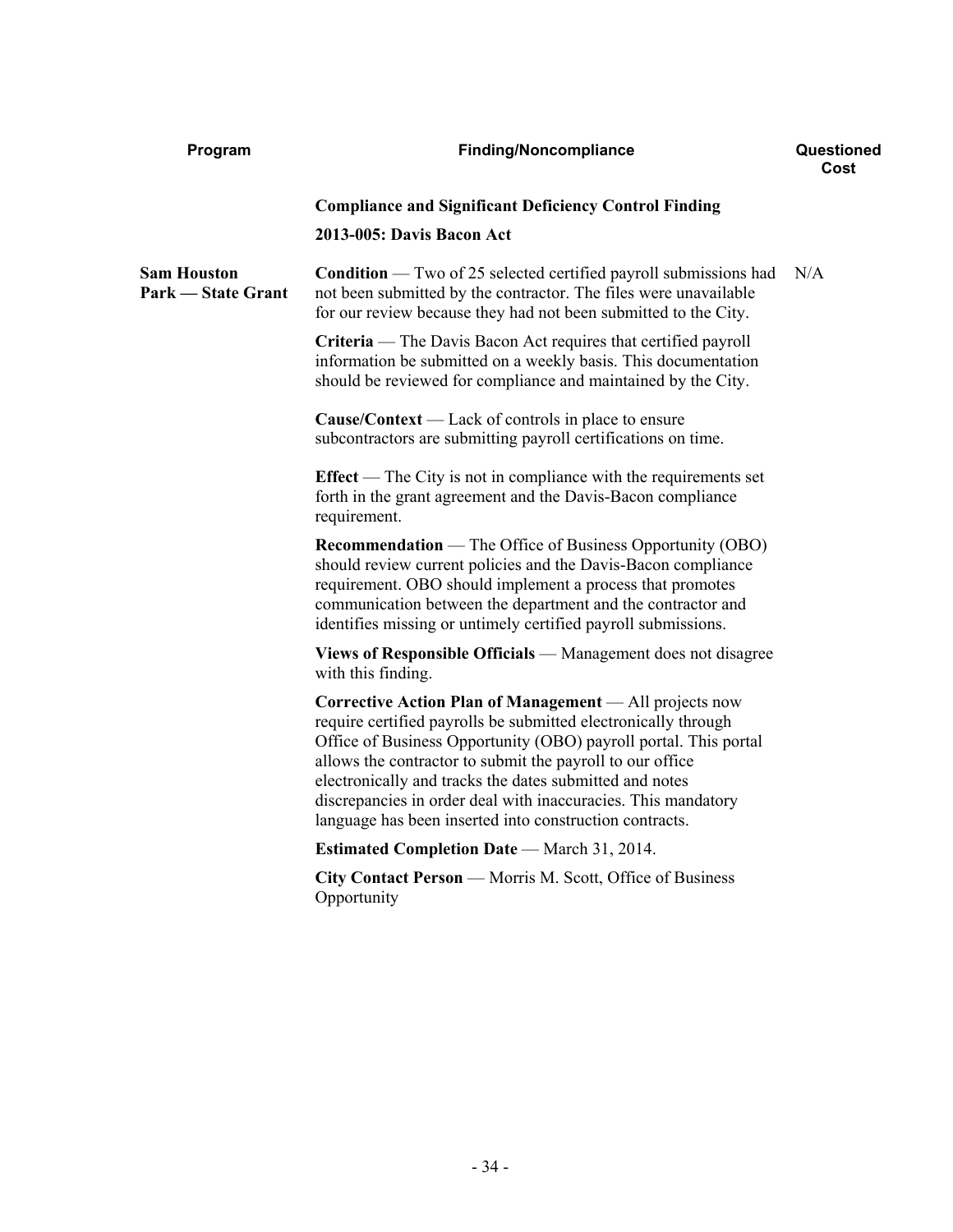## **IV. STATUS OF PRIOR-YEAR FINANCIAL STATEMENT FINDINGS AND QUESTIONED COSTS**

| Program                                                                                                                                                                                                           | <b>Finding/Noncompliance</b>                                                                                                                                                                                                                                                                                                                                                                                                                                                                                                                                                                                                                                                                                                                                                                                                                                                                                                                                                                                                                                                                                                                                     | Questioned<br>Cost                           |
|-------------------------------------------------------------------------------------------------------------------------------------------------------------------------------------------------------------------|------------------------------------------------------------------------------------------------------------------------------------------------------------------------------------------------------------------------------------------------------------------------------------------------------------------------------------------------------------------------------------------------------------------------------------------------------------------------------------------------------------------------------------------------------------------------------------------------------------------------------------------------------------------------------------------------------------------------------------------------------------------------------------------------------------------------------------------------------------------------------------------------------------------------------------------------------------------------------------------------------------------------------------------------------------------------------------------------------------------------------------------------------------------|----------------------------------------------|
|                                                                                                                                                                                                                   | 2012-1: See 2013-001<br><b>Compliance and Significant Deficiency Control Finding</b><br>2012-2: Allowable Costs/Cost Principles                                                                                                                                                                                                                                                                                                                                                                                                                                                                                                                                                                                                                                                                                                                                                                                                                                                                                                                                                                                                                                  |                                              |
| <b>Community</b><br><b>Development Block</b><br>$Grant (CDBG) -$<br>CFDA #14.218,<br><b>ARRA #14.253</b><br><b>Housing</b><br><b>Opportunities for</b><br><b>Persons With AIDS</b><br>$(HOPWA)$ - CFDA<br>#14.241 | $Finding$ —<br>CDBG: During 2008, the City expended the entire budget of the<br>grant. Expenditures were charged to the grant through 2012, until<br>the City secured non-grant funding for the projects. The City did<br>not seek reimbursement for any of the overspent expenditures, but<br>they were included in the Statement of Expenditures of Federal<br>Awards (SEFA) when incurred.<br><i>HOPWA</i> : In testing grant fund expenditures, two items in the                                                                                                                                                                                                                                                                                                                                                                                                                                                                                                                                                                                                                                                                                             | \$1,827,123<br>(CDBG)<br>\$39,033<br>(HOPWA) |
|                                                                                                                                                                                                                   | sample selected for testing related to the reimbursement of<br>subrecipient expenditures for the HOPWA grant. Expenditures<br>were incurred in fiscal year 2011, but not processed by financial<br>services until fiscal year 2012 where they were then charged to the<br>SEFA. This indicates the fiscal year 2012 SEFA is overstated for<br>this grant but has subsequently been adjusted.                                                                                                                                                                                                                                                                                                                                                                                                                                                                                                                                                                                                                                                                                                                                                                     |                                              |
|                                                                                                                                                                                                                   | <b>Recommendation</b> — The City should review current policies and<br>OMB A-133 guidance. The housing and community development<br>department should thoroughly track budgeted versus actual<br>expenditures, and secure additional funding ahead of time, if<br>required, to prevent any future overspending of grant funds.                                                                                                                                                                                                                                                                                                                                                                                                                                                                                                                                                                                                                                                                                                                                                                                                                                   |                                              |
|                                                                                                                                                                                                                   | <b>Status</b> — CDBG and HOPWA: In April 2013, the HOPWA<br>Program Manual was signed and distributed to staff, vendors, and<br>made available online,<br>http://www.houstontx.gov/housing/hopwamanual.pdf.<br>Reimbursement Policies require Relationship Manager/Program<br>Manager submit a reimbursement request within fifteen<br>(15) working days of the date submitted to the Department.<br>Additionally, new staff was brought on in August 2013,<br>specifically to work on reimbursement requests. Finally, the City<br>of Houston received approval from City Council under Ordinance<br>2001-1142 to cover all costs associated with administering<br>Housing programs. Housing and Community Development<br>Department has a dedicated staff analyst that is responsible for<br>Federal Subaward Reporting System timely reporting. In addition,<br>a checklist has been implemented to ensure timely Federal<br>Funding Accountability and Transparency Act reporting is<br>maintained. Staff is responsible for logging information into FSRS<br>on a quarterly basis. The City received communication from HUD<br>that the finding was closed. |                                              |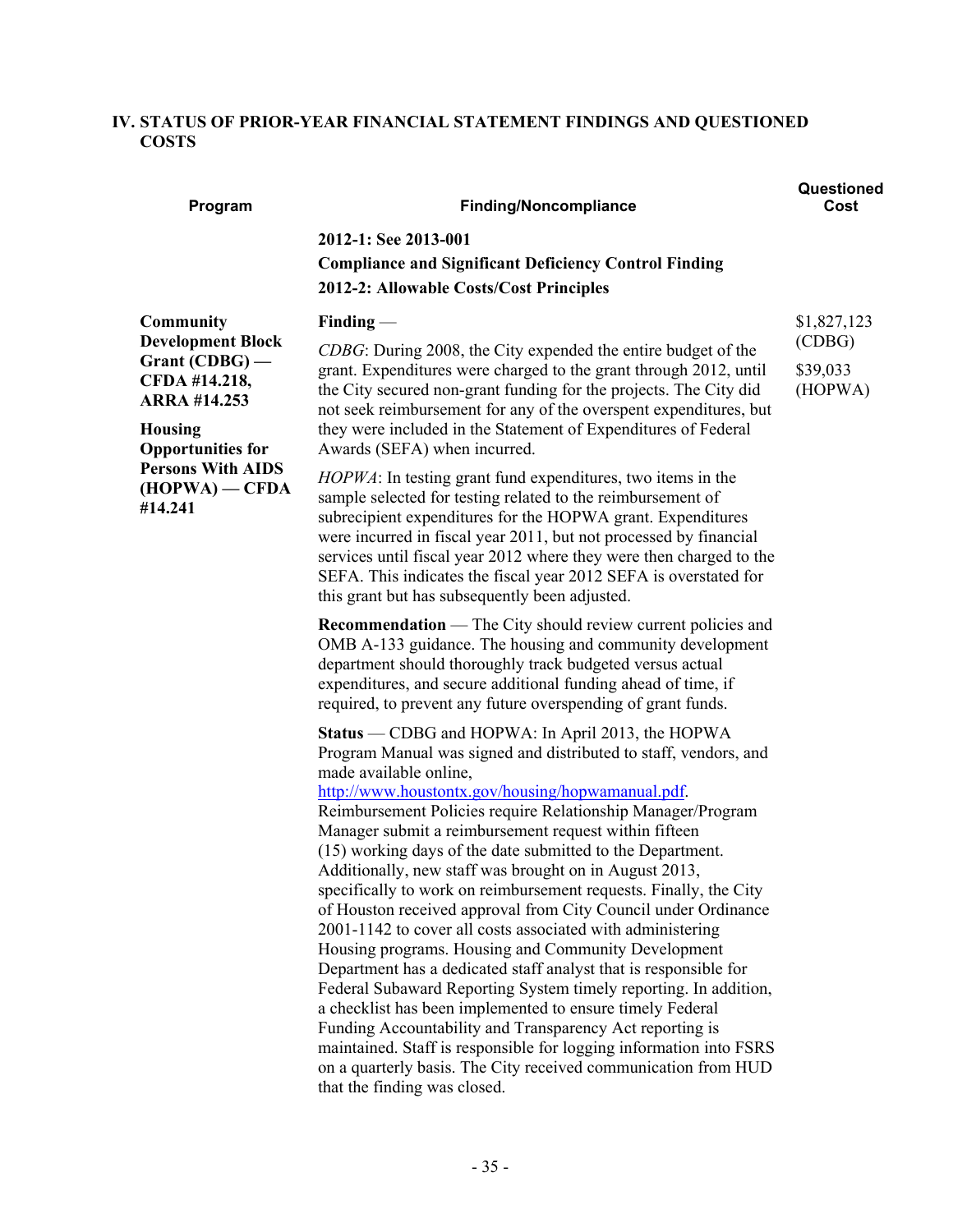## **Program Transform Einding/Noncompliance Area Constrained Area Constrained Area Program**

## **Compliance and Significant Deficiency Control Finding**

## **2012-3: Reporting**

**Community Development Block Grant (CDBG) — CFDA #14.218, ARRA #14.253**

**Finding** — The City did not meet the Transparency Act reporting requirement for one federal award selected for testing. Information for the grant had not yet been entered into the Federal Funding Accountability and Transparency Act Subaward Reporting System (FSRS). Prime recipients are required to report subawards by the end of the month following the month the subaward is obligated. N/A

**Recommendation** — The City should re-evaluate its reporting procedures and implement new controls to ensure all reports are filed in accordance with the grant requirements and OMB A-133.

**Status** — The Housing and Community Development Department has a dedicated staff analyst that is responsible for Federal Funding Accountability and Transparency Act timely reporting. In addition, a checklist has been implemented to ensure timely reporting is maintained. Staff is responsible for logging information into the Federal Subaward Reporting System on a quarterly basis. The City received communication from HUD that the finding was closed.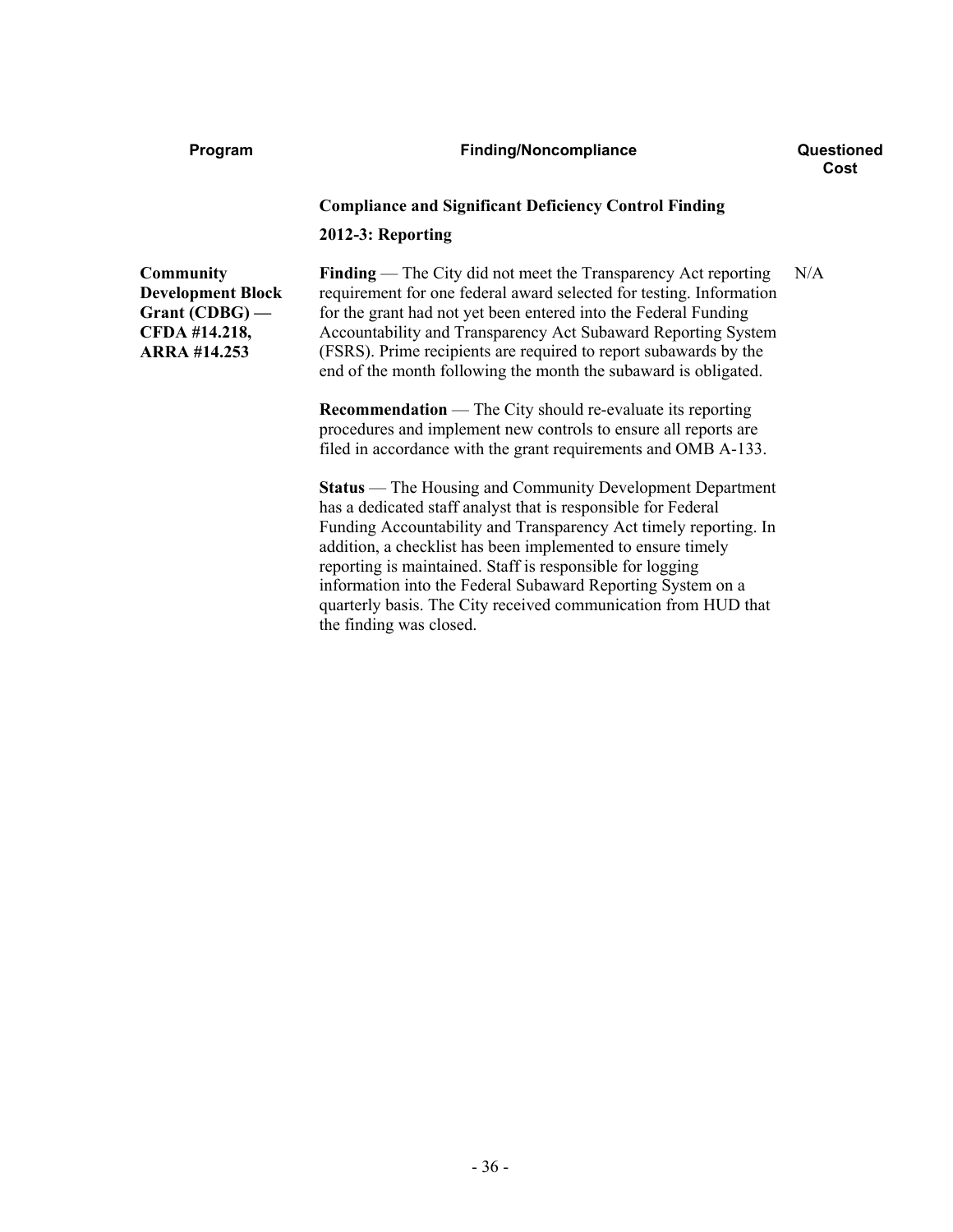| Program                                          | <b>Finding/Noncompliance</b>                                                                                                                                                                                                                                                                                                                                                                                                                                                                                                                                                                                                                                                                                                                                                                    | Questioned<br>Cost |
|--------------------------------------------------|-------------------------------------------------------------------------------------------------------------------------------------------------------------------------------------------------------------------------------------------------------------------------------------------------------------------------------------------------------------------------------------------------------------------------------------------------------------------------------------------------------------------------------------------------------------------------------------------------------------------------------------------------------------------------------------------------------------------------------------------------------------------------------------------------|--------------------|
|                                                  | <b>Compliance and Significant Deficiency Control Finding</b>                                                                                                                                                                                                                                                                                                                                                                                                                                                                                                                                                                                                                                                                                                                                    |                    |
|                                                  | 2012-4: Equipment & Real Property Management                                                                                                                                                                                                                                                                                                                                                                                                                                                                                                                                                                                                                                                                                                                                                    |                    |
| <b>State Energy</b><br>Program — CFDA<br>#81.041 | <b>Finding</b> — In testing the Equipment & Real Property<br>Management compliance requirement of the State Energy<br>Program, it was determined that one Purchase Orders ("PO")<br>selected for testing was not capitalized appropriately. The PO,<br>dated 9/15/2011 was originally entered as a service order. As a<br>result, no capitalization of the equipment (solar generators)<br>received was possible at the time. The misclassification was not<br>identified until the equipment was selected for audit testing. The<br>City has since corrected this error, and has appropriately<br>capitalized the generators as of June 30, 2012.                                                                                                                                              | N/A                |
|                                                  | <b>Recommendation</b> — The City should re-evaluate its procedures<br>regarding identifying and entering purchase orders and<br>capitalizing equipment. Equipment purchased using grant funds<br>should be tracked appropriately.                                                                                                                                                                                                                                                                                                                                                                                                                                                                                                                                                               |                    |
|                                                  | Status — On February 22, 2013, the General Services Department<br>(GSD) completed an informal procurement process and selected<br>Access Data Supply, Inc. (ADSI) to create and/or re-write the<br>current financial standard operating procedures (SOP), and review<br>the initiatives and policies for improved efficiencies within the<br>divisions and across City departments. A Desk Manual was<br>completed and is now being used to cross-train current staff for<br>capital projects, fixed asset capitalization and creation of purchase<br>orders for all types of transactions. In February 2014 GSD plans to<br>expand the SOPs to highlight specifics and examples of equipment<br>purchases providing detail guidelines to ensure compliance with<br>proper accounting policies. |                    |